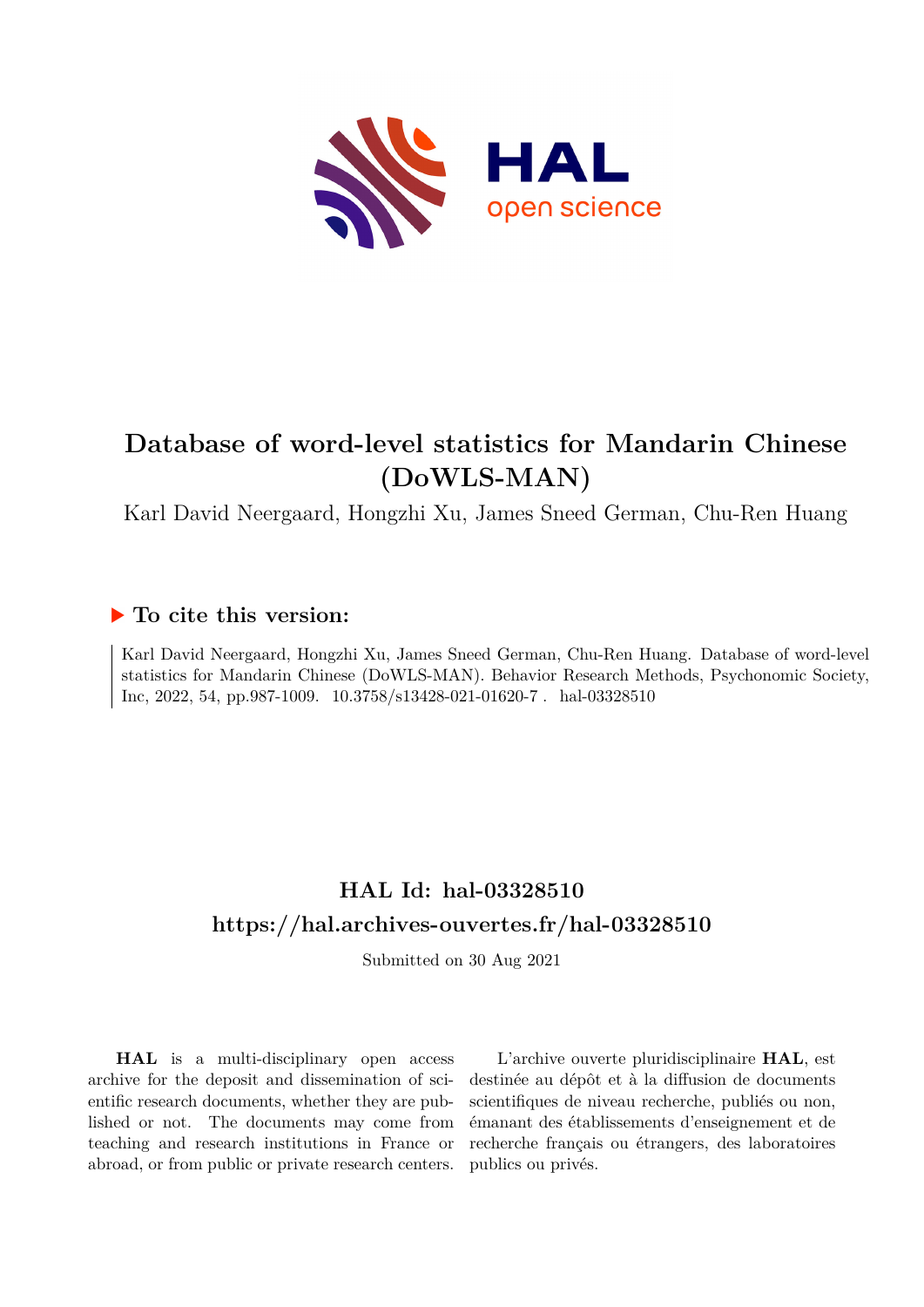## **Database of Word-Level Statistics for Mandarin Chinese (DoWLS-MAN)**

Karl David Neergaard <sup>1</sup>, Hongzhi Xu<sup>2</sup>, James Sneed German<sup>3</sup>, Chu-Ren Huang<sup>4</sup>

<sup>1</sup>Department of English, University of Macau, Macau S.A.R., China <sup>2</sup>Institute of Corpus Studies and Application, Shanghai International Studies University, Shanghai, China <sup>3</sup>Laboratoire Parole et Langage, Aix-Marseille University, Aix-en-Provence, France <sup>4</sup>Department of Chinese and Bilingual Studies, The Hong Kong Polytechnic University, Hong Kong S.A.R., China

## **Address for correspondence**

Karl David Neergaard Department of English (E21-1060) University of Macau Avenida da Universidade, Taipa, Macau S.A.R. karlneergaard@gmail.com

## **Abstract**

In this article we present the Database of Word-Level Statistics for Mandarin Chinese (DoWLS-MAN). The database addresses the lack of agreement in phonological syllable segmentation specific to Mandarin by offering phonological features for each lexical item according to 16 schematic representations of the syllable (8 with tone and 8 without tone). Those lexical statistics that differ per phonological word and nonword due to changes in syllable segmentation are of the variant category and include subtitle lexical frequency, phonological neighborhood density measures, homophone density, and network science measures. The invariant characteristics consist of each items' lexical tone, phonological transcription, and syllable structure among others. The goal of DoWLS-MAN is to provide researchers both the ability to choose stimuli that are derived from a segmentation schema that supports an existing model of Mandarin speech processing, and the ability to choose stimuli that allow for the testing of hypotheses on phonological segmentation according to multiple schemas. In an exploratory analysis we illustrate how multiple schematic representations of the phonological mental lexicon can aid in hypothesis generation, specifically in terms of phonological processing during reading Chinese orthography. Users of the database can search among over 92,000 words, over 1,600 out-of-vocabulary Chinese characters, and 4,300 phonological nonwords according to either Chinese orthography, pinyin, or ascii phonetic script. Users can also generate a list of phonological words and nonwords according to user defined ranges and categories of lexical characteristics. DoWLS-MAN is available to the public for search or download at https://dowls.site.

**Keywords:** lexical database, phonological neighborhood density, Mandarin Chinese, syllable segmentation, network phonology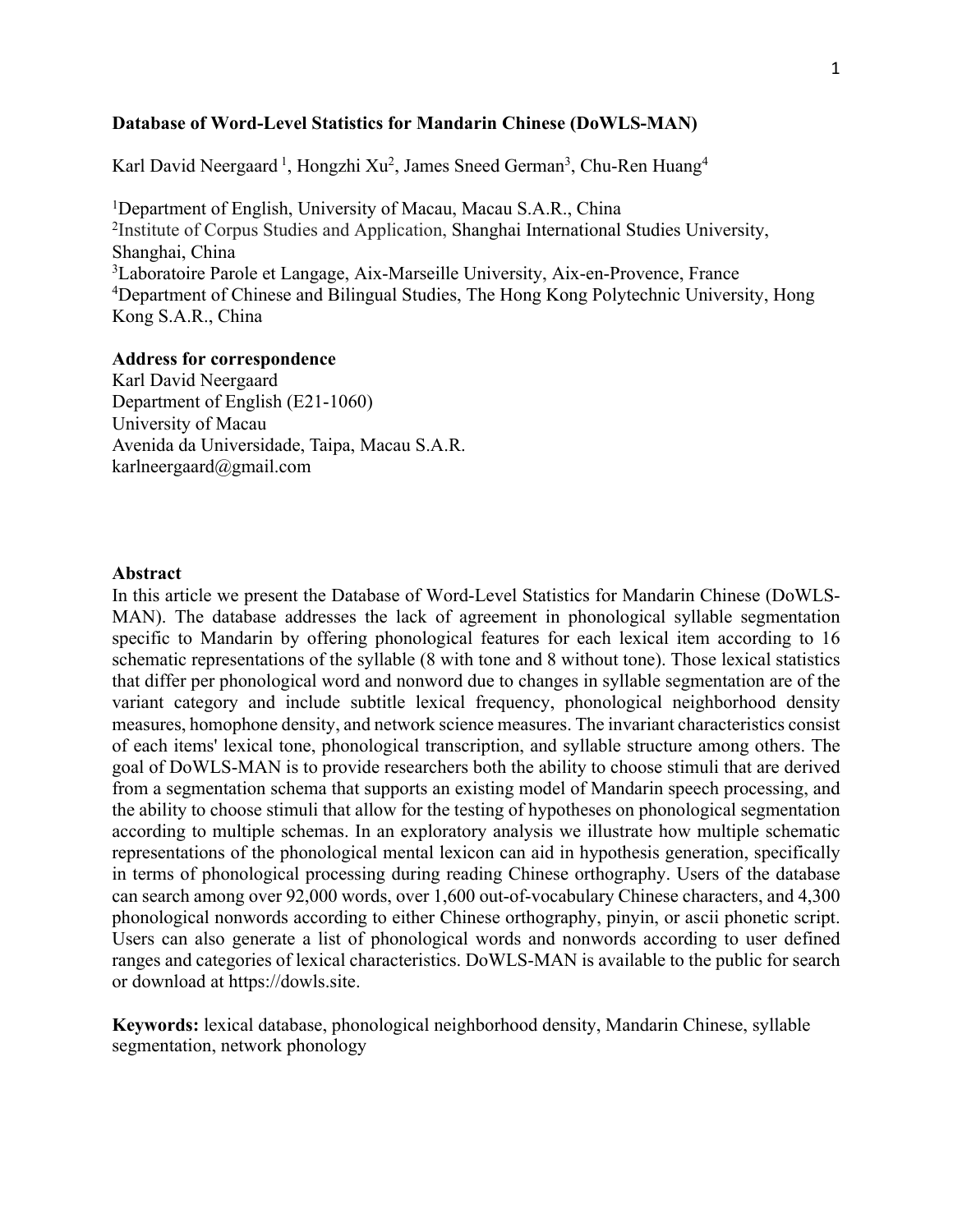## **1. Introduction**

When it comes to testing hypotheses about the nature of speech processing, researchers from multiple disciplines, such as psychology, linguistics, neuroscience, and education, rely on lexical databases for their selection of experimental stimuli. A defining feature of the existing databases (e.g., Baayen, Piepenbrock, & Gulikers, 1995; Balota et al., 2007; Davis & Perea, 2005; Duchon, Perea, Sebastián-Gallés, Martí, & Carreiras, 2013; Marian, Bartolotti, Chabal, & Shook, 2012; New, Pallier, Brysbaert, & Ferrand, 2004; Strand, 2013) is that they offer lexical statistics, for primarily European languages that are a priori built on but one segmentation schema. The ability to rely on a sole schema in languages such as English, Dutch, and French, has depended on evidence of spoken error production (Dell et al. 2000; Shattuck-Hufnagel 1979), on-the-fly resyllabification (Levelt 1989), priming paradigms (e.g., Alario, Perre, Castel, & Ziegler, 2007; Dufour & Peereman, 2003; Meyer & Schriefers, 1991; Schiller, 2000, 2004), and simulations with computational models (e.g., Levelt, Roelofs, & Meyer, 1999; McClelland & Elman, 1986; Norris, 1994) where phonemes that consist of individual segments or near-segmental units, such as diphthongs, linearly construct syllables in metrical (Levelt 1989) or representational frames (Dell 1986). A renewed interest in syllable segmentation over the last decade, particularly with speakers of Mandarin Chinese, has challenged the generalizability of segment-sized phonemes. In the current article, we review the building literature on Mandarin segmentation in speech perception and production and then introduce a lexical database for Mandarin that allows users to source lexical statistics built upon multiple segmentation schemas. Finally, we illustrate how the database can be used to generate hypotheses through an analysis of a megastudy of orthographic lexical decision reaction times.

Mandarin has garnered multiple proposals as to its segmentation schema. In order to encompass them all, we begin with the maximal syllable, CGVX, in which C represents initial consonants, G pre-nuclear glides, V monophthongs, and X post-nuclear glides or final consonants. In line with previous research (Neergaard 2018; Neergaard and Huang 2019; Neergaard, Xu, and Huang 2016), we will rely on underscores between segmental units to denote phonological units. Note that the use of underscores is meant to distinguish a word-level annotation, such as VC for the vowel-consonant monosyllable 昂 ang2 /aŋ<sup>35</sup>/ ('to lift'), from a lexicon-level segmentation schema. In Table 1 we illustrate the use of underscores with the disyllabic word, 小巷 *xiao3xiang4*  $\sqrt{\pi}$ iav<sup>214</sup> $\sin^{51}$  ('alley') and its monosyllabic constituents. The early work on Mandarin segmentation approached the topic through the use of theoretical arguments or language games (for a review and discussion, see Duanmu 2011). Researchers omitted tonal information so as to focus on the unitization of segments. Some proposals argued for complex rimes, including, C\_G\_VX / $\epsilon$  i av  $\epsilon$  i an/ (Cheng 1966), and C\_GVX / $\epsilon$  iav  $\epsilon$  ian/ (Xu 1980). Others argued for complex onsets, CG\_V\_X / $\epsilon$ i\_a\_v\_ $\epsilon$ i\_a\_n/ (Ao 1992; Duanmu 2007), or both complex onsets and complex rimes, CG\_VX / $\epsilon$ i av  $\epsilon$ i an/ (Bao 1990). Finally, others still proposed the unitization of vowel information into either diphthongs, C\_G\_V\_C / $\epsilon$ \_i\_av\_ $\epsilon$ \_i\_a\_ŋ/ (Lin 1989; Wan 2006), or triphthongs, C\_V\_C / $\epsilon$  iav  $\epsilon$  ia  $\eta$ / (Sun, 2006).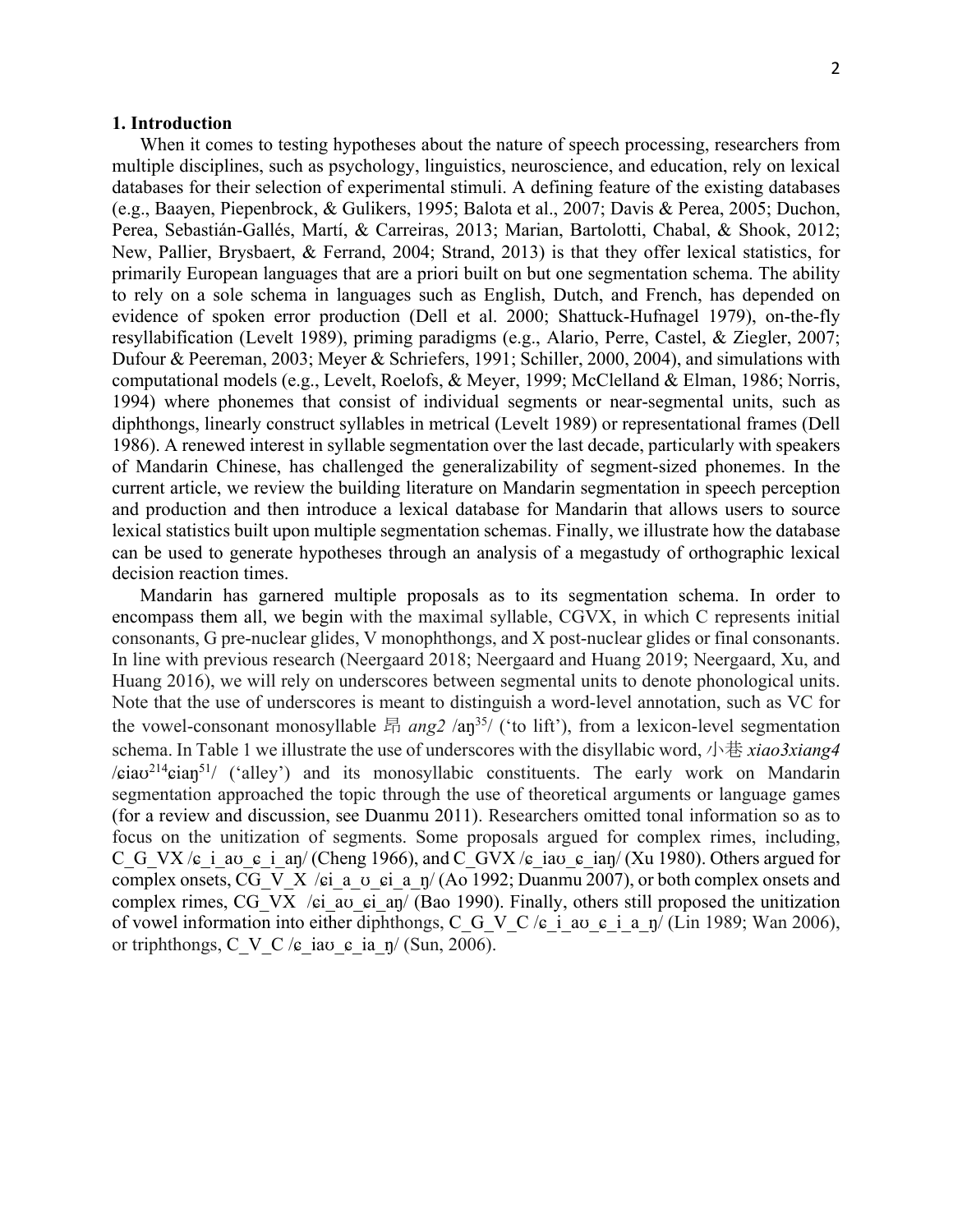| Nontonal    |                 |                      |                                       | Tonal     |                                        |                                     |                                                             |
|-------------|-----------------|----------------------|---------------------------------------|-----------|----------------------------------------|-------------------------------------|-------------------------------------------------------------|
| Schema      | xiao            | xiang                | xiaoxiang                             | Schema    | xiao3                                  | xiang4                              | xiao3xiang4                                                 |
| C V C       | $\epsilon$ iao  | $\epsilon$ 12 $\eta$ | $\epsilon$ iao $\epsilon$ ia n        | C V C T   | $\epsilon$ iao $^{214}$                | $\epsilon$ ia $\eta$ <sup>51</sup>  | $\epsilon$ iao <sup>214</sup> $\epsilon$ ia n <sup>51</sup> |
| C G V C     | $\epsilon$ i av | $c$ i a $n$          | $\epsilon$ i av $\epsilon$ i a $\eta$ | C G V C T | $\epsilon$ i av $^{214}$               | $\sin$ i a n $51$                   | $\epsilon$ i av $^{214}$ $\epsilon$ i a n $^{51}$           |
| C G V X     | $c$ i a $v$     | $c$ i a $n$          | $c$ i a $\sigma$ $c$ i a $\eta$       | C G V X T | $\epsilon$ i a $\sigma$ <sup>214</sup> | $\epsilon$ i a $\eta$ <sup>51</sup> | $\epsilon$ i a v $^{214}$ $\epsilon$ i a n $^{51}$          |
| C G VX      | 61a0            | $c$ 1 an             | $6$ 1 av $6$ 1 an                     | C G VX T  | $\epsilon$ i ao $^{214}$               | $\epsilon$ i an $51$                | $\epsilon$ i ao $^{214}$ $\epsilon$ i an $^{51}$            |
| C GVX       | $\epsilon$ iao  | $\epsilon$ ian       | $\epsilon$ iao $\epsilon$ ian         | C GVX T   | $\epsilon$ iao $^{214}$                | $\epsilon$ ian $51$                 | $\epsilon$ iao <sup>214</sup> $\epsilon$ ian <sup>51</sup>  |
| CG V X      | ci a v          | $\sin a$ n           | $\sin a$ $\sin a$ $\sin a$            | CG V X T  | $\pi$ a v $^{214}$                     | $\sin a \eta^{51}$                  | ci a o $^{214}$ ci a n $^{51}$                              |
| CG VX       | $\sin a\sigma$  | $c1$ an              | ci ao ci an                           | CG VX T   | $\sin$ ao $^{214}$                     | $\sin \text{an} \frac{51}{2}$       | $\pi$ i ao <sup>214</sup> $\pi$ i an <sup>51</sup>          |
| <b>CGVX</b> | ciao            | cian                 | ciao cian                             | CGVX T    | $\sin \theta$ <sup>214</sup>           | $\sin^{-51}$                        | $\sin \frac{214}{\pi} \cdot \sin \frac{51}{2}$              |

Table 1. Segmentation schemas, presented in IPA, according to both nontonal and tonal examples of the words, *xiao3* /ɕiaʊ214/, *xiang4* /ɕiaŋ51/, and *xiao3xiang4* /ɕiaʊ214ɕiaŋ51/

More recently (for a review see Neergaard and Huang 2021), evidence from speech production paradigms have shown a bias towards the encoding of unsegmented syllables. Using a neighbor generation task, in which participants produced phonological neighbors to auditory stimuli, Mandarin speakers have shown that while they are able to manipulate segmental information at every segment location (Neergaard and Huang 2019), they are faster and more accurate in the manipulation of lexical tone by maintaining the same nontonal syllable (Neergaard and Huang 2019; Wiener and Turnbull 2016). This bias towards the retrieval of nontonal syllables can be explained by evidence from a series of speech production priming studies (Chen and Chen 2013; Chen, Chen, and Dell 2002; Chen, Lin, and Ferrand 2003; O'Séaghdha, Chen, and Chen 2010; Verdonschot et al. 2013; You, Zhang, and Verdonschot 2012) that has led to a proposal wherein nontonal unsegmented syllables are the likely stored representations that are then combined with tone prior to articulation. This evidence suggests a lexicon structured according to nontonal unsegmented syllables, i.e.,  $CGVX$  / $\varepsilon$ ia $\upsilon$  eia $\eta'$ , or its tonal counterpart, CGVX T / $\pi$ iau<sup>214</sup> cian<sup>51</sup>/.

A hypothesis taking shape to account for why Mandarin speakers produce evidence of syllabic processing during speech can be understood in terms of literacy acquisition and Mandarin's orthographic grain size. Mandarin speakers have at their disposal both Chinese characters and an alphabetic script, referred to as *pinyin*. Pinyin is used as both a pronunciation aid to young learners and as one of many keyboard input methods for writing Chinese characters. Meanwhile, with the exception of the phenomena known as *erhua* in which the character  $J_{\mu}$  (*er2*) is added to another character yet pronounced as a single syllable (e.g., 哪儿, *na3 er2* = *nar3, "where"*), the orthographic grain size for Mandarin speakers is such that syllables map to Chinese characters. The influence of pinyin versus Chinese characters on speech production can be seen in a picturenaming study that featured lists of items whose names either did or did not overlap in target units such as onsets, tones, and nontonal syllables. Children learning by pinyin (Grade 1) showed evidence of segmentation caused by onsets, while older children (Grade 4) who had transitioned to the learning of Chinese characters, were facilitated when homogenous lists overlapped in nontonal syllables, in line with their adult counterparts (Li & Wang, 2017).

The mapping of alphabetic letters to segmental information is likely responsible for restructuring brain areas related to phonological processing. For instance, in an auditory rhyme judgment task, wherein native speakers of English and Mandarin judged the similarity of orthographic/phonologically consistent (e.g., gate /geɪtʰ/, hate /heɪtʰ/; 详 *xiang2* /ɕiaŋ35/, 洋 *yang2*   $\gamma$ ian<sup>35</sup>/) and inconsistent pairs (e.g., pint /phainth/, mint /minth/; 译 *yi4* /i<sup>51</sup>/, 择 *ze2* /ts $\varepsilon$ <sup>35</sup>/), English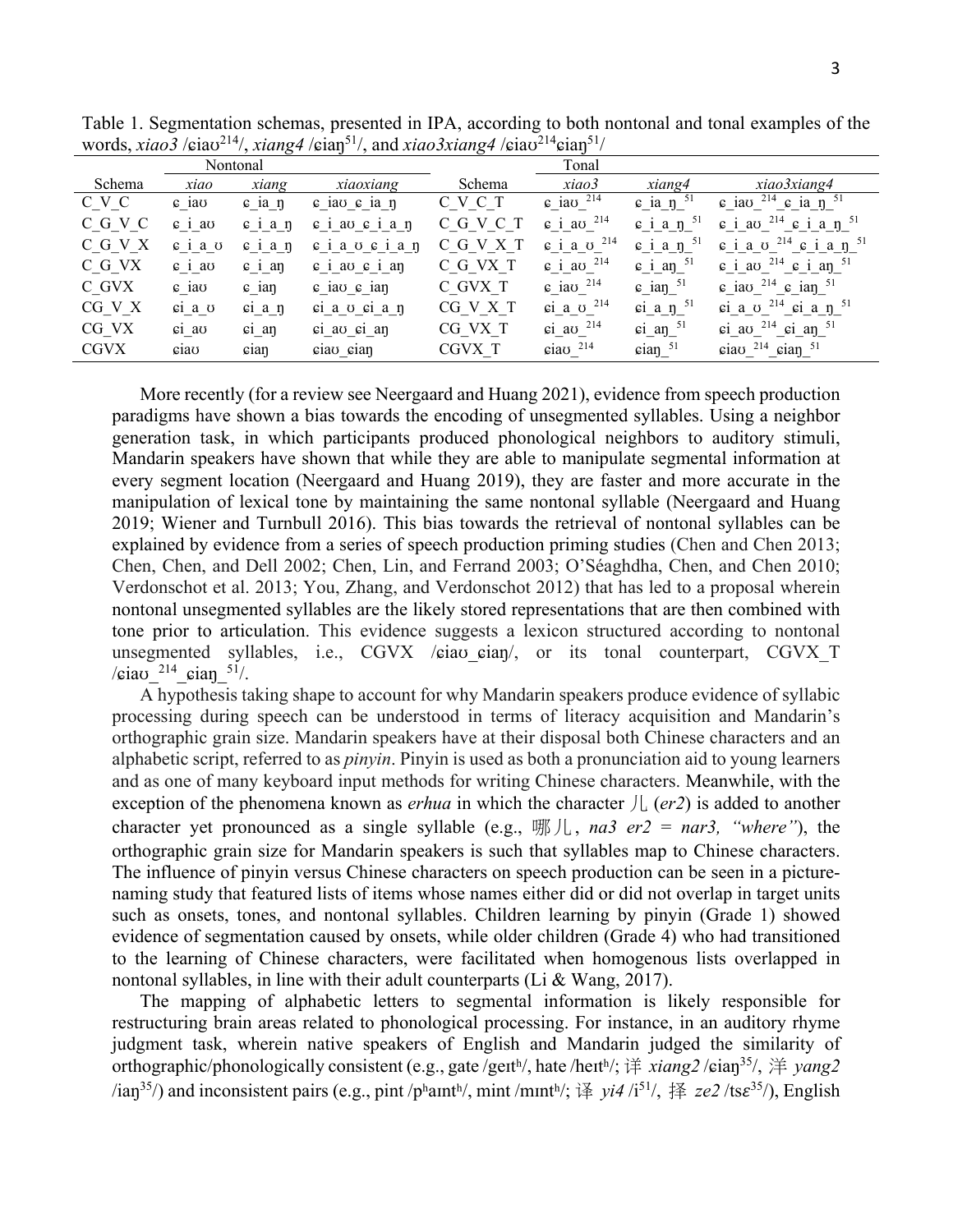speakers showed greater activation than Mandarin speakers in the brain area related to phonological processing, likely due to co-activation of phonological and orthographic information. (Brennan et al. 2013). These results, which suggest that the phonological mental lexicon undergoes a restructuring for first language (L1) speakers of languages that use alphabets, help to understand why Mandarin second language (L2) speakers of English would similarly show evidence of segmentation in speech production tasks (Neergaard, Luo, and Huang 2019; Verdonschot et al. 2013). Neergaard, et al. (2019) found evidence to support the influence of orthography on phonology within a verbal fluency task in which participants produced as many phonological neighbors to a given Mandarin monosyllable as possible within 1 minute. Participants low in English proficiency tended to produce syllable neighbors (e.g., target: *wai4*; responses: *ai4, ai3, ai1, etc.*) while those with greater English proficiency exhibited greater segmentation (e.g., target: *an3*; responses: *an2, dan3, gan3, etc.*). They argued that similar to L1 English speakers, native-Mandarin speakers undergo a restructuring of their phonological mental lexicons from a system that is biased towards a syllable grain size to a system sensitive to segmental units. Variation in L2 English proficiency might also explain why in neurological examinations of speech encoding researchers have found evidence of segmental processing (Qu, Damian, and Kazanina 2012; Yu, Mo, and Mo 2014), syllabic processing (Feng, Yue, & Zhang, 2019; Wang et al., 2017; Zhang & Damian, 2019); and both segmental and syllabic processing (Cai, Yin, & Zhang, 2020; Yu, Mo, Li, & Mo, 2015).

In contrast to the production literature, evidence from speech recognition suggests that the mental representations of phonological information are segmented and tonal. Studies implementing a picture-word matching paradigm utilizing ERP (Malins et al. 2014; Malins and Joanisse 2012), eye-tracking (Malins and Joanisse 2010), and computational simulations (Shuai and Malins 2016), have supported the claim that segmental information is processed incrementally, while tone is likely processed separately but parallel in time. The experimental studies to support this proposal critically mismatched stimuli according to onsets, rimes, syllables and lexical tone, but did not with regularity contrast stimuli according to pre-nuclear glides (i.e., the G unit: /i, u,  $y$ ) or the post-nuclear glides or final consonants (i.e., the X unit:  $\lambda$ ,  $v$ , n,  $\eta$ ). Thus, while their proposal entails the tonal fully unsegmented schema, C\_G\_V\_X\_T / $\epsilon$  i a\_v\_<sup>214</sup>\_ $\epsilon$  i a\_n\_<sup>51</sup>/, it best supports a tonal schema with complex onsets and complex rimes, CG\_VX\_T / $\pi$ i av <sup>214</sup>  $\pi$ i an <sup>51</sup>/. That processing during speech recognition would be segmental follows the literature with nontonal languages (e.g., McClelland & Elman, 1986; Norris, 1994) and matches the reality of recognition being a time-dependent process of hearing phonological information from beginning to end.

Meanwhile, speech recognition studies using the variable known as phonological neighborhood density (PND) have similarly supported a segmented and tonal schema. The PND metric entails the summing of phonological neighbors of a target word identified through the addition (*cat* /kʰætʰ/  $\rightarrow$  *cats* /kʰætʰs/), deletion (*cat* /kʰætʰ/  $\rightarrow$  at /ætʰ/), or substitution (*cat* /kʰætʰ/  $\rightarrow$  kit /kʰitʰ/) of a single phonological unit. In the case of Mandarin, where segmentation is a theoretical and methodological question, differences in segmentation lead to differences in PND values. As can be seen in Table 1, phonological units can include clusters and/or lexical tone, depending on the segmentation schema used. As such, neighbors from one schema might not overlap with those of another. For instance, while the tonal fully segmented schema (C\_G\_V  $X$  T) has 6 neighbors (*qiu2*, *liu2*, *niu1*, *niu3*, *niu4*, *you2*) for the monosyllabic word  $\pm$  *niu2* /niov<sup>35</sup>/ ('cow'), the tonal onset/complex-vowel segmented schema (C\_V\_C\_T) has 5 additional neighbors (*na2, ni2, nuo2, nu2, nao2)* due to its collapsing of vowel information into a single unit. A number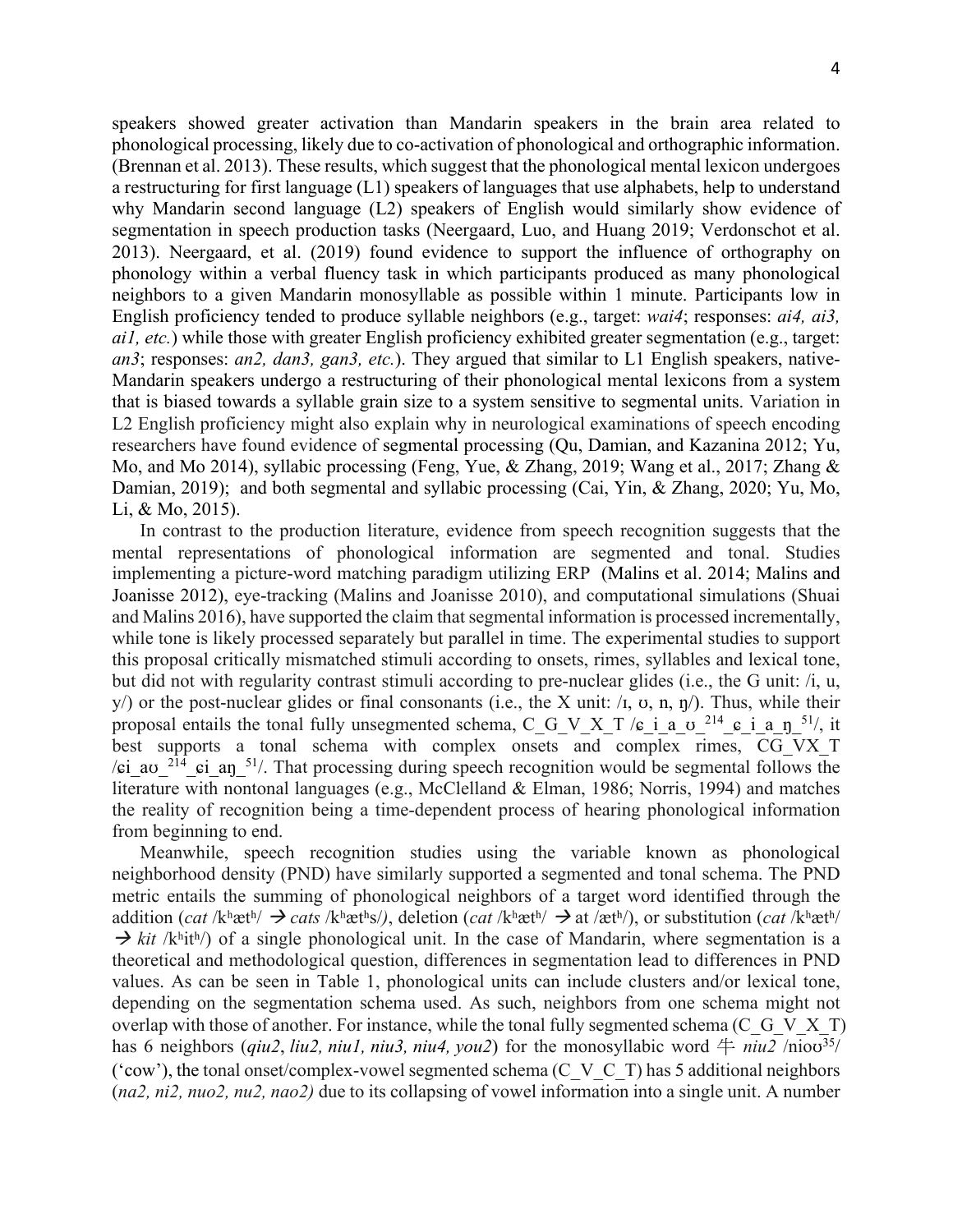of exploratory studies have exploited the differences between schemasto narrow down the possible candidates to best represent the co-activation of words in the mental lexicon during specific tasks.

An exploratory study that tested an extensive list of monosyllabic lexical items in an auditory lexical decision task showed in a model selection procedure that the model representing the tonal fully segmented schema (C\_G\_V\_X\_T) outperformed its nontonal counterpart (C\_G\_V\_X) and the tonal and nontonal onset/rime segmented schema, i.e., C\_GVX\_T and C\_GVX (Yao and Sharma 2017). With similar exploratory methods, both the C\_V\_C\_T and C\_G\_V\_X\_T schemas were the top competitors based on evidence from auditory word repetition, also known as shadowing (Neergaard and Huang 2016). Both these results fell in line with previous research wherein English (e.g., Luce & Pisoni, 1998), and French (e.g., Ziegler et al., 2003) speakers showed slower reaction times to greater PND, suggesting that phonological words compete during lexical selection. A third study that unlike the prior exploratory studies controlled for stimuli chosen through the use of the C\_G\_V\_X\_T schema, found facilitation to greater PND (Neergaard, Britton, and Huang 2019). While the contradiction in directional effects calls for a need of further investigation, it also reiterates that exploratory and confirmatory methods can result in diverging evidence (Baayen et al. 2017). Meanwhile, the facilitative effect also suggests that Mandarin, like Spanish (Vitevitch and Rodríguez 2004; Vitevitch and Stamer 2006, 2009), and Russian (Arutiunian and Lopukhina 2020) differs from English and French due to the structural characteristics of their respective lexicons, or what has been called psychotypology (Vitevitch and Rodríguez 2004; Vitevitch and Stamer 2006). While research is still ongoing in terms of the psychotypology of lexical access, a benefit of the current database is that it provides a unified resource for researchers seeking to identify how the features of Mandarin influence lexical processing.

One particularly unique contribution of the current database is that it provides resources for researchers seeking to understand the network-like structure of the lexicon. The last decade has shown a heightened interest in the combination of network science methods with psycholinguistic experimentation (Siew et al. 2019). In terms of the use of network science with phonology, researchers have used what has been referred to as phonological networks, in which words act as nodes that are connected to one another, i.e., the network's edges, through the addition, deletion, or substitution of a single phonemic unit (Vitevitch 2008). According to this method of constructing a network, PND, i.e., the sum of a word's phonological neighbors, is equivalent to the network measure known as degree. To expand beyond research on a word's degree, researchers have utilized a word-level network measure, known as clustering coefficient (CC). CC measures the interconnectedness of a target word's neighbors. For instance, among the 4 phonological neighbors (*er4*, *er3*, *ger2*, *e2*) of the monosyllabic word *er2* (儿, 而, 鸸), only 1 pair (*er4*, *er3*) of the 6 possible pairs are phonological neighbors according to the C\_G\_V\_X\_T schema; gaining *er2* a low CC value of  $1 \div 6 = 0.167$ . In research with English speakers, CC has been used to show that the interconnectedness of phonological words affects the structure of the developing lexicon (Carlson, Sonderegger, and Bane 2014), as well as adult spoken word production (Chan and Vitevitch 2010) and recognition (Chan and Vitevitch 2009). With Mandarin speakers, CC has been shown to significantly slow participants' production of phonological neighbors (Neergaard and Huang 2019), suggesting a cognitive cost during mental search for words with greater interconnectedness. Other word-level network measures included in the current database are components size, which is the number of nodes within the component a given word resides in (Siew and Vitevitch 2015; Stella 2018); closeness centrality (Castro, Pelczarski, and Vitevitch 2017; Goldstein and Vitevitch 2017; Iyengar et al. 2012), which measures the average shortest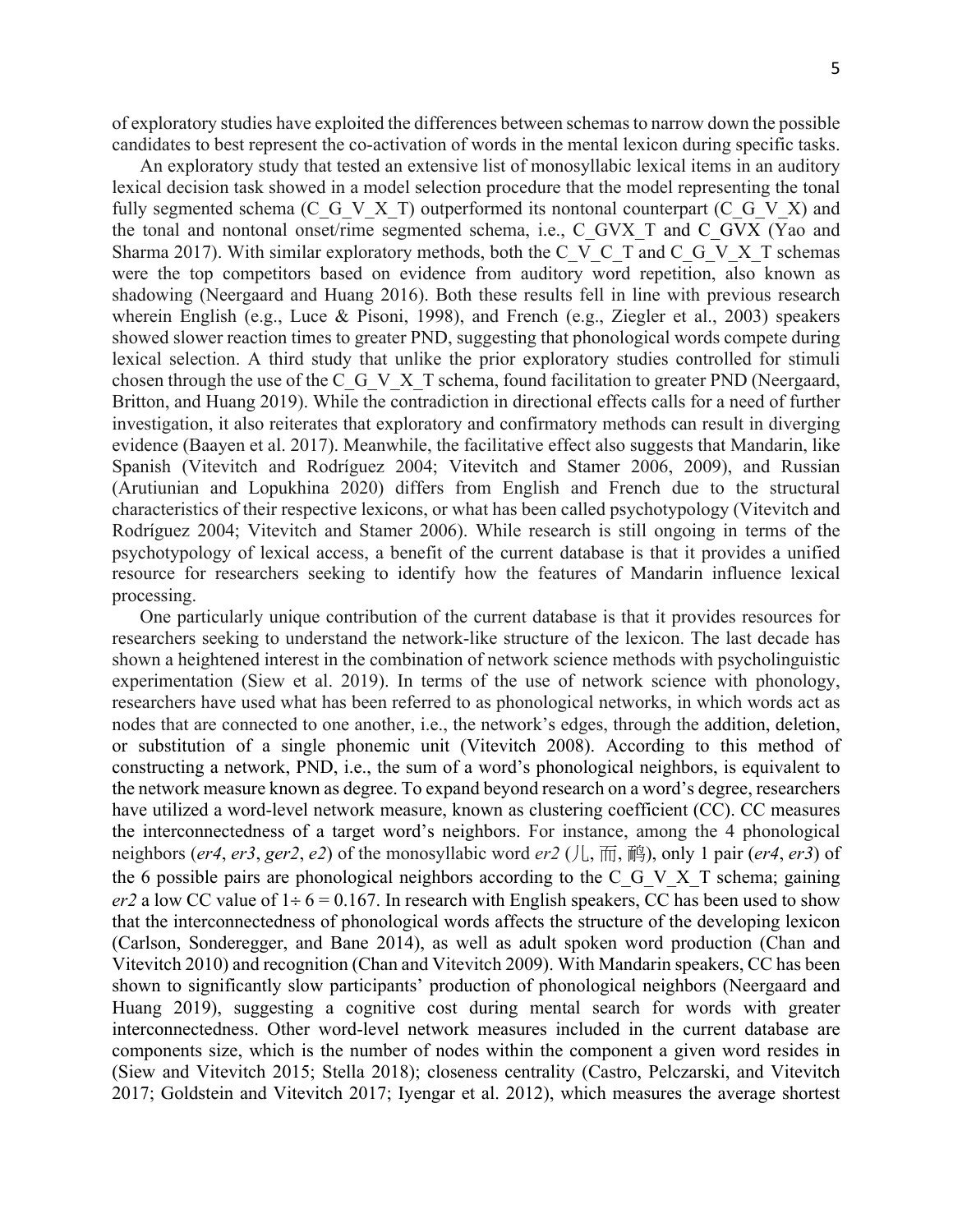path length between a given node and all other nodes within its component; betweenness centrality (Stella, Beckage, and Brede 2017), which is the number of times a given node is a bridge between the shortest paths of two other nodes and finally; and an as yet studied measure in the literature of phonological networks: eigenvector centrality, which ranks a nodes influence in lieu of the density of its neighbors.

Analyses of phonological networks that go beyond the word-level, referred to as the network's topology, have been illustrative of the role that segmentation plays in speech processing. Topological features extracted from phonological networks have been used to analyze both participant-level verbal productions (Neergaard, Luo, et al. 2019), and whole-vocabularies (Arbesman, Strogatz, and Vitevitch 2010b, 2010a; Brown et al. 2018; Dautriche et al. 2017; Neergaard and Huang 2019; Shoemark et al. 2016; Siew 2013; Siew and Vitevitch 2019; Stella et al. 2018; Stella and Brede 2015; Turnbull and Peperkamp 2016; Vitevitch 2008). Neergaard and Huang (2019) constructed the sixteen Mandarin phonological networks seen in Table 1. They showed that changes in segmentation and or presence of lexical tone resulted in not only differences in lexical frequency and homophony for a given phonological word (i.e., collapsed homophonous words into one phonological form), but also whether or not words were phonological neighbors. They illustrated that both the number of phonological units within a segmentation schema, and the presence or absence of lexical tone, determined the networks' topological features, such as the size of each network's largest component, mean degree (i.e, mean of every word's PND value), and mean CC (i.e., mean of every word's CC value). This implies that the choice of one or another schema in the creation of a lexical database entails taking a theoretical stance. This is problematic for researchers that are agnostic as to the question of segmentation but still require lexical statistics for the selection of stimuli.

To date, no lexical database allows for the selection of lexical characteristics from multiple segmentation schemas. Databases providing lexical statistics for Mandarin have offered a number of variables, however, the majority of which are designed for the study of orthographic processing in that they provide lexical frequencies of orthographic words from large-scale corpora (Chen, Huang, Chang, & Hsu, 1996; McEnery & Xiao, 2003; Sun, Huang, Sun, Li, & Xing, 1997; van Esch, 2012), subtitle frequencies for words without phonological transcriptions (Subtlex-CH: Cai & Brysbaert, 2010), multiple orthographic measures and reaction times derived from traditional Chinese characters (Chang et al. 2015), or reaction times for words used in orthographic lexical decision tasks (Sze, Liow, and Yap 2014; Tsang et al. 2018). Liu, Shu, and Li, (2007) provided variables related to speech processing for monosyllabic words, however, their inclusion of homophone density and phonological frequency were limited to values pertaining to unsegmented syllables plus lexical tone (i.e., CGVX T). Recently, Sun, Hendrix, Ma, and Baayen (2018) made available a large selection of variables for the study of both orthographic and speech processing. The drawback of this database is that users of its phonological variables are forced to rely on values derived from the C<sub>V</sub> C<sub>T</sub> segmentation schema wherein all vowel information is collapsed into a single unit. The use of but one schema is not problematic if researchers intend to use the C\_V\_C\_T schema as their model of segmentation, as was done in Wiener and Turnbull, (2016) for the calculation of phonological neighbors. It is however problematic for researchers who depend on a model of Mandarin speech processing that entails greater segmentation, such as the use of the C<sub>G</sub>V<sub>X</sub> T schema in Myers and Tsay (2005), or a model of the Mandarin syllable that lacks lexical tone, such as the use of the C\_V\_C schema in Tsai  $(2007)$ .

In the current article we present a database that provides lexical statistics according to multiple segmentation schemas, allowing researchers to 1) choose stimuli that are derived from a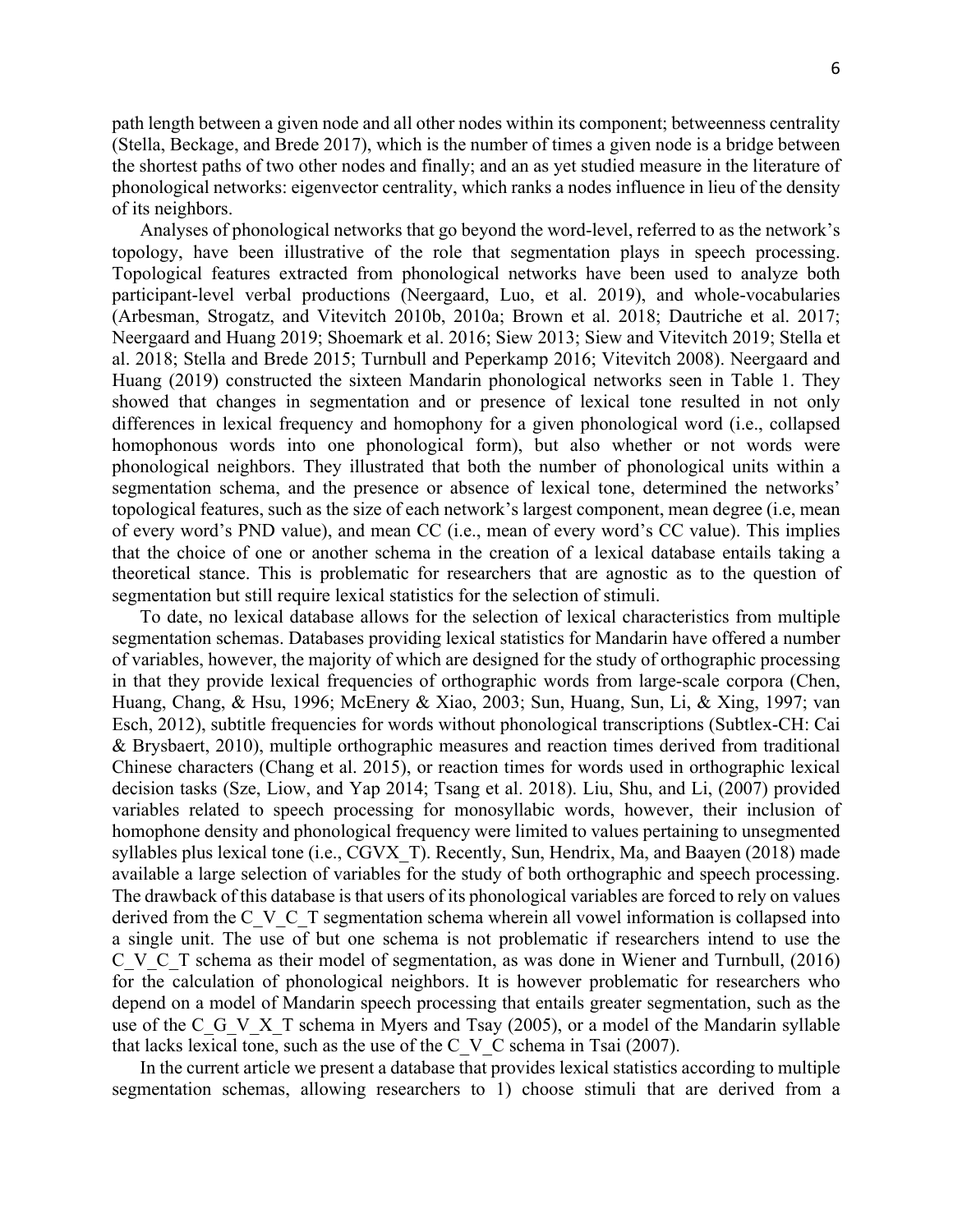segmentation schema that supports an existing model of Mandarin speech processing, or 2) choose stimuli that allow for the testing of hypotheses on phonological segmentation according to the word-level statistics from multiple schemas.

#### **2. The Database**

## **2.1 The word list**

DoWLS-MAN was constructed through the use of the Subtlex-CH wordlist (Cai & Brysbaert, 2010) and its raw corpora. Chinese characters from the wordlist were transcribed into pinyin (Mandarin romanization) using the CKIP Lexicon (Chinese Knowledge Information Processing Group 1995). From the wordlist, roughly 4,300 items were found to be polyphones, meaning that more than one pronunciation was ascribed to identical characters either within a multisyllabic word or for individual monosyllabic words. The majority of the words' pronunciations and their corresponding frequencies were resolved through the help of the PoS assignments made available by Subtlex-CH. For instance, the pronunciation of *le0*, as a modal particle, and *liao3*, as a verb, allowed for automatic assignment from the raw Subtlex-CH subtitle corpus of the orthographic word,了. For more information on PoS annotation see below. The remaining 151 items that did not lend themselves toward PoS disambiguation, such as  $\hat{\pi}$ , which is pronounced as either *fen1zi3* ('molecule', 'numerator') or *fen4zi3* ('part'), were annotated by three native Mandarin speakers as given within sentential context from the raw corpus. Sixty-two token polyphonous items found no annotator agreement and were removed.

The word list was further changed due to corrections made to the original Subtlex-CH word list. We identified 8,415 parsing errors, for instance, entries such as "东尼·本", and "乔治·东尼", which consisted of two or more entries. After parsing these entries, the DoWLS-MAN frequency list garnered new words and adjusted lexical frequencies for numerous existing words. Whereas the original Subtlex-CH word list contains 99,121 entries, DoWLS-MAN is built on an adapted word list and corresponding lexical frequencies for 92,915 orthographic words with corresponding pronunciations.

In order to follow the conventions practiced in similar resources, proper names also needed to be removed. Instead of striking them from the database altogether, we reduced their frequency to 1. This placed them below the threshold (elaborated on below) necessary to contribute to neighborhood calculations.

Pinyin words were then transcribed to an ascii phonological transcription (sampa), according to the syllable inventory of Neergaard and Huang (2019). The Neergaard and Huang (2019) inventory, unlike the existing inventories available (Cheng, 1966; Duanmu, 2011; Lin, 2007; Zhao & Li, 2009), was constructed and validated through the use of two phonological association tasks in which native-Mandarin speaking participants were instructed to verbally produce monosyllabic minimal pairs to auditorily presented stimuli (e.g., stimulus: *ba3*; response: *na3*). The participants' minimal pair responses were measured according to the edit distance rule wherein two syllables are neighbors if they differ by the addition, deletion or substitution of a single segment or tone. The Neergaard and Huang inventory was shown to outperform two existing inventories (Lin, 2007; Zhao & Li, 2009) in terms of aligning with the spoken minimal pair productions.

## **2.2 Segmentation**

DoWLS-MAN offers lexical statistics derived from 16 segmentation schemas. As can be seen in Table 2, we employ the use of underscores between phonological units, and include both tonal and nontonal schemas denoted by the presence or absence of the T unit. The use of underscores is meant to mark a difference between a segmentation schema, in which all words within the lexicon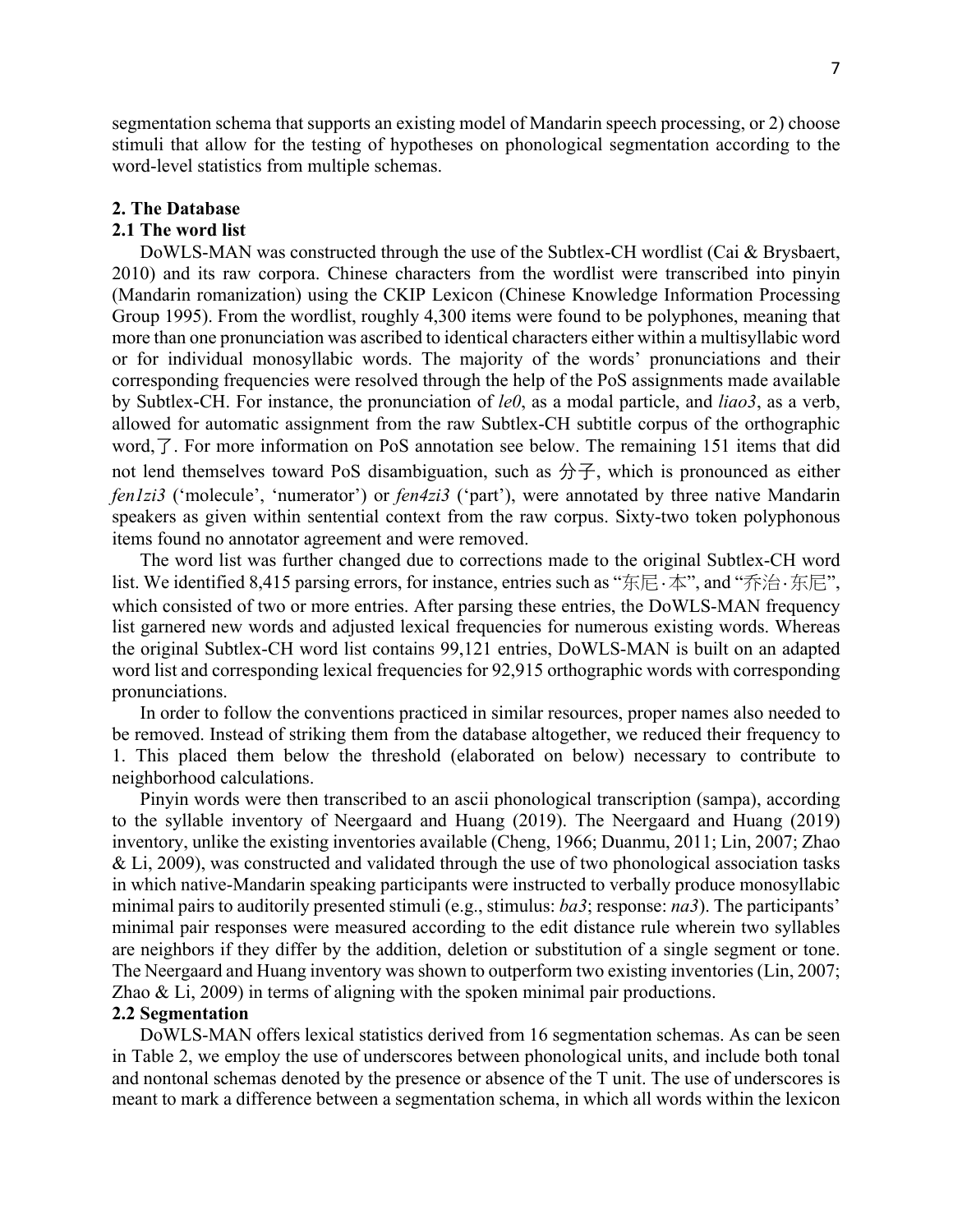follow the same pattern of segmentation, and a word level annotation of phoneme categories (described below for the variable "SyStruct"). Note that while schema annotations use underscores to segment units, words transcribed in sampa use blank spaces.

|             |          |             | $\sim$             | $\sim$    |            |             |                       |
|-------------|----------|-------------|--------------------|-----------|------------|-------------|-----------------------|
| Nontonal    |          |             |                    | Tonal     |            |             |                       |
| Schema      | xiao     | xiang       | xiaoxiang          | Schema    | xiao3      | xiang3      | xiao3xiang4           |
| C V C       | X iaU    | X ia N      | X iaU X ia N       | C V C T   | $X$ iaU 3  | $X$ ia $N4$ | $X$ ia U 3 $X$ ia N 4 |
| C G V C     | XiaU     | $X$ i a N   | $X$ i aU $X$ i a N | C G V C T | $X$ i aU 3 | $X$ ia N4   | $X$ i aU $3X$ i a N 4 |
| C G V X     | XiaU     | $X$ i a $N$ | XiaUXiaN           | C G V X T | $X$ ia U 3 | $X$ i a N 4 | $X$ ia U 3 $X$ ia N 4 |
| C G VX      | $X$ i aU | $X$ i aN    | $X$ i aU $X$ i aN  | C G VX T  | $X$ i aU 3 | $X$ i aN 4  | $X$ i aU $3 X$ i aN 4 |
| C GVX       | X iaU    | X iaN       | X iaU X iaN        | C GVX T   | $X$ iaU 3  | $X$ iaN 4   | $X$ iaU 3 $X$ iaN 4   |
| CG V X      | Xi a U   | Xi a N      | Xi a U Xi a N      | CG V X T  | $Xi$ a U 3 | $Xi$ a N 4  | Xi a U 3 Xi a N 4     |
| CG VX       | Xi aU    | Xi aN       | Xi aU Xi aN        | CG VX T   | Xi aU 3    | $Xi$ aN 4   | Xi aU 3 Xi aN 4       |
| <b>CGVX</b> | XiaU     | XiaN        | XiaU XiaN          | CGVX T    | XiaU 3     | XiaN 4      | XiaU 3 XiaN 4         |

Table 2. Segmentation schemas, presented in sampa, according to both nontonal and tonal examples of the words, *xiao3* /ɕiaʊ214/, *xiang4* /ɕiaŋ51/, and *xiao3xiang4* /ɕiaʊ214ɕiaŋ51/

It is important to note that not all of the annotation units across schemas are equivalent. For instance, the V of the C\_V\_C and C\_V\_C\_T schemas, entails a complex cluster of all vowel segments, resulting in only three phonological units for *xiao3*: X iaU 3; and four for *xiang4*: X ia N 4. In contrast, the V of the C G V C and C G V C T schemas, originally proposed for Taiwanese (Lin, 1989), results in four phonological units for *xiao3*: X i aU 3; and five for *xiang4*:  $X$  i a N 4. The remaining schemas use the X unit to describe both final consonants and the postnuclear glide. For these schemas, the V is always in reference to monophthong vowels.

## **2.3 Threshold**

Neighborhood statistics, such as phonological neighborhood density (PND), neighborhood frequency (NF), and the recently applied network statistics such as clustering coefficient (CC), are calculated from what Vitevitch (2008) referred to as idealized lexicons. Researchers have taken different approaches to creating neighborhood values from such idealized lexicons. The Neighborhood Activation Model (NAM: Luce & Pisoni, 1998), which established a theory of spreading activation among phonological representations in long term memory, used PND values extracted from an electronic version of the 1967 *Webster's Seventh Collegiate Dictionary* consisting of 19,340 words. This lexicon was then matched to frequency counts from the Kučera and Francis (1967) frequency list. Numerous studies have used this lexicon to study phenomena such as word learning (Goldstein and Vitevitch 2014; Storkel, Armbruster, and Hogan 2006), tip of the tongue states (Vitevitch and Sommers 2003) and picture naming (Vitevitch 2002), among numerous other tasks.

Another approach to constructing an idealized lexicon entails the use of targeted media to represent specific subpopulations, such as the use of textbooks for learners (Lété, Sprenger-Charolles, and Colé 2004; Vitevitch, Stamer, and Kieweg 2012) or child corpora for the study of children's speech (Storkel and Hoover 2010). Perhaps the most common method of creating an idealized lexicon entails the use of existing frequency lists (e.g., Davis & Perea, 2005; Holliday, Turnbull, & Eychenne, 2017; Marian et al., 2012). Such databases have used word counts from as low as 7,000 phonological words (Strand 2013) to as high as 129,000 orthographic words (New et al. 2004).

Researchers have either not discussed a reason for choosing a specific word count, or have argued for the validity of their chosen word counts based on measures of receptive vocabulary size,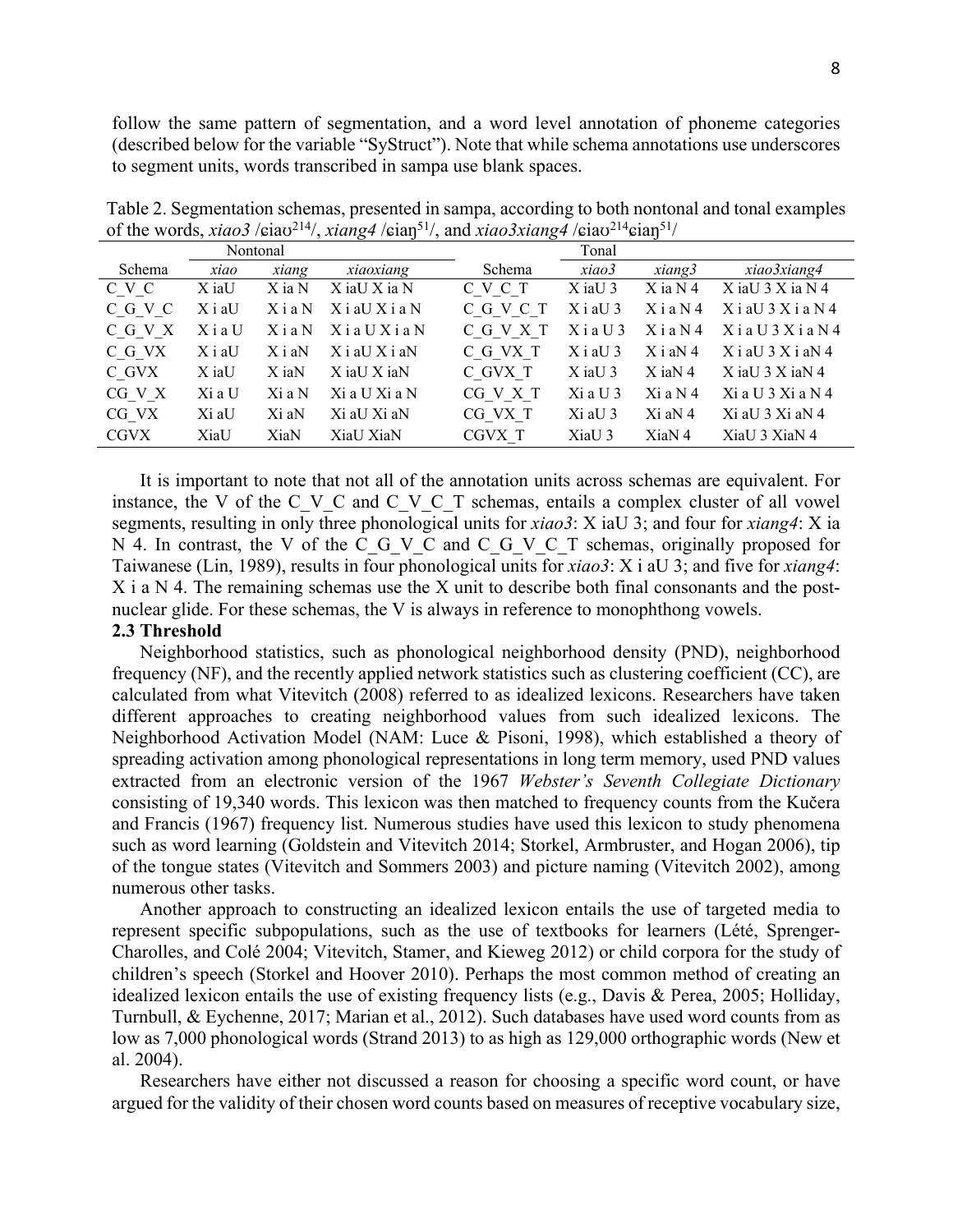or the distributional properties of neighborhood values. When discussing the validity of the Webster's dictionary as an idealized lexicon, Vitevitch (2008) argued that the near 20,000 orthographic words were close to the 17,000-lemma receptive vocabulary size estimate of Goulden, Nation, and Read (1990). Vocabulary size has not been used however to motivate most databases, perhaps because estimates range wildly, from as little as 9,800 English lemmas (Treffers-Daller and Milton 2013) to an average of 56,400 lemmas for older English speakers (Brysbaert et al. 2016). In contrast, in a PND database representing five European languages, Marian et al. (2012) used lexical frequency to trim five wordlists as a means of making their frequency distributions comparable. This led to variation in word counts between 27,751 words for English, and 45,027 words for German. Their reasoning for keeping the word counts within a lower range, a contention shared by Davis (2005), was to exclude very low frequency words that would not be regularly perceived or produced in everyday language use, therefore avoiding the inflation of neighborhood values with words that do not likely contribute to lexical selection.

While vocabulary size has been of interest for researchers studying Mandarin-speaking children (Hao et al. 2008, 2015), and Mandarin speakers' L2 English vocabulary (e.g., Wang & Treffers-Daller, 2017; Zhao & Ji, 2018), we have been unable to find any similar estimates of vocabulary size for Mandarin speaking adults. The first version of the current database, published as a conference paper (Neergaard & Huang, 2016), set a threshold at 17,000 phonological words based on the estimate of Goulden et al. (1990). This was later revised in the analysis of network characteristics of the same Subtlex-CH wordlist to a threshold of 30,000 (Neergaard and Huang 2019) so as to increase density amongst tonal segmented schemas, particularly for disyllables.

As with previous iterations of the current database we sought to provide a threshold from which to derive phonological neighborhood and network values. Unique to the current database is the use of a data-driven approach to identify an optimal threshold. In section 2.5.1 we performed a model selection procedure consisting of 48 models (16 schemas \* 3 thresholds) that ranked mean marginal  $r^2$  values per three candidate thresholds of 20k, 30k, and 40k. We identified that while no threshold was significantly better in performance, the 30k threshold had the highest performing model.

This number of 30,000 words places our threshold above the size of the original NAM (Luce and Pisoni 1998) word list, and as such, the idealized lexicon of Vitevitch (2008). Its size is closer to the Dutch and English lexicons of the CLEARPOND database (Marian et al. 2012). Importantly, our use of a word count threshold makes DoWLS-MAN novel among databases that report neighborhood, and network statistics. While neighborhood statistics for below-threshold words  $(i.e., > 30,001)$  were calculated one at a time in regards to the above-threshold words (i.e., 1-30,000), network statistics were only calculated for above-threshold words. This method resulted in the ability to report neighborhood statistics for all words while simultaneously excluding belowthreshold words from contributing to the inflation of neighborhood values with low-frequency words.

#### **2.4 Categories**

Due to the presentation of lexical statistics according to 16 segmentations schemas, DoWLS-MAN has both variables that are invariant, and variant. In Table 3 we present the 31 variables offered by the database, divided into nine themes. As can be seen in Table 3, variant characteristics (marked with an asterisk) are those that represent differences due to segmentation, such as segmented sampa (Pho), or log10 lexical frequency (FreqDL). Invariant characteristics are those that describe the items' form, such as pronunciation according to the international phonetic alphabet (IPA\_T or IPA\_NoT), or the number of syllables within a lexical item (SyLen).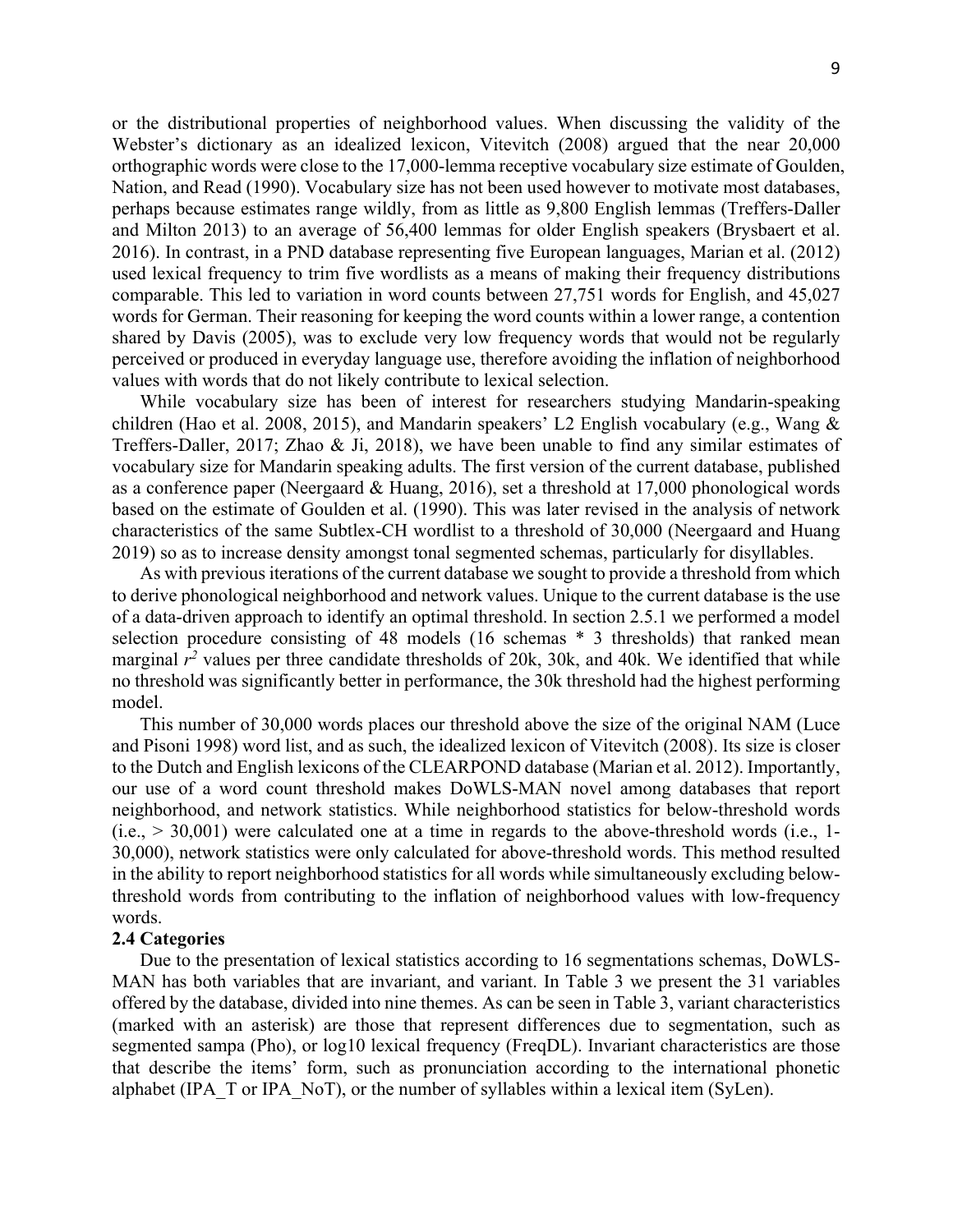In the database, variant characteristics are labelled according to the format: Variable.SCHEMA. For example, according to the tonal fully segmented schema (C\_G\_V\_X\_T), phonological neighborhood density (PND) is labelled as PND.C\_G\_V\_X\_T, while according to the nontonal complex vowel segmented schema  $(C_V_C)$ , homophone density (HD) is labelled HD.C<sub>\_V\_C</sub>.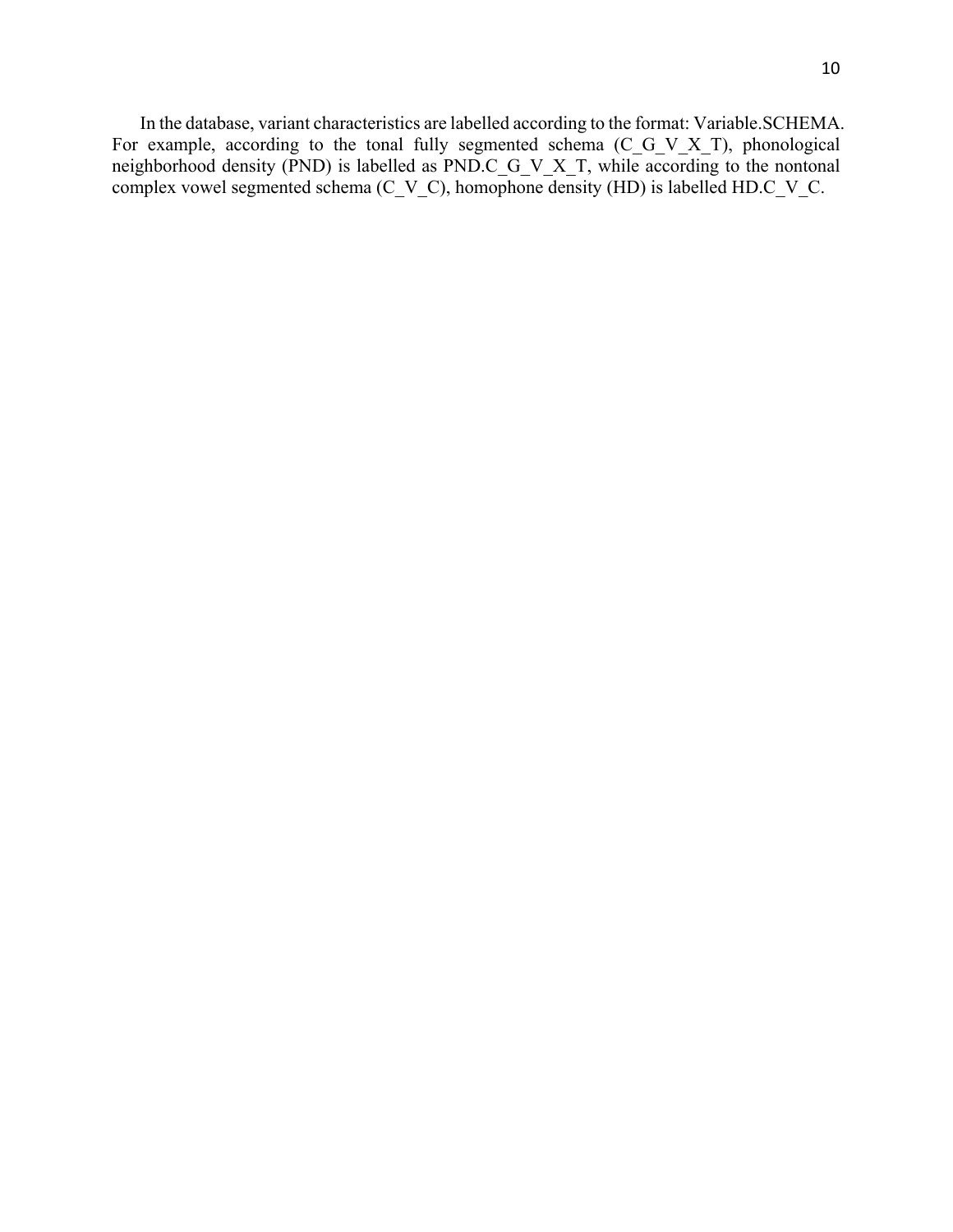|               | Column name                        | Contents/Description                                                |  |  |  |
|---------------|------------------------------------|---------------------------------------------------------------------|--|--|--|
| Lexicality    |                                    |                                                                     |  |  |  |
|               | Lexicality                         | Item types: words, added, tonegap, syllablegap, systemicgap         |  |  |  |
| Pronunciation |                                    |                                                                     |  |  |  |
|               | Key T, Key NoT                     | Sampa transcription with $(T)$ or without (NoT) lexical tone (0-4)  |  |  |  |
|               | PY_T, PY_NoT                       | Pinyin transcription with $(T)$ or without (NoT) lexical tone (0-4) |  |  |  |
|               | IPA_T, IPA_NoT                     | IPA transcription with $(T)$ or without (NoT) lexical tone (0-4)    |  |  |  |
|               | Pho*                               | Segmented sampa                                                     |  |  |  |
| Length        |                                    |                                                                     |  |  |  |
|               | SegLen                             | Number of segmental units within an item                            |  |  |  |
|               | SyLen                              | Number of syllables within an item                                  |  |  |  |
|               | PyLen                              | Number of letters (pinyin) within an item                           |  |  |  |
|               | PhoLen*                            | Number of phonological units within an item                         |  |  |  |
| Syllable      |                                    |                                                                     |  |  |  |
|               | Initial                            | Word initial segment                                                |  |  |  |
|               | Tone                               | Lexical tone $(0-4)$                                                |  |  |  |
|               | SyStruct                           | Word-level syllable structure                                       |  |  |  |
|               | Part of speech (POS)               |                                                                     |  |  |  |
|               | Dom POS                            | The most frequent POS assignment                                    |  |  |  |
|               | Freq Dom POS                       | Token frequency of Dom_POS                                          |  |  |  |
|               | Percent_Dom_POS                    | Percent (0-1) that Dom POS is the dominant POS                      |  |  |  |
|               | Other POSes                        | POS (token frequency) for all POS assignments                       |  |  |  |
| Homophony     |                                    |                                                                     |  |  |  |
|               | Homophones*                        | Orthographic words that share pronunciation                         |  |  |  |
|               | $HD^*$                             | Homophone density                                                   |  |  |  |
|               | Lexical frequency                  |                                                                     |  |  |  |
|               | FreqDowls                          | Adjusted lexical frequencies from the Subtlex-CH wordlist           |  |  |  |
|               | FreqDL                             | Log10 transformation of FreqDowls                                   |  |  |  |
|               | FreqDowls*                         | FreqDowls collapsed across all phonological words                   |  |  |  |
|               | FreqDL*                            | Log10 transformation of FreqDowls*                                  |  |  |  |
|               | Phonological neighborhood measures |                                                                     |  |  |  |
|               | Neighbors*                         | Phonological neighbors of target word (in sampa)                    |  |  |  |
|               | PND <sup>*</sup>                   | Phonological neighborhood density: total number of Neighbors        |  |  |  |
|               | Sub PND*                           | Number of Neighbors calculated through substitution                 |  |  |  |
|               | Add PND*                           | Number of Neighbors calculated through addition                     |  |  |  |
|               | Del PND*                           | Number of Neighbors calculated through deletion                     |  |  |  |
|               | $NF*$                              | Neighborhood frequency: mean lexical frequency of Neighbors         |  |  |  |
|               | Network science measures           |                                                                     |  |  |  |
|               | $CS*$                              | <b>Component Size</b>                                               |  |  |  |
|               | $CC^*$                             | Local clustering coefficient                                        |  |  |  |
|               | Close*                             | Closeness centrality                                                |  |  |  |
|               | Btw*                               | Betweenness centrality                                              |  |  |  |
|               | Eigen*                             | Eigenvector centrality                                              |  |  |  |
|               |                                    |                                                                     |  |  |  |

Table 3. Summary of variables by column name and content/description

 $"$  = Variant categories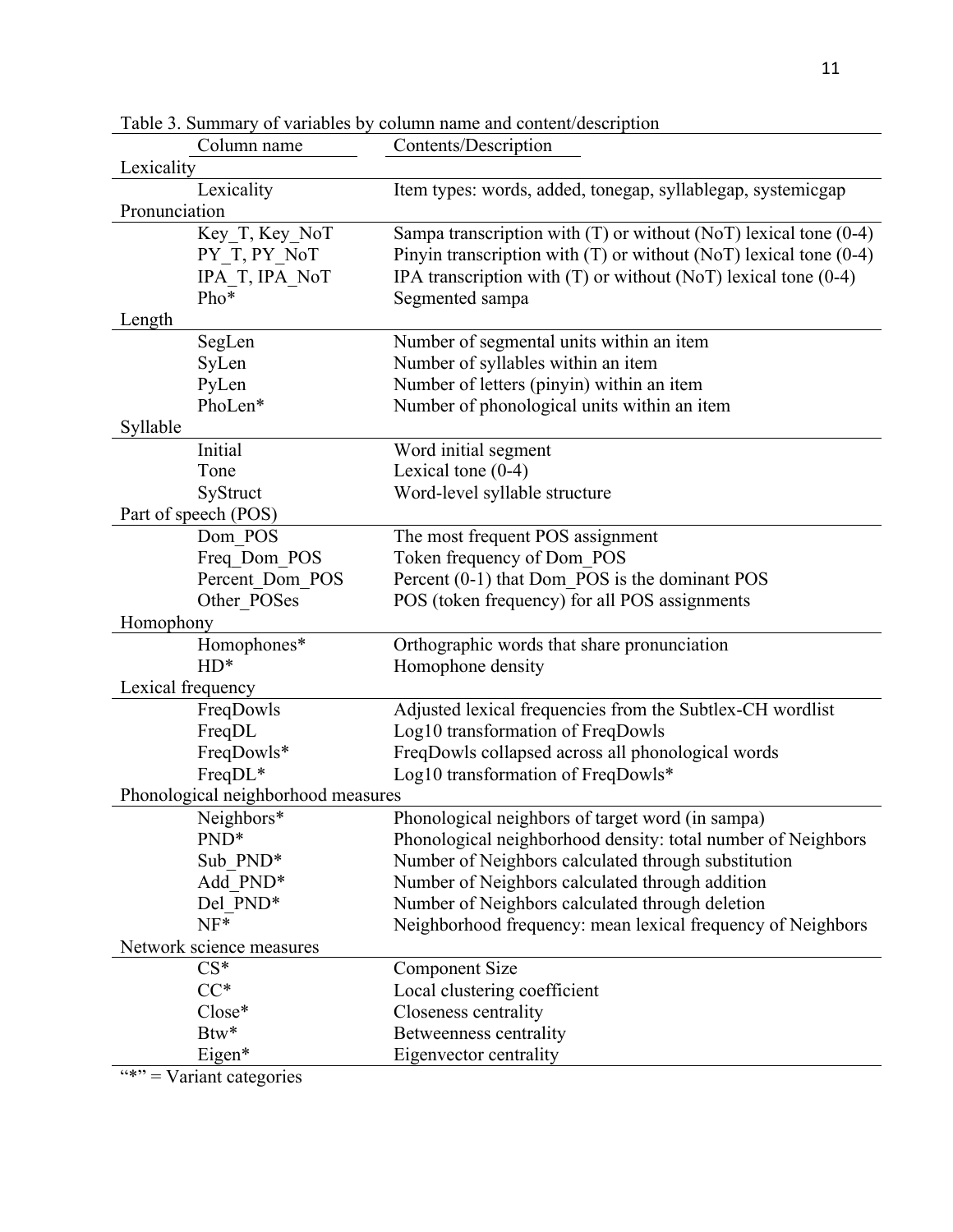## **2.4.1 Lexicality**

DoWLS-MAN allows for the search of lexical items belonging to five types: "words", "added", "tonegap", "syllablegap", and "systemicgap". The database adopted the method used in Neergaard & Huang (2019) to define which items belonged to each group. First, granting items as belonging to the "words" status involved using www.zdic.net to verify whether items other than those within the Subtlex-CH orthographic word list corresponded to an existing orthographic word. Zdic.net is an online resource including definitions and pronunciations for 75,983 characters and has been used in the disambiguation of out-of-vocabulary words (Li, 2011; Li, Zong, & Su, 2015; Ma, Kit, & Gerdemann, 2012; Zhang, Niehues, & Waibel, 2016). The database expanded on the wordlist through the inclusion of 5,973 lexical items that we classified as either added (1,669 orthographic/226 phonological items), tone gap nonwords (740 phonological items), syllable gap nonwords (609 phonological items), or systemic gap nonwords (2,955 phonological items).

Added items are those that correspond to Chinese characters but were not considered monosyllabic words in the Subtlex-CH wordlist. We first identified added items by looking within the wordlist for syllables that were only featured within multisyllabic words. They included items such as 火 *huo3* /xuo<sup>214</sup>/, which occurs in multisyllabic words such as 柴火 *chai2huo3* "fire wood", and 烽火 *feng1huo3* "fire beacon". Next, the syllable inventory of Neergaard and Huang (2019) was used to identify missing syllables. These syllables were then verified as to their correspondence to one or more Chinese characters through the use of Zdic.net. This process identified syllables such as *an2* (儑, 啽, 玵, 雸). The featured items were added to aid researchers needing lexical characteristics for monosyllabic items, while also providing a basis of all extant monosyllables in Mandarin.

DoWLS-MAN offers three classes of phonological nonwords. Each class of nonword was constructed based on the phonotactics of the syllable inventory of Neergaard and Huang (2019). Tone gap nonwords are lexical items that correspond to an existing syllable in the Mandarin syllable inventory combined with one of the five lexical tones (tones 0-4) that do not correspond to an existing Chinese character. For instance, the nontonal syllable, *mei*, can be ascribed to tone 2: *mei2* (ex: 没); tone 3: *mei3* (ex: 美); and tone 4: *mei4* (ex: 妹); but not to tone 0: *mei0*; or tone 1: *mei1*. Syllable gap nonwords are those items that contained biphone combinations that exist in the syllable inventory. For instance, the nontonal syllable gap nonword, *fao*, was constructed based on existing instances of /fa/ and /aʊ/. Tonal versions of *fao* were then made through the addition of lexical tones 0-4. Systemic gap nonwords are those items built from biphone combinations that do not exist in the syllable inventory, and include syllables such as /fyn/ and /xon/.

Note that the current list of nonwords should be used with knowledge of the local dialect/topolect of the population being studied. For instance, we included items that did not match our listed resources despite the known use of certain items within some Mandarin spoken dialects, such as *gin2* /kin<sup>35</sup>/ (琴), which is in use by speakers of Taiwan and likely understood by many mainland Mandarin speakers.

Because added, syllablegap, systemicgap, and tonegap categories were not in the Subtlex-CH wordlist, they were given a frequency of zero. The lexical statistics featured for the item types were calculated in the same way as below-threshold items, i.e., one at a time in regards to the top 30,000 most frequent phonological words.

#### **2.4.2 Pronunciation**

The database provides four forms of pronunciation transcription, three of which are invariant and one variant. The database was constructed on the sampa (ascii version of IPA) transcriptions of each item. Based on the key role that sampa played in organizing the database, it is labeled as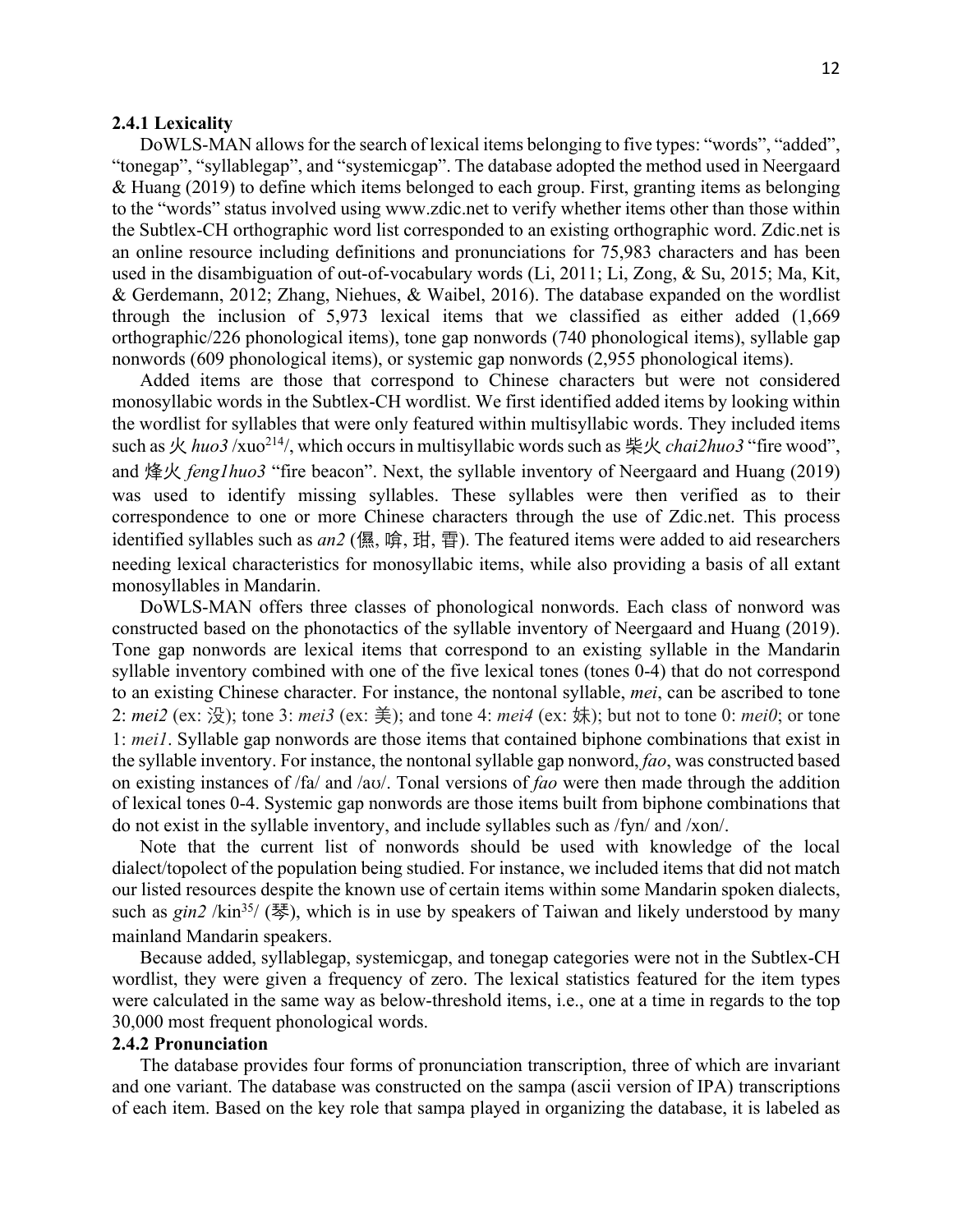Key in both its tonal (Key\_T) and nontonal (Key\_NoT) versions. Note that neither Key\_T or Key NoT feature spaces to note segmentation, resulting in the transcription of *xiao3xiang4*  $\sqrt{\pi}$ ia $\sigma$ <sup>214</sup> $\pi$ ian<sup>51</sup>/ according to Key T as XiaU3XiaN4, and Key NoT as XiaUXiaN. Next, each lexical item is accompanied by its corresponding transcription in IPA, with either the inclusion (IPA\_T) or exclusion (IPA\_NoT) of tonal information. The final invariant pronunciation transcription is that of pinyin, (i.e. Romanized Mandarin pronunciation) in both its tonal (PY\_T) and nontonal (PY\_NoT) versions.

Our final transcription varies according to the schema in which it belongs. Sampa transcriptions for each schema, such as those in Table 2, can be found as Pho.SCHEMA. for example, if a user desires the transcriptions of *xiao3xiang4* according to both the tonal and nontonal versions of the fully segmented schema they would need to refer to Pho.C\_G\_V\_X\_T (X i a U 3 X i a N 4) for the tonal version, and Pho.C\_G\_V\_X (X i a U X i a N) for the nontonal version. Note that, as illustrated in Table 2, the Pho.SCHEMA column is segmented according to blank spaces between units rather than through the use of underscores.

For assistance on identifying the matches between sampa, IPA and pinyin we have included a chart at https://dowls.site, where this database is freely available. This chart can be accessed on the home page by selecting the tab labeled 'Pronunciation Chart'.

## **2.4.3 Length**

The combinatorial nature of linguistic units, such as segments, phonemes, syllables, and orthographic units entails the need to measure multiple levels of word lengths. DoWLS\_MAN offers three invariant length measures. The first of which, segment length (SegLen), has been used in the literature to investigate the syllable's internal phonological structure (Wu and Kenstowicz 2015). Meanwhile, syllable length (SyLen) has played a role in the study of Mandarin, particularly as to whether differential processing costs exist between monosyllabic and disyllabic words (Ma, Wang, & Li, 2016). Finally, we offer Pinyin length (PyLen). Pinyin is an orthographically transparent alphabetic representation of Mandarin phonology, meaning that there is a high correspondence between pinyin letters and phonological segments. For a recent review of orthographic transparency see Borleffs, Maassen, Lyytinen, and Zwarts (2019). PyLen, while not explicitly investigated in the literature, was included due to the role that pinyin awareness has taken in the study of second language acquisition (Ding et al. 2018; Qi et al. 2015), and due to the contention that the reliance on pinyin as an input writing method, and educational aid to young learners has a negative influence on Chinese character reading proficiency (Li et al., 2017; Tan, Xu, Chang, & Siok, 2013; Zhou, Kwok, Su, Luo, & Tan, 2020).

In the database, SegLen refers to the number of segments (excluding tone) within each lexical item, regardless of segmentation. For instance, regardless of the segmentation schema, *xiao3xiang4* contains 8 segments: XiaUXiaN. DoWLS-MAN consists of 33 possible segments (listed below in 2.4.4), while the average phonological word is 7 segments in length (M: 7.05; SD: 2.38).

SyLen counts the number of syllables within an item based on its pronunciation. Using our disyllabic example, *xiao3xiang4*, we find SyLen = 2. However, not all Mandarin words have a one-to-one character-to-syllable correspondence. An example of this distinction can be found with words that utilize the erhua feature, in which syllable final rhoticization is denoted by the addition of the character 儿, e.g., 船儿 *chuanr2* /tʂʰuaɹ35/ "boat". Distributional features of SyLen include, 438 nontonal monosyllables (40 of which are erhua monosyllables), 1,207 tonal monosyllables (47 of which are erhua), while tonal disyllables (41,788) and nontonal disyllables (30,893) account for 50.2% and 43.9% of syllable lengths respectively.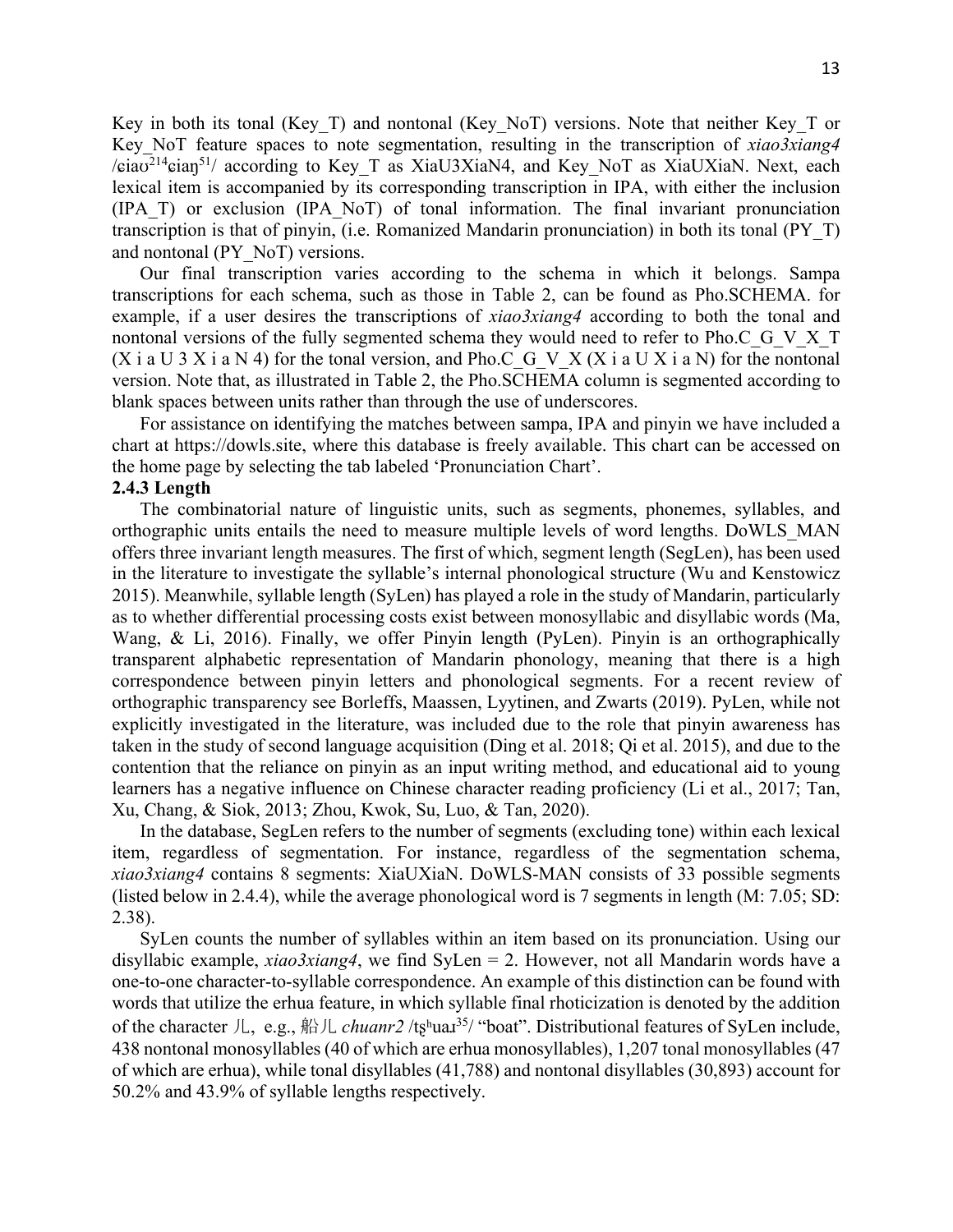Finally, PyLen is the number of letters, excluding tone numbers, used to construct its pinyin spelling. Using our example word, *xiao3xiang4*, we see that PyLen = 9 due to it consisting of 9 letters. Due to the high transparency between pinyin and Mandarin phonology, the average number of letters per word (M: 7.70; SD: 2.62) is very similar to that of segments per word (M: 7.05; SD: 2.38).

The final length measure is of the variant category. Phoneme length (PhoLen.SCHEMA) counts the number of phonological units within an item based on the units within Pho.SCHEMA. The disyllabic example, *xiao3xiang4*, has a different number of phonological units depending on whether the schema is tonal or nontonal, and the extent to which segments are clustered. For instance, according to the tonal fully segmented schema (C\_G\_V\_X\_T), *xiao3xiang4* (sampa: X i a U 3 X i a N 4) has 10 units, yet with the removal of lexical tone, as seen in the nontonal fully segmented schema (C\_G\_V\_X), *xiao3xiang4* (sampa: X i a U X i a N) has 8 units. If we then examine the same word according to the complex onset/rime schemas (CG\_VX\_T and CG\_VX) *xiao3xiang4* has just 6 units when tonal (sampa: Xi aU 3 Xi aN 4), and 4 units when nontonal (sampa: Xi aU Xi aN).

## **2.4.4 Syllable**

The study of Mandarin's syllable constituents is an active area in research dedicated to behavioral (Sereno and Lee 2015; Wiener and Turnbull 2016), neuropsychological (Wang et al., 2017; Yu et al., 2015), clinical (Peng et al. 2017), developmental (Yeh et al. 2015), and secondlanguage learning, (Li, Wang, & Davis, 2015). DoWLS-MAN makes available for this community three invariant categories. Initial, and Tone, respectively present the items' initial segment in sampa pronunciation, and lexical tone according to tones 0-4. Under the feature titled, SyStruct, we implement a word-level annotation, in which C refers to consonants at initial position,  $f, k, k<sup>h</sup>$ , l, m, n, p, ph, 1, s, t, th, s, e, te, teh, tsh, tsh, ts, x/; G signifies medial glides, /i, u, y/, either at initial position or following an initial consonant; V denotes both monophthongs, /a, e,  $\varepsilon$ ,  $\varphi$ , i,  $\varphi$ ,  $\psi$ , and the post-nuclear glides  $\forall$ o,  $\vec{v}$ ; R indicates the final rhotic consonant  $\vec{u}$ ; and N the final nasal consonants, /n, ŋ/. For instance, our example word 小巷 *xiao3xiang4* / $\epsilon$ iao<sup>214</sup> $\epsilon$ ian<sup>51</sup>/ is annotated in SyStruct as CGVV CGVN, while the entry,  $-\top$ 点儿 *yi1 ding1 dianr3* /i<sup>55</sup>tin<sup>55</sup>tiɛ*1*<sup>214</sup>/ ("a tiny bit"), is annotated in SyStruct as: V CVN CGVR.

#### **2.4.5 Part of speech**

Parts of speech, particularly nouns and verbs (Li, Jin, & Tan, 2004; Xia, Wang, & Peng, 2016), lead to differential processing. DoWLS-MAN presents four invariant POS characteristics adopted from the Subtlex-CH wordlist: Dom\_POS refers to the dominant POS assignment for a given phonological word; Freq\_Dom\_POS entails the lexical frequency of usage noted in Dom\_POS; Percent Dom POS is the percent to which that usage is dominant; and Other POSes lists the nondominant POS assignments associated with the same phonological word and their respective lexical frequencies.

#### **2.4.6 Homophony**

Mandarin is a highly homophonous language. It has been reported that whereas 3.2% of English consists of homonyms, 11.6% of Mandarin is homophonous (Wen 1980). An example of high homophony is the monosyllable  $yi4 /i^{51}$ , which has been reported to have 48 homophone neighbors (Wang, Li, Ning, & Zhang, 2012). Homophones have a cost on processing in Mandarin. Phonological words with a high rate of associated homophones, i.e., words high in homophone density, have been shown to lead to lexical competition in spoken word recognition, as seen by slower reaction times, and lower accuracy (Chen et al. 2016; Wang et al. 2012).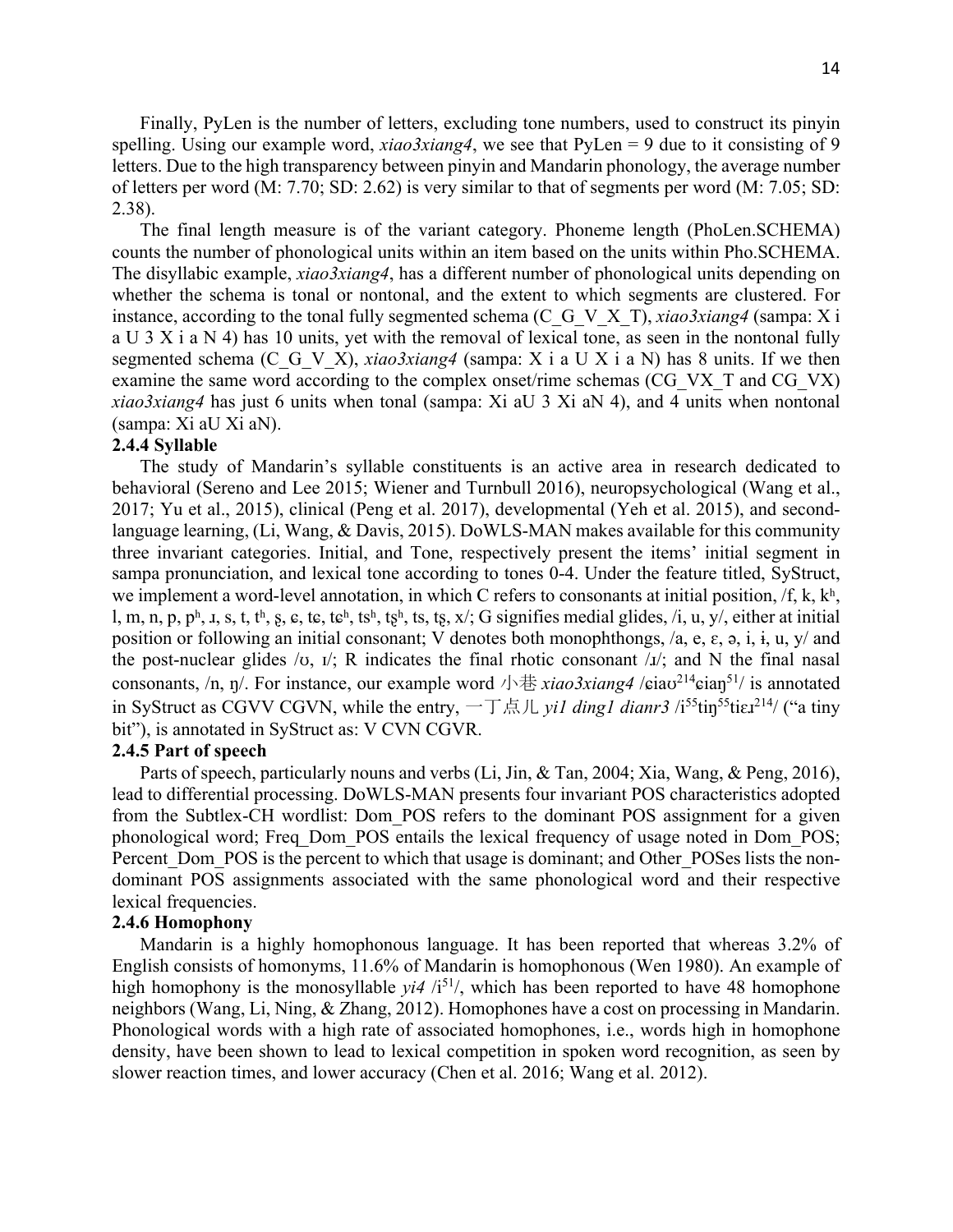DoWLS-MAN includes two variant categories based on Mandarin homophony: Homophones (Homophones.SCHEMA) and homophone density (HD.SCHEMA). The Homophones category is a list of orthographic words associated to the same phonological word under the threshold of the top 30,000 most frequent phonological words. HD entails the number of items in the Homophones column, such that a value of 1 implies that a given item has no homophone neighbors. Values for HD and Homophones do not vary across tonal schemas and only rarely do across nontonal schemas. For instance, the highest HD item,  $vi4/i^{51}$ , has 37 homophone neighbors across all tonal schemas, and 71 across the nontonal schemas. The reason for this lies in the fact that lexical tone, belonging to each syllable, creates a barrier between syllables. In cases where nontonal schemas differ in HD, it is due to the collapsing of two syllables. For instance, when tone is removed, so is the barrier between a monosyllable and disyllables sharing the same segments. For instance, the tonal monosyllable, *liang4* /lian<sup>51</sup>/, is tied to five Chinese characters (亮, 晾, 谅, 辆, 量), yet its nontonal counterpart is tied to an additional 6 monosyllabic words (凉, 梁, 粮, 良, 两, 俩) and three disyllabic words (李昂, 里昂, 利昂) due to the collapsing of *li* and *ang* into *liang*  $\frac{1}{\tan \theta}$ .

## **2.4.7 Lexical frequency**

Lexical frequency is known to affect almost all aspects of lexical processing. We chose to use Subtlex-CH due to it being constructed on subtitle frequency, a genre of frequency shown to better predict lexical processing than counts generated from written sources such as books (Brysbaert and New 2009; Cai and Brysbaert 2010; Keuleers, Brysbaert, and New 2010; Mandera et al. 2015; New et al. 2004), possibly due to its inclusion of words associated with greater emotional content (Baayen, Milin, and Ramscar 2016).

As described in section 2.1, the Subtlex-CH word list was altered in the making of DoWLS-MAN. After accounting for the reallocation of lexical entries and lexical frequencies due to parsing errors, and the disambiguation of pronunciation for polyphonous words, the original 99,121 entries from the Subtlex-CH word list was reduced to 92,915 words for the DoWLS-MAN word list. Upon merging the two lists we found 90,607 words in common that showed a lower correlation than would be expected: 0.838. The gap between the two word lists is due to the presence of polyphonous words. Upon removing words with multiple pronunciations, accounting for 402 unique orthographic words and 876 words enriched with specific pronunciations, we found a correlation of 0.999 between the remaining portions of the two word lists. As a result, the two word lists are identical for 89,818 words.

With the DoWLS-MAN word list, we offer two invariant categories and two variant categories. The first invariant category, FreqDowls, consists of the raw lexical frequency counts adapted from Subtlex-CH. For convenience sake, we also provide this variable in its log10 transformation: FreqDL. The first of the variant categories, FreqDowls.SCHEMA, consists of the raw FreqDowls reallocated per schema based on the collapsing of homophonous words into single word forms, i.e., phonological words. As with homophone density (HD) above, FreqDowls.SCHEMA does not vary across tonal schemas but does vary across nontonal schemas due to the collapsing of multisyllabic words into monosyllabic words. The second variant category is again a log10 transformation: FreqDL.SCHEMA.

#### **2.4.8 Phonological neighborhood measures**

Phonological neighborhood measures have long been shown to influence lexical processing. While research on the effects of phonological neighbors has primarily taken place with English and Spanish speakers (For a review, see Vitevitch & Luce, 2016), a recent focus has looked to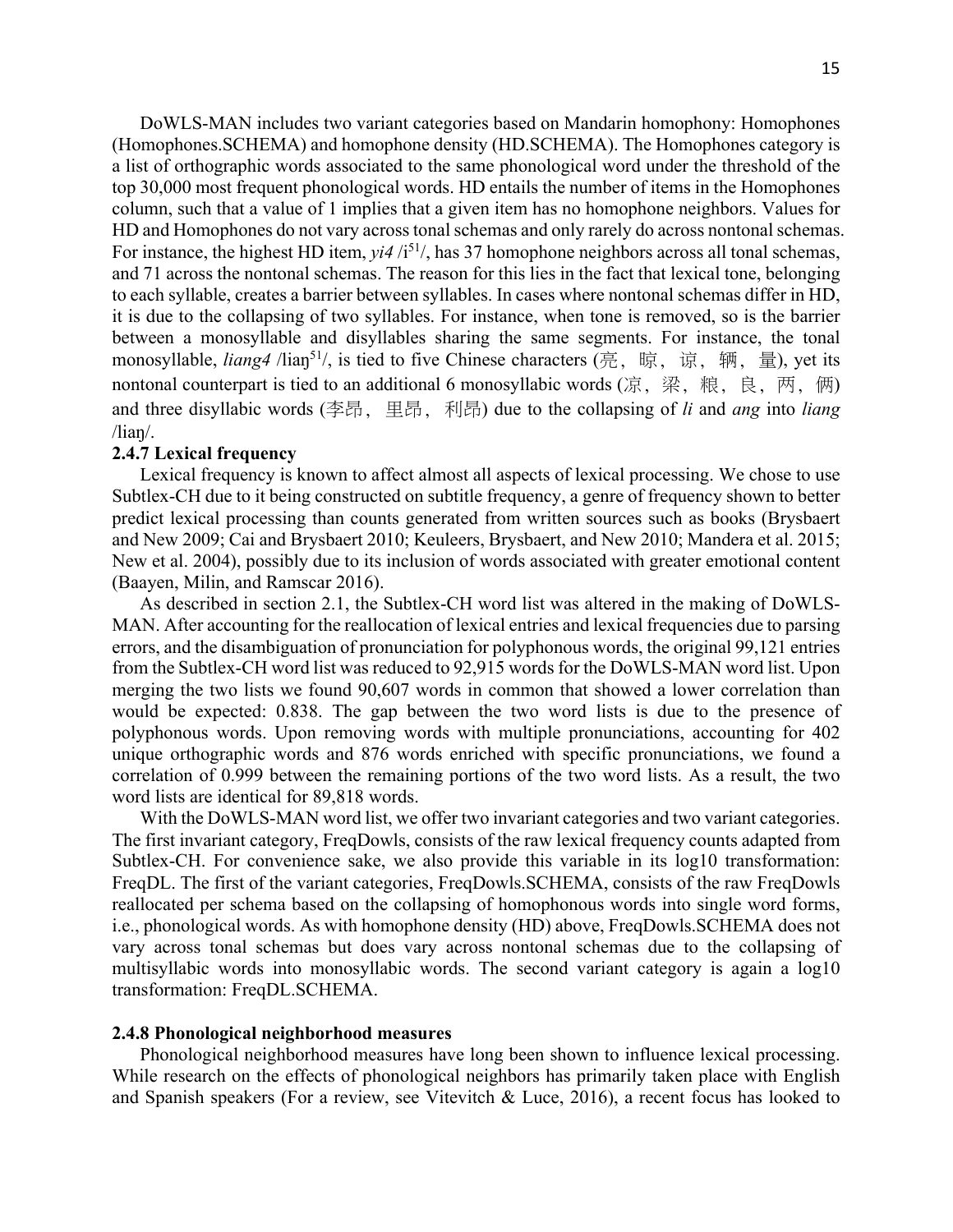Mandarin (Neergaard, Britton, et al. 2019; Neergaard and Huang 2019; Neergaard, Luo, et al. 2019; Wiener and Turnbull 2016).

The current database provides six variant categories. The first variant category, Neighbors.SCHEMA, entails all phonological neighbors of a given word presented in sampa transcription. For instance, in Figure 1D, the example word *niang2* /niaŋ35/ 娘 'effeminate', has seven neighborsthat in sampa are: XiaN2 (*xiang2*), liaN2 (*liang2*), QiaN2 (*qiang2*), naN2 (*nang2*), niN2 (*ning2*), iaN2 (*yang2*), and niaN4 (*niang4*).

**niang nianger niangcheng niangjia niangjiu niangtai niangmi niangzhi niangniang niangzi niangzao jianiang banniang daniang dieniang hongniang yunniang poniang qinniang xinniang guniang laoniang maniang nainiang** A) CGVX **niang2 shei2 wei2 cong2 er2 cai2 na2 nian2 hui2 shi2 xing2 ren2 wan2 qiu2 nin2 nan2 ma2 cheng2 lai2 neng2mei2 huan2 qian2 o2 duo2** B) CGVX\_T **niang niai nayang yinyang nichang yang ning nang xiang liang jiang yiyang qiang niao niaor wuyang**  $C)$   $C$ <sub> $C$  $V$  $X$ </sub> **niang2 qiang2 liang2 xiang2 niang4 yang2 ning2 nang2**  $D)$   $C_G_V_X_T$ 

Figure 1. Word-level phonological networks for the monosyllabic word *niang2* /niaŋ35/ 娘 'effeminate', according to **A**) the nontonal unsegmented schema (CGVX), **B**) the tonal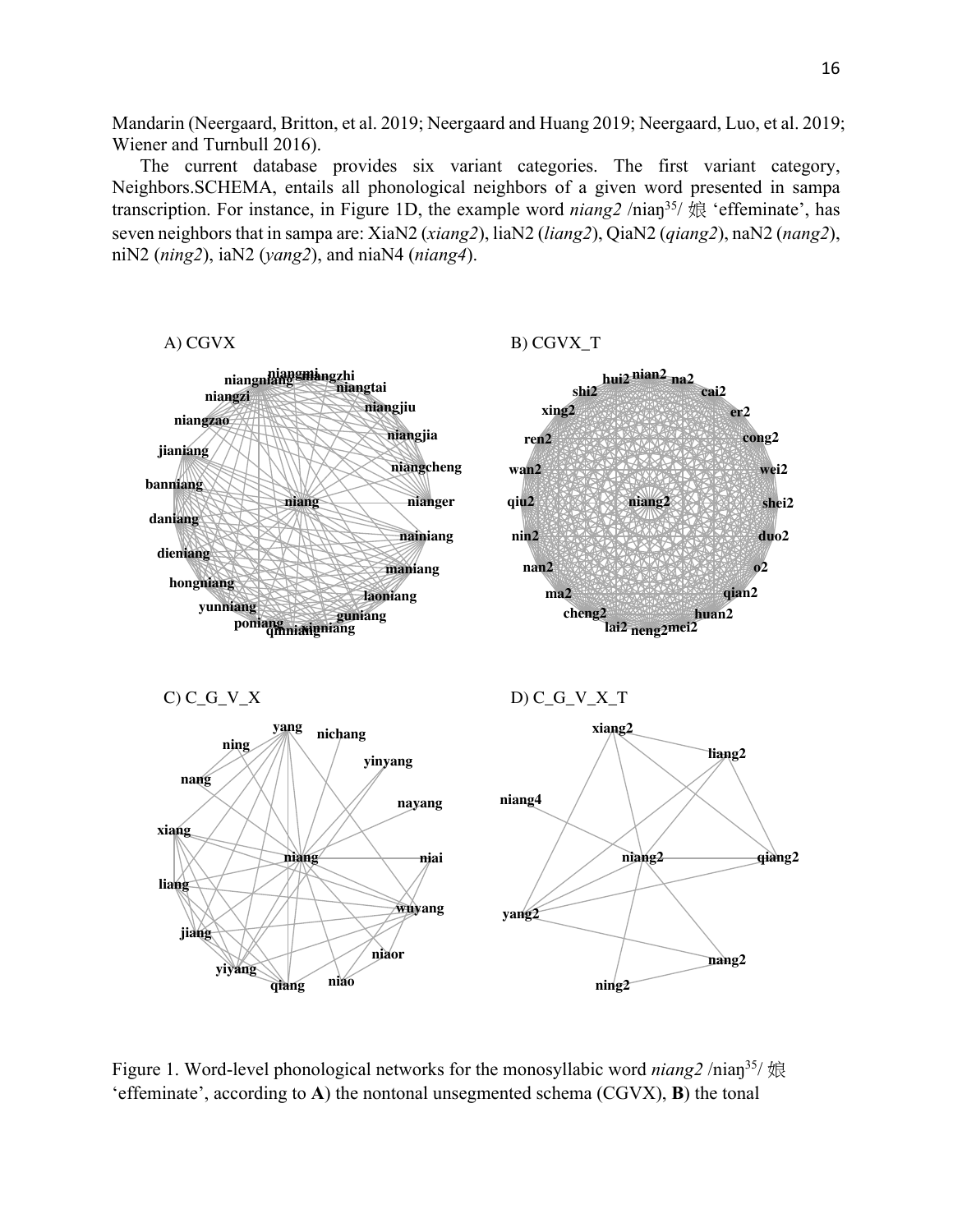unsegmented schema (CGVX T), C) the nontonal fully segmented schema (C\_G\_V\_X), and **D**) the tonal fully segmented schema (C\_G\_V\_X\_T). Note that the number of visual neighbors was truncated in **B**) for display purposes.

The next variant category is PND.SCHEMA, which includes the number of neighbors presented in Neighbors.SCHEMA. As illustrated with Figure 1D, representing the tonal fully segmented schema (C\_G\_V\_X\_T), *niang2* has a PND count of seven. Neergaard and Huang (2019) illustrated that syllable segmentation and the existence of lexical tone has an effect on which words are considered neighbors and as such, how high a PND count will likely be per word. The more units within a segmented schema, the less likely a word will have many neighbors. C\_G\_V\_X\_T, shown in Figure 1D, has lower PND than its nontonal counterpart  $(C \ G \ V \ X)$  in Figure 1C. One reason for the increase in neighbors for nontonal segmented schemas when compared to their tonal counterparts is that monosyllables, like the example nontonal monosyllable *niang*, pick up nontonal disyllabic neighbors due to the absence of lexical tone, like *nayang* /naiaŋ/ 哪样 'which'. This tendency holds across all segmented schemas, a fact that can be seen by taking a mean of PND  $(\overline{PND})$  per each schema. Figure 2 shows how tonal schemas have lower  $\overline{PND}$  than nontonal schemas, and that those schemas with more units (e.g., 5-unit schemas: C\_G\_V\_X\_T & C\_G\_V\_C\_T) have lower  $\overline{PND}$  than those consisting of fewer units (e.g., 3-unit schemas: C\_V\_C, C\_GVX\_T, CG\_VX\_T & CG\_V\_X). This pattern is the same for both monosyllables (Figure 2A) and disyllables (Figure 2B). Note, we labelled the two unsegmented schemas (CGVX and CGVX T) to illustrate their unique behavior.



Figure 2. The number of units within each segmentation schema (Schema units), plotted against mean phonological neighborhood density  $(\overline{PND})$  for monosyllables **A**) and disyllables **B**)

While the average density of words varies due to the number of units within segmented schemas, a somewhat different story occurs for unsegmented schemas. From the nontonal unsegmented schema (CGVX), shown in Figure 1A, we can see that *niang* is the only monosyllable within a neighborhood of nontonal disyllabic words. The fact that Mandarin is predominantly a disyllabic language explains why the average monosyllable has roughly 100 disyllabic neighbors, as shown in Figure 2A. While monosyllables in the CGVX schema are restricted to disyllabic neighbors, disyllables can pull from all available monosyllables, disyllables, and trisyllables. This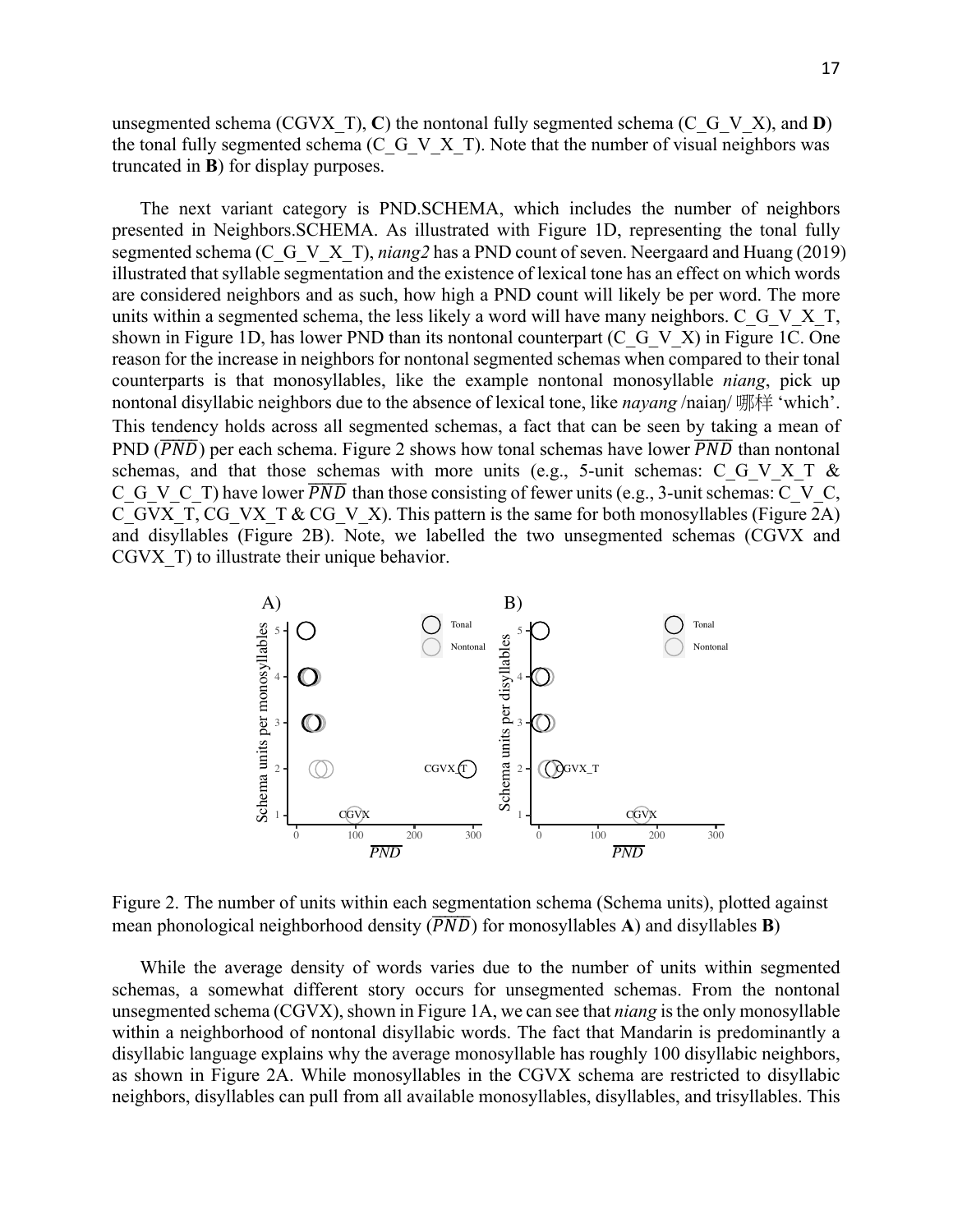explains why, as illustrated in Figure 2B, when compared to all other schemas, only CGVX shows an increase in density from monosyllabic to disyllabic words. For the tonal unsegmented schema (CGVX\_T), shown in Figure 1B, a given monosyllable has neighbors that are only other abovethreshold monosyllables with the same lexical tone, resulting in an average of 279 neighbors, as illustrated in Figure 2A. When we look at disyllables, in Figure 2B, we see that average density decreases for CGVX\_T. This is because, in contrast to the CGVX schema, all other schemas, including CGVX T, follow the same pattern noted in European languages: words with more units (i.e., longer words) find fewer neighbors in the lexicon than those with fewer units (i.e., shorter words) (Frauenfelder, Baayen, and Hellwig 1993).

The next variables we introduce pertain to the number of neighbors produced through either of the three phonological edit distance calculations: the addition (Add\_PND), deletion (Del\_PND), or substitution (Sub\_PND) of a segment or tone. Neergaard and Huang (2019), in their examination of monosyllabic spoken phonological associates found that participants used substitution to a greater extent than either addition or deletion. This pattern reflects the nature of segmented schemas. Mean Sub PND (Figure 3C:  $\overline{Sub\_PND}$ ) has higher values across the segmented schemas than both mean Add\_PND (Figure 3A:  $\overline{Add\_PND}$ ) and mean Del PND (Figure 3B:  $\overline{Del\_PND}$ ). The unsegmented schemas (CGVX and CGVX\_T) again show different characteristics. Because unsegmented monosyllables are not comprised of smaller phonological units, they cannot be broken down further. As such, they are the only schemas among monosyllables to have zero deletion neighbors. For neighbors that are identified through the addition of a unit, CGVX has the highest count among the schemas because for that schema monosyllables reside in a network of disyllables. In contrast, CGVX\_T has zero addition neighbors because the edit distance metric only allows one phonological unit to differ between words to be considered a neighbor; however, in this schema all words have at least two units. Because of this one-unit difference rule, CGVX\_T has a very high  $\overline{Sub\_PND}$ , such that every monosyllable is a neighbor with all other monosyllables of the same tone. Unlike all other schemas among monosyllables, CGVX has zero substitution neighbors.



Figure 3. The number of units within each segmentation schema (Schema units), plotted against the means among monosyllables of the three phonological edit distance types: **A)** addition  $(\overline{Add\_PND})$ , **B**) deletion ( $\overline{Del\_PND}$ ), and **C**) substitution ( $\overline{Sub\_PND}$ )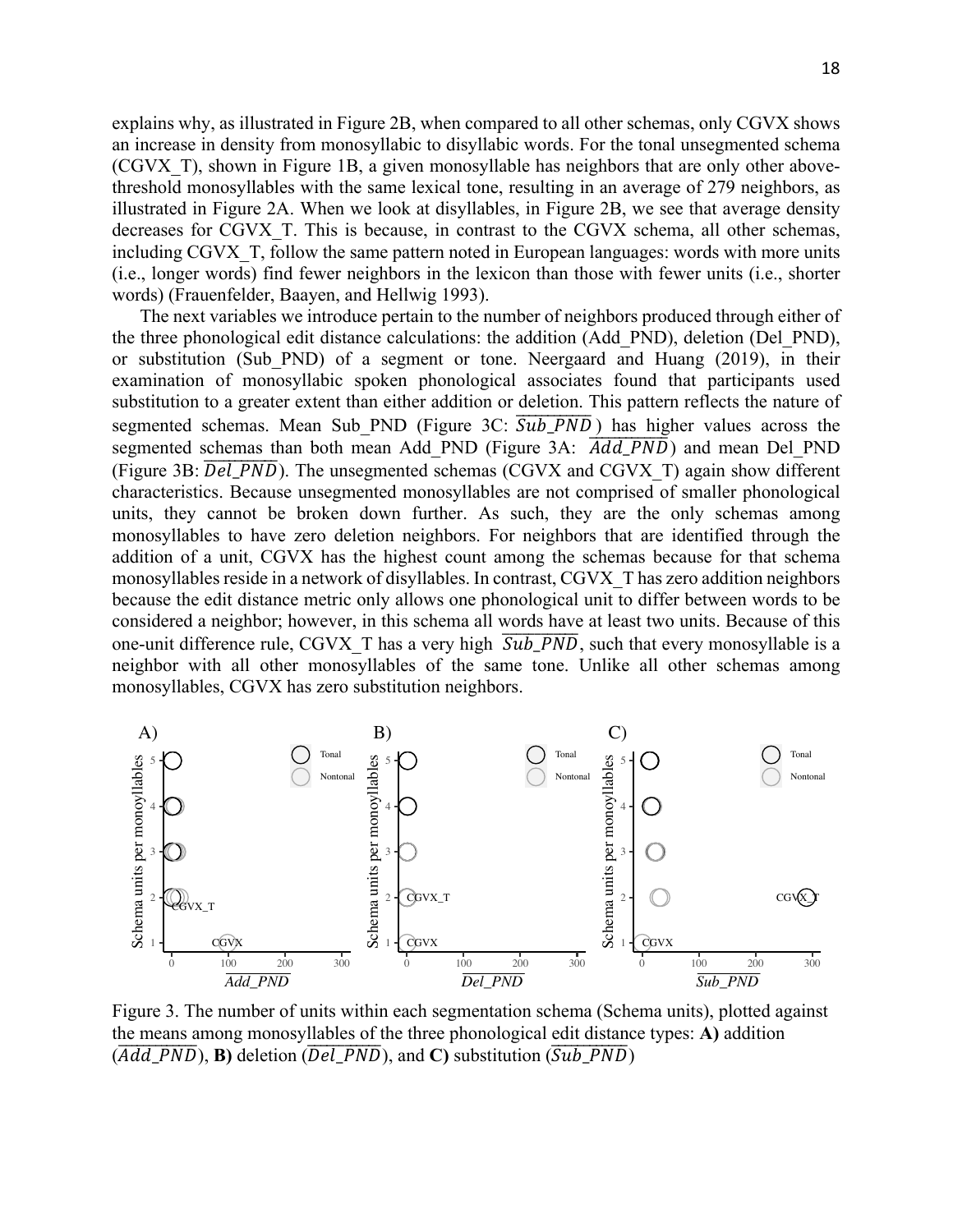The zero count of substitution neighbors for the CGVX schema reveals a modeling decision that altered the traditional edit distance metric. In its normal application the edit distance metric will result in fundamental units being neighbors with other fundamental units, i.e., those that cannot be broken down into smaller units. In the CGVX schema, monosyllables are fundamental units. That meant that all monosyllables above the 30k threshold were neighbors with all other monosyllables above the 30k threshold. According to the traditional measure, *niang* would be a neighbor with other monosyllables that share no common attributes like *si* /sɨ/, *wo* /uo/, *bei* /peɪ/, etc. This matching of all monosyllables to all monosyllables accordingly inflated the PND counts by roughly 300 words for each monosyllable. Because the edit distance metric is at the root of all neighborhood and network variables, that meant that all values would be similarly inflated for monosyllables of the CGVX schema. While this issue was most notable with the CGVX schema, it was also an issue with all nontonal schemas. Thus, to be consistent across all nontonal schemas we disallowed fundamental units from being neighbors of each other. While this decision removed all substitution neighbors for monosyllables of the CGVX schema, it only slightly affected monosyllables of the other nontonal schemas that had fewer fundamental units.

The final phonological neighborhood measure, neighborhood frequency (NF.SCHEMA), involves the mean frequency of all phonological neighbors per a given lexical item. To explain why nontonal schemas have on average higher  $\overline{NF}$  than tonal schemas, as illustrated in Figures 4, we must consider the difference between tonal and nontonal phonological words. Phonological words are made by collapsing all orthographically homophonic words into a single word form. The lexical frequency of tonal phonological words is thus the sum of each orthographic entry corresponding to the same pronunciation. The lexical frequency however for nontonal phonological words is the sum of all the frequencies of orthographic words that share the same pronunciation without considering tone. For instance, the highly homophonic word, *yi4*, with 10 homophones, has a lexical frequency of 206,140. Its nontonal counterpart, *yi*, with 71 homophones, has a lexical frequency of 233,934, which is an increase of roughly 28,000 occurrences.  $\overline{NF}$  is thus higher for nontonal schemas because it is a mean of higher baseline frequencies.



Figure 4. The number of units within each segmentation schema (Schema units), plotted against mean neighborhood frequency  $(\overline{NF})$  for monosyllables **A**) and disyllables **B**)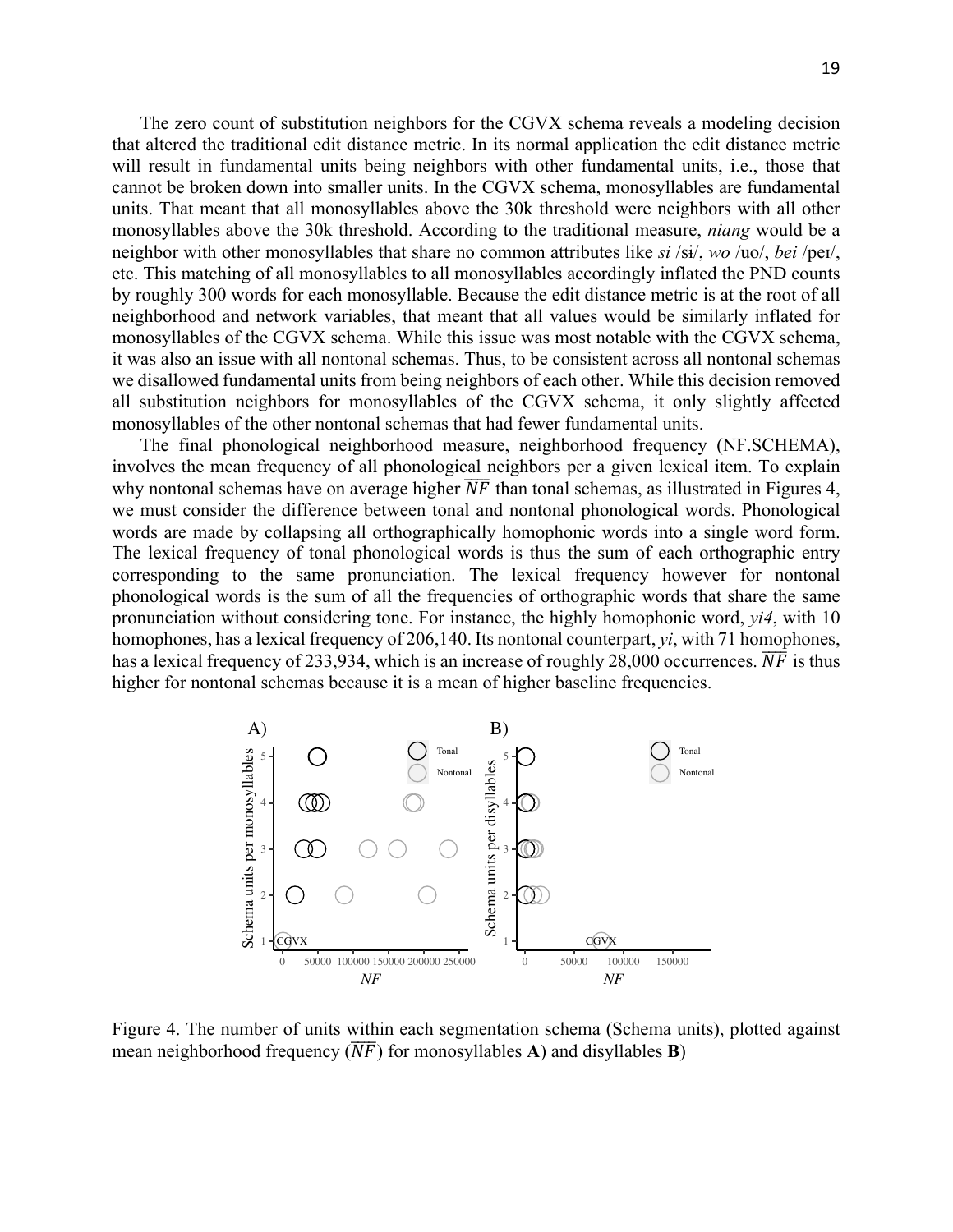The one schema that does not behave as the others is CGVX. For monosyllables in the CGVX schema, as shown in Figure 4A, CGVX is low in  $\overline{NF}$  because monosyllables in this schema have only disyllabic neighbors. Disyllables on average have lower lexical frequency than monosyllables. Inverse to monosyllables, disyllables in the CGVX schema have the highest  $\overline{NF}$ . The reason being that disyllables in this schema feature high-frequency monosyllabic neighbors.

## **2.4.9 Network science measures**

Researchers have recently begun to employ network science measures to the study of phonological processing. Thus far in the literature, phonological networks have been built upon the premise of similarity, wherein phonological words are nodes, and the links between words (i.e., the network's edges) are based on the relational parameter used to define phonological neighbors (i.e., the addition, deletion or substitution of a single phonological unit) (Vitevitch 2008). As such, the word-level value of PND is the same as the commonly used network measure known as degree (i.e., the number of edges per node). Topological features extracted from phonological networks have been used to analyze both participant-level verbal productions (Neergaard, Luo, et al. 2019), and whole-vocabularies (Arbesman et al. 2010b, 2010a; Brown et al. 2018; Dautriche et al. 2017; Neergaard and Huang 2019; Shoemark et al. 2016; Siew 2013; Siew and Vitevitch 2019; Stella et al. 2018; Stella and Brede 2015; Turnbull and Peperkamp 2016; Vitevitch 2008). Meanwhile, word-level network values extracted from whole-vocabularies, have given insight into phonological processes through several network measures.

DoWLS-MAN offers five variant categories of word-level network measures calculated using the R package 'igraph' (Csárdi and Nepusz 2006). The first of the network measures we will present is clustering coefficient (CC.SCHEMA). It is a measure, ranging between 0 and 1, that reflects the interconnectedness of a word's neighbors (Carlson et al. 2014; Chan and Vitevitch 2009, 2010; Goldstein and Vitevitch 2014). As can be seen in Figure 5, CC can be measured independently of PND. The two example monosyllables, taken from the C G V X T schema, show that word-level networks of an equal number of phonological neighbors can vary in CC. CC is calculated by dividing the number of attested triangles connected to a given node by the number of possible triangles. Thus, while *quan4* has a possible 28 neighbors, only 6 are actual neighbors, (e.g., *quan1~quan2, quan1~quan3, quan2~quan3, juan4~xuan4, juan4~yuan4, xuan4~yuan4*), resulting in:  $6 \div 28 = 0.214$ .



Figure 5. Example word-level networks from the C\_G\_V\_X\_T schema. While *quan4* /t $\epsilon^h$ y $\epsilon^{n41}$ / ( $\forall$  $\uparrow$ ), "to advise/urge") and *zui3* /tsuen<sup>214</sup>/ (嘴, "mouth") have an equal number of phonological neighbors (PND = 8), they vary in clustering coefficient (*quan4*:  $CC = 0.214$ ; *zui3*:  $CC = 0.750$ )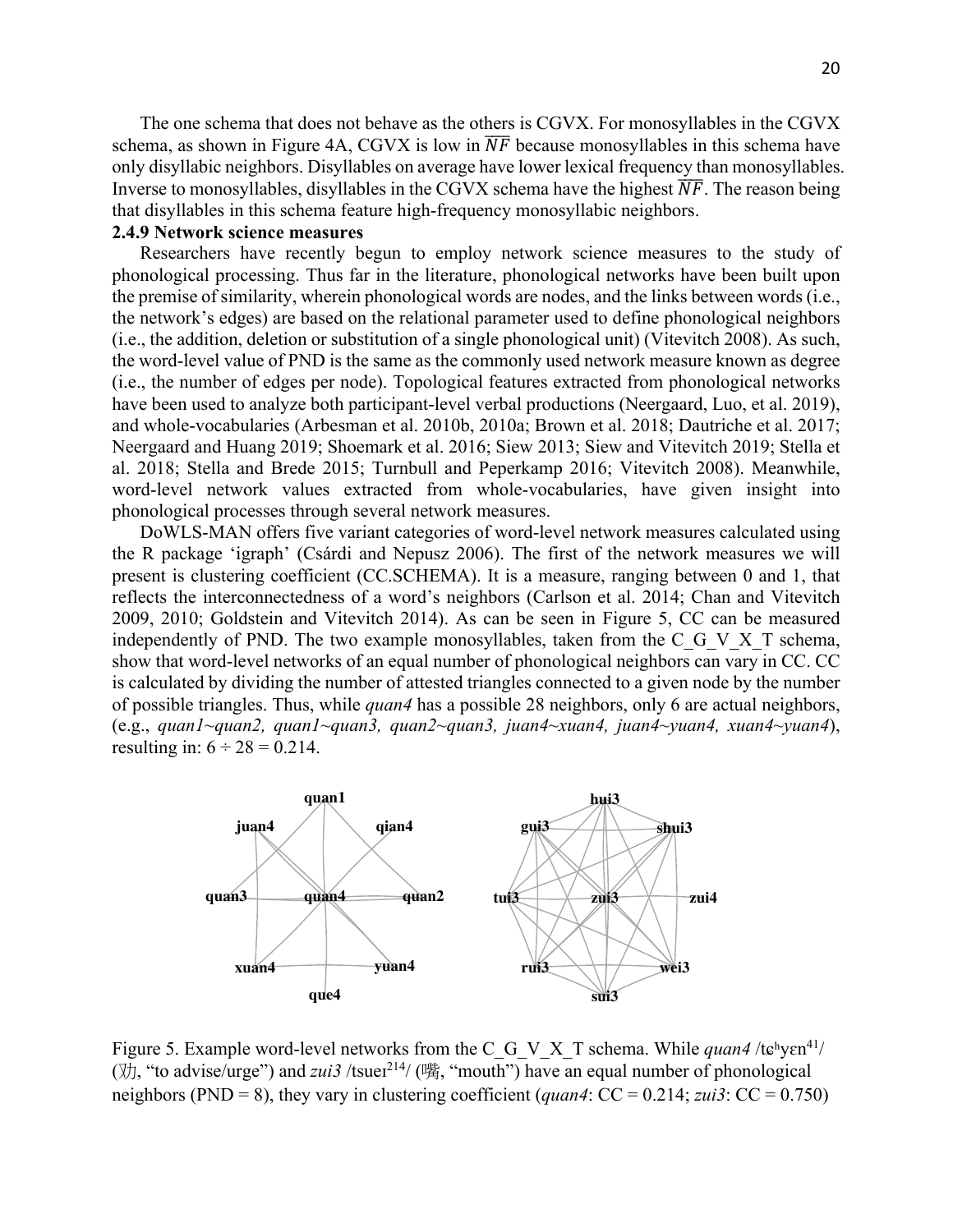Similar to the neighborhood measures, CC varies due to segmentation, albeit not to the same extent. In Figure 6 we see mean CC  $(\overline{CC})$  plotted against the number of units within each segmentation schema. When considering monosyllables, illustrated in Figure 6A, there appears to be no defining trend. CGVX\_T stands out from the rest due to the relationship between monosyllables of that network. As illustrated above in Figure 1B, above-threshold monosyllables in that schema are neighbors with all other above-threshold monosyllables that share the same tone. CC among disyllables, however, reveals a higher average for nontonal unsegmented schemas. This illustrates that when lexical tone is stripped from the lexicon not only do phonological neighbors increase (e.g., Figure 2), but so does the interconnectedness between them.



Figure 6. The number of units within each segmentation schema (Schema units), plotted against mean clustering coefficient  $(\overline{CC})$  for monosyllables **A**) and disyllables **B**)

CC is unique among the network variables because it was calculated for every word in the database, rather than for just the above-threshold items. For below-threshold words and nonwords, CC values were calculated one at a time in regards to above-threshold items. This was done because CC is calculable with just the information pertaining to immediate neighbors and does not need information about its relation to nodes at a greater distance or within a given component.

The remaining network variables were calculated from only above-threshold words. This was done out of necessity because of the static nature of graphic networks.

The next network category is CS.SCHEMA, which entails the component sizes to which each node belongs within its network (Castro et al. 2017; Siew and Vitevitch 2015; Stella 2018). A component is a subgraph wherein at least two words share an edge. A node that does not share an edge with another node is called a hermit and can be identified as having a CS.SCHEMA value of 1. As we have previously shown in Figure 2 with  $\overline{PND}$ , the relative density of words is affected by segmentation and lexical tone. Due to the varying densities of the phonological networks, a component will emerge that is proportionally larger than all other components; what is commonly referred to the network's giant component. In Figure 7 we illustrate how for tonal segmented networks, their giant components are smaller than the giant components of nontonal segmented networks. Meanwhile, the unsegmented network belonging to CGVX\_T, with its increased density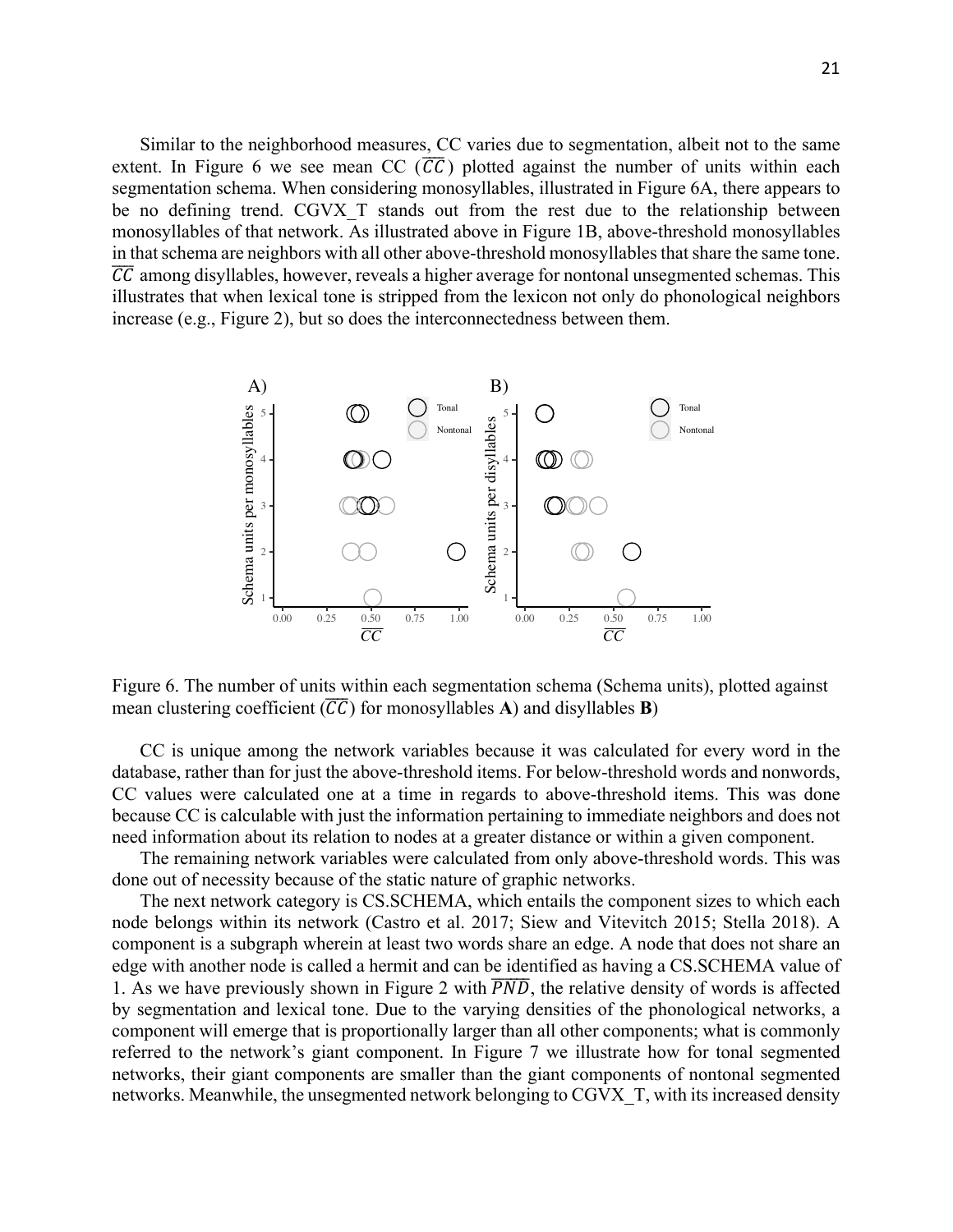relative to tonal segmented schemas, has a giant component comparable to the nontonal segmented networks. Finally, the CGVX schema, which showed the highest  $\overline{PND}$  among disyllables, has a giant component that outranks all other networks.



Figure 7. The number of units within each segmentation schema (Schema units), plotted against the size of each network's giant component

DoWLS-MAN provides three centrality measures. The first of which, betweenness centrality (Btw.SCHEMA), reports the number of times a given word is a bridge between the shortest paths of two other words within the same component (Stella et al. 2017). As we can see in Figure 8A, greater density between words penalizes the score attributed to a given word. This is noted by the fact that the lowest mean Btw values are attributed to the giant components of networks built from nontonal schemas and the two unsegmented schemas. This implies that within a phonological network greater sparsity increases a word's betweenness because it increases the likelihood that communication between distant words would pass through a given word.



Figure 8. The number of units within each segmentation schema (Schema units), plotted against the mean values of A) Betweenness centrality (Btw), B) Closeness centrality (Close), and C) Eigenvector centrality (Eigen).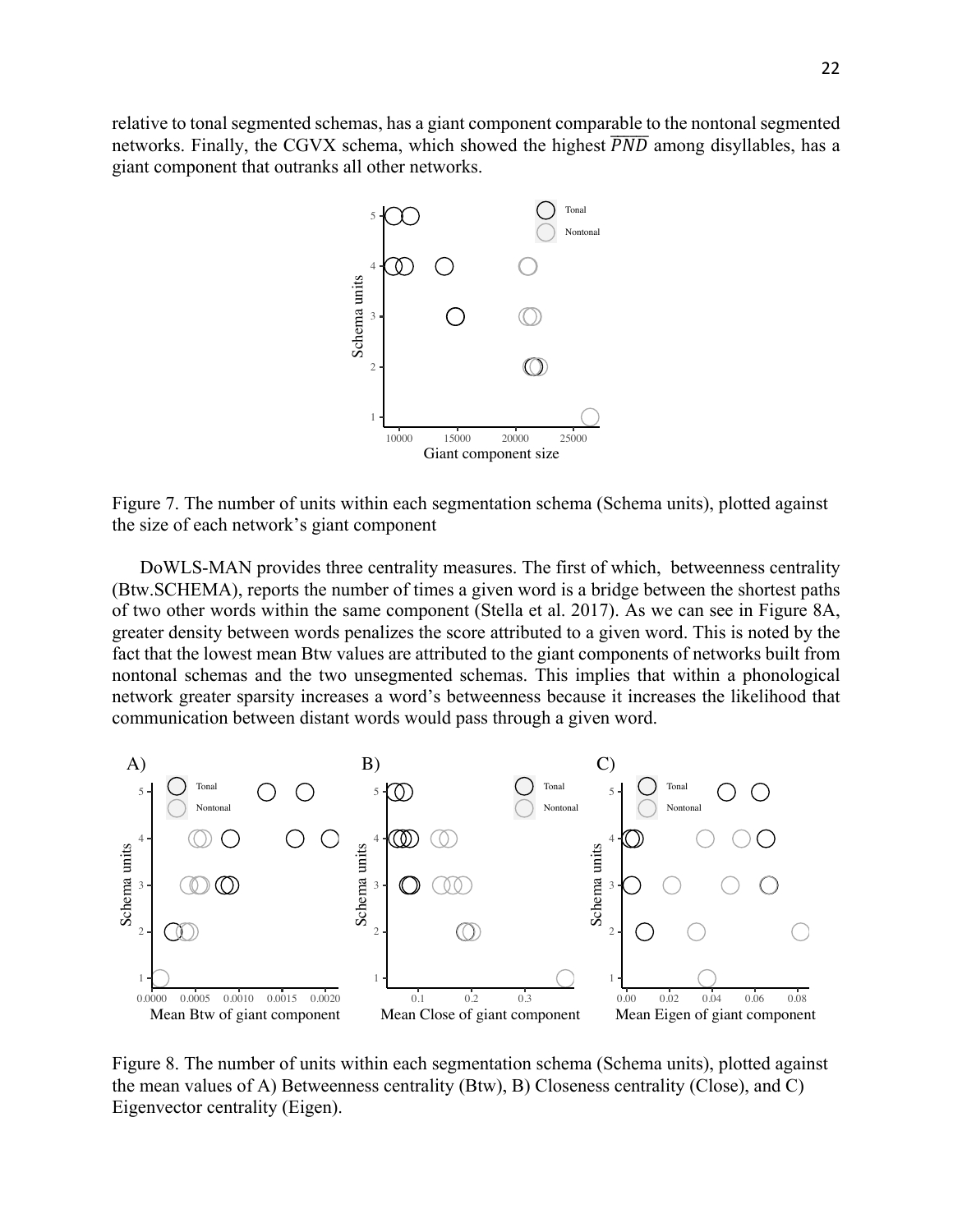Closeness centrality (Close.SCEMA) measures the average shortest path length between a given node and all other nodes within its component (Castro et al. 2017; Goldstein and Vitevitch 2017; Iyengar et al. 2012). As can be seen in Figure 8B, mean Close mirrors the pattern seen with  $\overline{PND}$  and giant component sizes, such that tonal segmented schemas reveal lower values than nontonal segmented schemas, who are themselves lower in values than the dense unsegmented schemas.

Eigenvector centrality (Eigen.SCHEMA) measures a word's influence within its component, in lieu of the density of its neighbors. For example, a dense word with 40 neighbors that are each sparsely connected to only a few neighbors would have a lower eigenvector centrality than a dense word with 40 neighbors that are each densely connected to other words. Assessing mean Eigen in Figure 8C in terms of segmentation, it would appear that it is the only measure not to be affected by the density of words brought on by the presence or lack of lexical tone and/or clustering of segmental units. Given that Eigen is the only measure presented in the database that has yet to be explored in the phonological network literature, the current exploration of its distributional features is promising for the identification of an underlying influence on the structure of the lexicon that is distinct from segmentation.

## **2.5 Reaction time analyses**

### **2.5.1 Threshold model selection**

To test whether we can empirically identify an optimal threshold we constructed three versions of the database with thresholds set at 20k, 30k, and 40k words. To contrast the three thresholds we chose the MELD megastudy (Tsang et al., 2018), which consists of orthographic lexical decisions for 12,560 Mandarin Chinese words. While it would be optimal to use a megastudy created from a speech processing task, MELD is the only megastudy that offers reaction times from such a broad sample of words. Meanwhile, a precedent has been set for investigations into phonological neighborhood activation during orthographic processing tasks, namely with English speakers (Grainger et al. 2005; Siew and Vitevitch 2019; Yates 2005). Unique to the current analysis is that in contrast to English, which implements an alphabet meant to linearly model the phonology of the language, the Mandarin speakers that took part in the MELD megastudy judged the lexicality of Chinese characters, which have exceedingly low transparency between character construction and pronunciation. For instance, Zhou (2003) reported that only 3% of existing characters from the 1971 Xinhua Dictionary could be used to reliably predict segment and tonal information.

While the primary goal of the following analysis is to identify an optimal threshold, one side effect is that it will also reveal which phonological segmentation schema best represents the MELD participants' orthographic lexical decisions. Neergaard and Huang (2019) proposed that this type of exploratory method might identify the mental targets activated during the task due to the task's cognitive demands, a hypothesis which lends itself towards certain predictions based on the nature of Chinese characters.

The orthographic lexical decision task entails judging the lexicality of written words, and has been shown for English speakers to be sensitive to readers' inner speech (Abramson and Goldinger 1997). Among readers of Chinese however, there has long been a debate supported by evidence of 1) phonological processing occurring before that of semantics (e.g., Guo, Peng, and Liu 2005; Perfetti and Zhang 1995; Spinks et al. 2000; Tan and Perfetti 1999; Xu et al. 1999), 2) semantics before phonological processing (e.g., Liu et al. 2011; Zhang, Zhang, and Kong 2009), and finally, 3) arguments purporting limited to no phonological influences on reading (e.g., Chen and Shu 2001; Wong, Wu, and Chen 2014; Zhou and Marslen-Wilson 1999, 2000). A limitation to these studies is that phonological activation is always represented by stimuli that are homophonous. This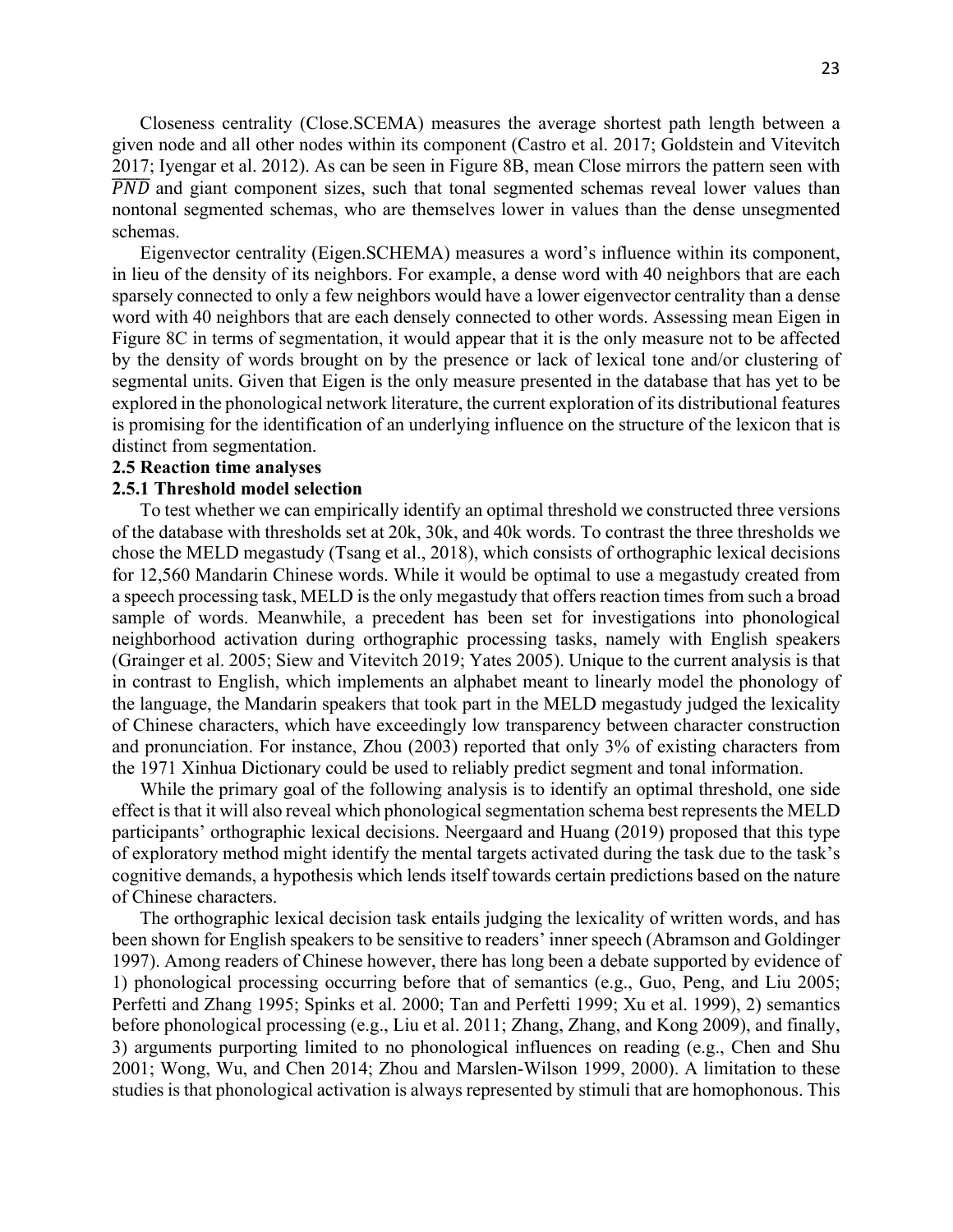means that only characters that share a pronunciation have been examined to support this debate. That we are aware of, nowhere in the literature of reading in Chinese have phonological neighbors been investigated. However, there are studies that have examined the orthographic equivalent.

The edit distance metric of addition, deletion or substitution has been used with Chinese characters to create two version of orthographic neighborhood density (OND). These versions differ based on what is considered the smallest unit within the orthographic word or character. In one OND version the smallest unit is the whole character; for example, 果 *guo3* within 水果 *shui3guo3*, 如果 *ru2guo3*, 果园, *guo3yuan2*, etc. (Huang et al., 2006; Li et al., 2015; Tsai et al., 2006; Wu et al., 2013). The other OND method relies on the phonetic radical within complex characters (Bi et al., 2006; Li et al., 2017; Li et al., 2010, 2011; Wang & Zhang, 2011; Wu & Chen, 2003; Yang & Wu, 2014). It produces neighborhoods of characters that are regular in pronunciation, for example,  $\#$  *yang2* within  $\#$  *yang2*,  $\#$  *yang4*,  $\overline{\#}$  *yang3*, etc.; and those that are irregular in pronunciation, such as 月 yue4 within  $\hat{g}$  yu4, 朋 peng2, and 胡 hu2, etc.

Based on these two OND methods of calculating neighbors, we can estimate which phonological schemas would be closest in content. The character-level OND calculation is similar to the unsegmented schemas that identify neighbors either without lexical tone (CGVX) or with lexical tone (CGVX\_T). They differ from the character-level OND measure because in the calculation of phonological neighborhoods, all homophones are collapsed into a single phonological word. Aside from homophony, the character-level OND measure is closest to the CGVX schema because they are both calculated without considering lexical tone. Turning to the phonetic-radical OND calculation, we see an emphasis on the regularity of vowel and rime information, while eschewing tonal information. As such, it is most similar to the nontonal onset/complex-rime schema (C\_GVX). However, given that less than 48% of complex characters have the same pronunciation as their phonetic radicals (Zhou, 1978), and that consistency between the phonetic radical and how readers process words is known to effect reading in Chinese (Hsu et al. 2009; Lee et al. 2005, 2009), this method of calculating OND might be a likely candidate amongst words with a consistent ortho/phono mapping, but a less likely candidate over a large number of words that vary in consistency. Accordingly, we assumed that the character-level grain size, reflected in either the CGVX or CGVX\_T schemas, would be the optimal schematic representation of phonological processing during orthographic lexical decision.

## **2.5.2 Methods and discussion**

We first filtered the MELD word list by excluding duplicate entries and polyphones (e.g., " $\hat{\pi}$ ) 子": *fen1zi3*, *fen4zi3*). Next, words were excluded if they had error rates of 25% or greater. In order to reduce skewed PND values among the tonal segmented schemas, which have high instances of words without neighbors (i.e.,  $PND = 0$ ), we excluded all trisyllables and quadrisyllables. To further improve the PND distributions among tonal segmented schemas, we used PND values from the sparsest schema (C\_G\_V\_X\_T) to exclude stimuli based on segment length (SegLen), and high z-scored standard deviations of RTs (zRTSD) from the MELD study. This improved the PND distribution not only for the C<sub>G</sub>V<sub>X</sub><sup>T</sup> schema but across all tonal segmented schemas. Similarly, under the premise that SegLen would affect reading latencies we sought to improve its distribution by excluding words from SegLen values that were drastically higher than others. This was again achieved by excluding disyllables with high zRTSD scores in order to achieve a flatter distribution. Finally, we excluded reaction times that were 2.5 standard deviations above or below the mean. Post exclusion, our stimuli consisted of 2,224 words.

Multiple regression models, each containing four predictor variables, were used per each segmentation schema, per each threshold level, resulting in 48 models. Each model contained one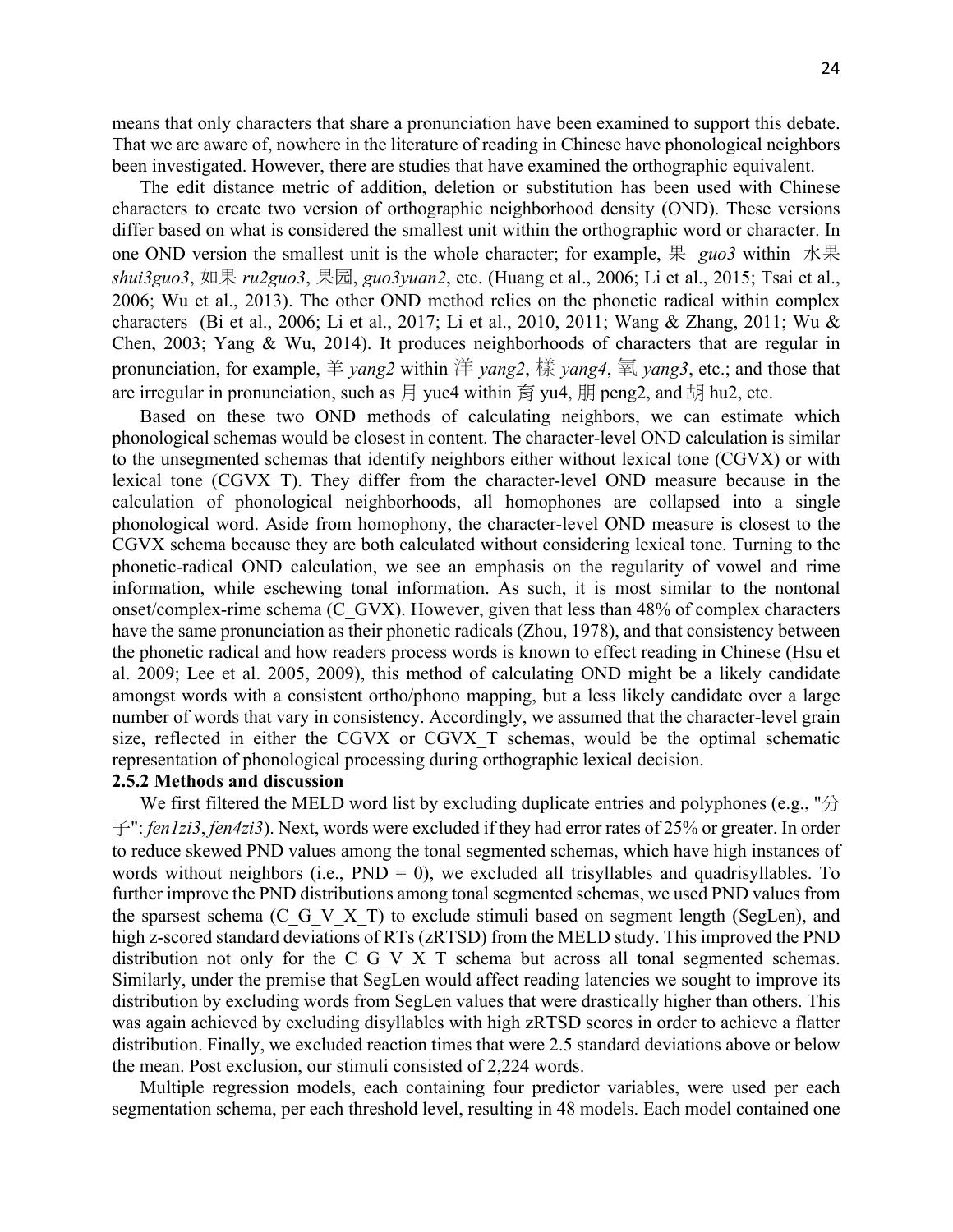invariant category and four variant categories. In order to select variables that would not lead to high instances of colinearity within the residuals of the 48 models, combinations of variables were tested and evaluated. The final variables placed in each of the 48 models were SegLen, log10 lexical frequency (FreqDL.SCHEMA), phonological neighborhood density (PND.SCHEMA), homophone density (HD.SCHEMA), and clustering coefficient (CC.SCHEMA). The three centrality measures (Betweeness, Closeness, and Eigenvector), and neighborhood frequency were not placed into the models due to high colinearity. Component size was not used because it had very low variation within multiple schemas, making its inclusion statistically untenable.

An ANOVA analysis revealed a lack of significance between the three thresholds ( $F = 0.064$ ;  $p = 0.938$ ). Mean  $r^2$  values showed a lower mean for the 40k threshold (mean  $r^2 = 0.302$ ), yet no difference between those of 20k (mean  $r^2 = 0.308$ ) and 30k (mean  $r^2 = 0.308$ ). However, as can be seen in Table 4, the tonal unsegmented schema (CGVX\_T) was the top performing model per each threshold, reaching a top marginal  $r^2$  of 0.392 for the 30k threshold.

| Table 4. $R^2$ values per each database threshold |       |       |       |  |  |  |
|---------------------------------------------------|-------|-------|-------|--|--|--|
| Schema                                            | 20k   | 30k   | 40k   |  |  |  |
| CGVX T                                            | 0.387 | 0.392 | 0.389 |  |  |  |
| GC V X T                                          | 0.364 | 0.364 | 0.357 |  |  |  |
| CG VX T                                           | 0.364 | 0.364 | 0.357 |  |  |  |
| C GVX T                                           | 0.360 | 0.360 | 0.353 |  |  |  |
| C V C T                                           | 0.354 | 0.353 | 0.345 |  |  |  |
| C G V X T                                         | 0.355 | 0.353 | 0.346 |  |  |  |
| C G V C T                                         | 0.353 | 0.350 | 0.344 |  |  |  |
| C G VX T                                          | 0.349 | 0.347 | 0.339 |  |  |  |
| <b>CGVX</b>                                       | 0.260 | 0.291 | 0.266 |  |  |  |
| CG VX                                             | 0.277 | 0.273 | 0.267 |  |  |  |
| CG V X                                            | 0.268 | 0.265 | 0.262 |  |  |  |
| C G VX                                            | 0.252 | 0.248 | 0.245 |  |  |  |
| C GVX                                             | 0.250 | 0.245 | 0.243 |  |  |  |
| C G V X                                           | 0.246 | 0.242 | 0.239 |  |  |  |
| C V C                                             | 0.245 | 0.241 | 0.241 |  |  |  |
| СGVC                                              | 0.246 | 0.241 | 0.238 |  |  |  |

As we predicted, an unsegmented schema was represented in the top-performing model. As shown in Table 4, among the 30k schemas, CGVX\_T outranked all other tonal schemas, and CGVX outranked all other nontonal schemas. This evidence suggests that participants activated networks of syllable-sized mental representations induced by the grain size of Chinese characters. As to what within the model supported the unsegmented schemas, we can start by making inferences from Table 4, and from inspection of the top performing model. As evident in Table 4, all tonal schemas outranked nontonal schemas. This implies that lexical tone influenced orthographic lexical decisions. In Table 5 we see that the largest portion of available variance, with a partial  $r^2$  value of 0.179, belonged to the facilitative effect of FreqDL.CGVX T. In this tonal frequency measure, we see a combination of phonology and orthography. Similarly, HD.CGVX\_T involves a combination of phonological and orthographic activation of mental representations. Fitting with the literature, tonal homophones led to slower RTs.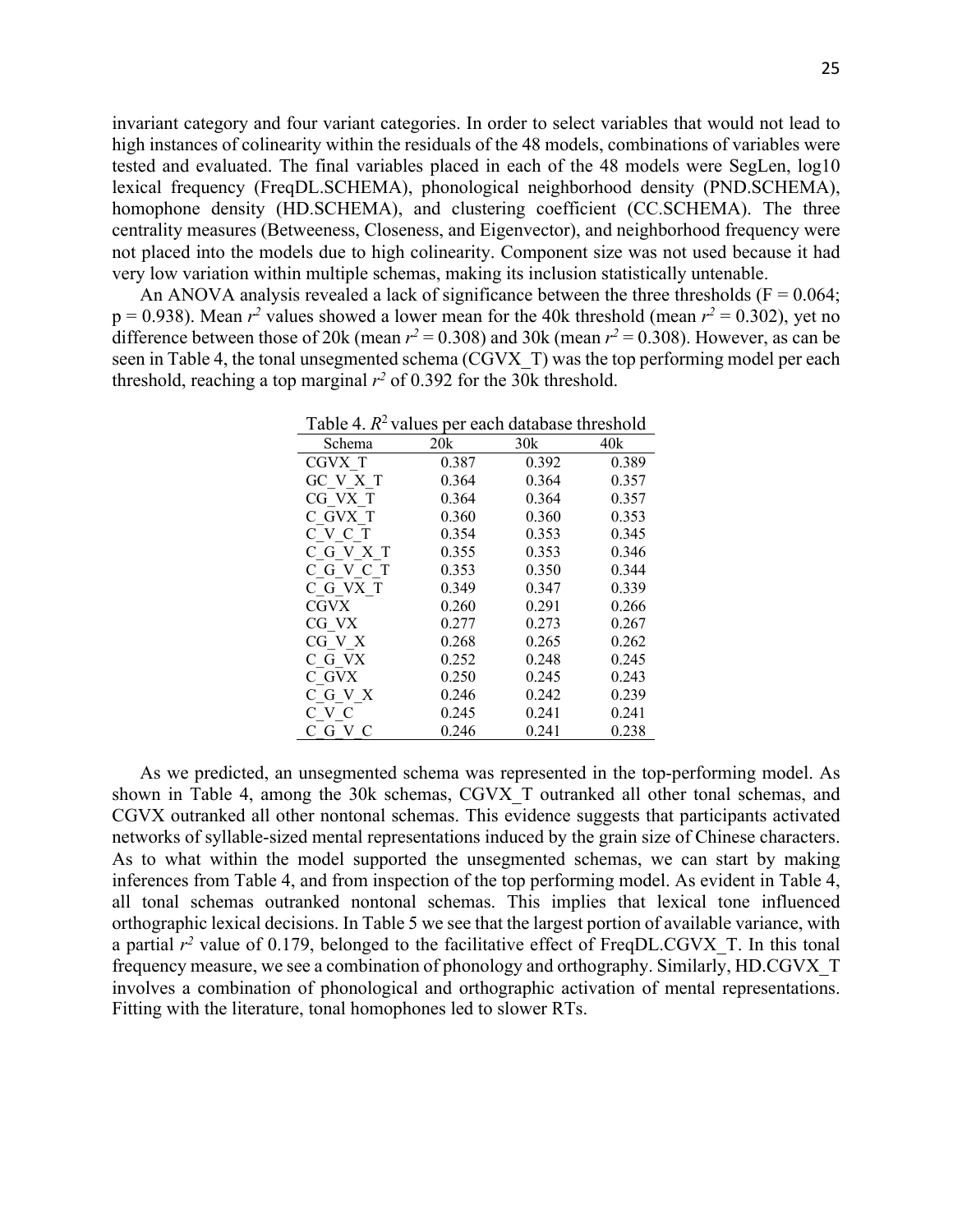|               | Estimate       | SE            | t value  | p value      |              |
|---------------|----------------|---------------|----------|--------------|--------------|
| (Intercept)   | $6.96^{E-04}$  | $2.03E-06$    | 343.50   | ${}_{0.001}$ |              |
| SegLen        | $-6.78E-06$    | $2.01E-06$    | $-3.37$  | ${}_{0.001}$ | 0.005        |
| FreqDL.CGVX T | $-3.62^{E-05}$ | $1.65^{E-06}$ | $-21.97$ | ${}_{0.001}$ | 0.179        |
| PND.CGVX T    | $4.60^{E-0.5}$ | $3.01^{E-06}$ | 15.28    | ${}_{0.001}$ | 0.095        |
| HD.CGVX T     | $3.60^{E-06}$  | $4.69^{E-07}$ | 7.68     | ${}_{0.001}$ | 0.026        |
| CC.CGVX T     | $-3.47E-07$    | $2.33^{E-06}$ | $-0.15$  | 0.881        | ${}_{0.001}$ |

Table 5. Model estimates for the top 30k model

Interestingly, we see contradictory effects between the two phonological variables SegLen and PND.CGVX T. While words greater in SegLen facilitated lexicality judgments, words with greater numbers of phonological neighbors were inhibitory to reaction times. In interpreting these results it's important to note that the participants of the MELD study were tasked with judging the lexicality of orthography. If the participants were instead judging auditorily presented stimuli, we would expect SegLen to be inhibitory to recognition based on the simple fact that longer auditory stimuli of equivalent segmental duration take longer to recognize. In the judgment of orthographic lexicality, however, it is likely that SegLen played an opposing role to the influence of PND, i.e., the lexical competition caused by co-activated phonological neighbors. For instance, longer words tend to be less confusable in part because they have fewer neighbors and as such are more distinctive. Thus, the lack of phonological competitors that comes with the increase in segmental units likely led to greater ease in the decision-making process for longer words.

While this conclusion does conveniently fit the evidence, it should be taken with caution. One particular concern that the current exploratory analysis cannot address is that of timing. For instance, do the inhibitory effects of PND and HD take place during the verification of lexicality with words in long-term memory, or are they a result of initial recognition and as such a byproduct of inner-speech? Future research can build on the current exploratory analysis to resolve when the lexical competition actually occurs and further elaborate on the role that segmentation and phonological similarity plays in reading Chinese.

## **3. Conclusion**

In this article we presented the Database of Word-Level Statistics for Mandarin Chinese (DoWLS-MAN). Motivated by the lack of consensus on how syllables are segmented during speech processing, DoWLS-MAN is the first lexical database to offer researchers the ability to source lexical statistics from multiple segmentation schemas (8 with tone and 8 without tone). This flexibility allows researchers the ability to either build stimuli sets that support existing models of Mandarin segmentation, or to test multiple hypotheses of segmentation according to the items' lexical statistics. Due to the presentation of values that differ due to syllable segmentation, DoWLS-MAN provides lexical information of both invariant and variant categories. Among the invariant categories are lexical characteristics such as each item's initial segment, lexical tone, syllable structure, dominant PoS, and syllable, segment and pinyin lengths. Those values of the variant category include subtitle lexical frequency, density measures, such as, phonological neighborhood density, phonological neighborhood frequency, and homophone density, and finally network science measures including clustering coefficient, and measures of centrality (betweenness, closeness, eigenvector). Variant and invariant categories are available for five classes of lexical items, including 92,915 words sourced from SUBTLEX-CH (Cai & Brysbaert, 2010), 1,669 "added" monosyllabic items that correspond to Chinese characters that were not featured in the wordlist, and 4,304 nonword items that belong to the tone gap (740), syllable gap (609) or systemic gap (2,955) categories.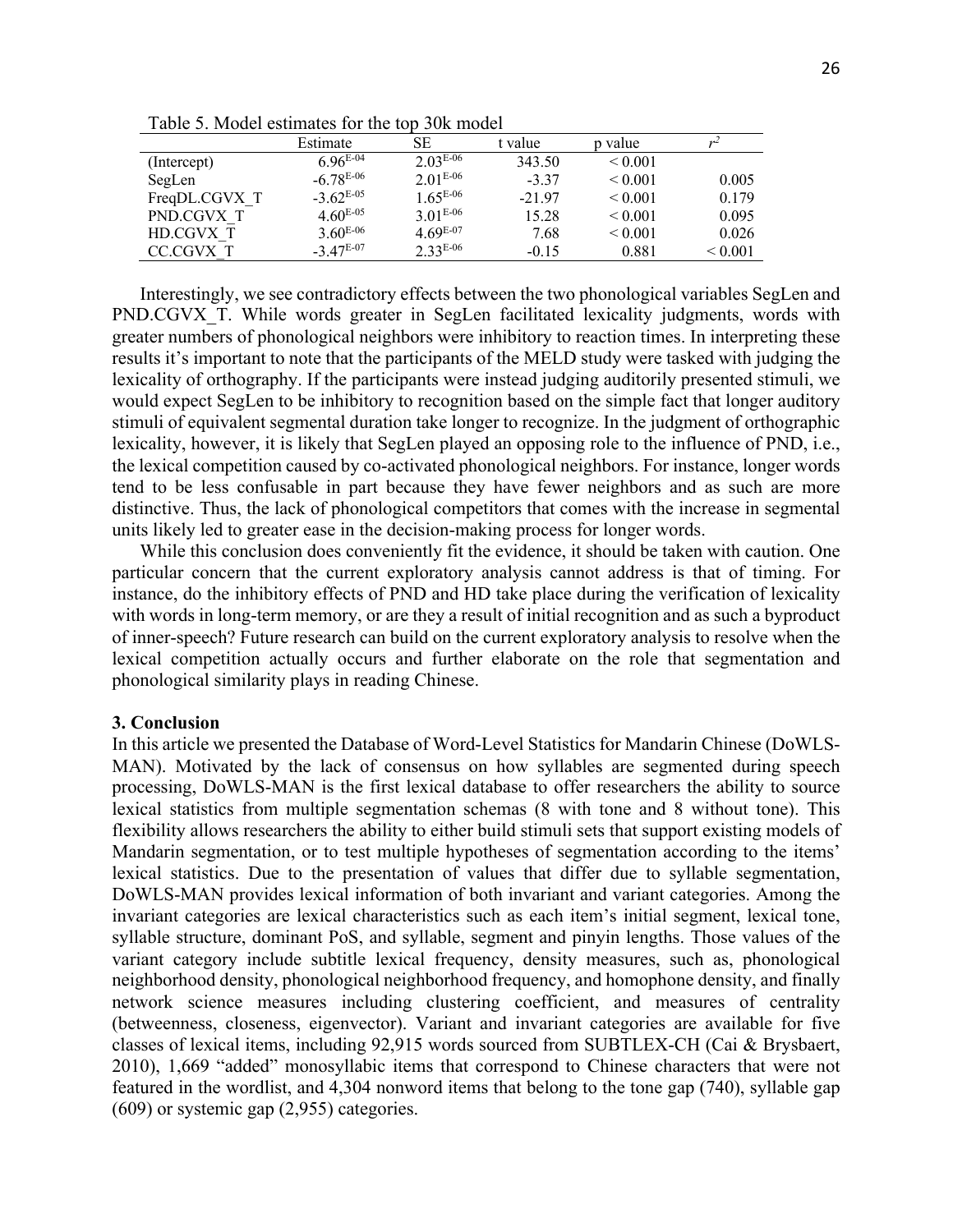One particular concern that we paid attention to in the construction of DoWLS-MAN was the word list. We began by adapting the Subtlex-CH word list. We identified and disambiguated pronunciations for 4,300 polyphonous words, and reallocated words and lexical frequencies for 8,415 parsing errors. Next we considered the use of a threshold, i.e., a means to restrict phonological neighborhood values to a subset of the word list while simultaneously being able to offer lexical statistics for the full word list. We performed a model selection procedure wherein three versions of the database were created that differed in their respective thresholds (20k, 30k, and 40k). Our analysis of orthographic lexical decisions from the MELD mega-study (Tsang et al. 2018) revealed that the top performing model belonged to a threshold of 30,000 words.

Meanwhile, our analysis also contributed to the literature on the role of phonology during the reading of Chinese characters. We found that a facilitative tonal lexical frequency effect from the tonal unsegmented schema (CGVX\_T) was the primary influence on lexical decisions. The secondary influence on lexical decisions came from an inhibitory effect of phonological neighborhood density. The fact that the highest performing model was the CGVX\_T schema suggests that participants activated networks of syllable-sized mental representations induced by the grain size of Chinese characters. The exploratory analysis opens up directions for further research into phonological neighborhood effects during reading in Chinese.

Users of the database can obtain lexical characteristics for user-defined lists of items, or generate a list of phonological words and nonwords according to user-defined ranges and categories of lexical characteristics. DoWLS-MAN is freely available for search or download at https://dowls.site.

#### **4. Acknowledgments**

Funding for this project was made available in part through the Hong Kong General Research Fund, and the Excellence Initiative of Aix-Marseille University - A\*MIDEX, a French "Investissements d'Avenir programme". We'd also like to give a special thanks to Gwenaël Longo for his excellent work on the website, and Qing Cai for allowing us access to the raw Subtlex-CH corpus.

### **5. Open Practices Statement**

All of the data discussed in this article are available for search and download at https://dowls.site. Meanwhile, data organized according to individual schema are downloadable at https://github.com/karlneergaard/Database\_of\_word-level\_statistics.

## **6. References**

- Abramson, Marianne, and Stephen D. Goldinger. 1997. "What the Reader's Eye Tells the Mind's Ear: Silent Reading Activates Inner Speech." *Perception and Psychophysics* 59(7):1059–68.
- Alario, Francois Xavier, Laetitia Perre, Caroline Castel, and Johannes C. Ziegler. 2007. "The Role of Orthography in Speech Production Revisited." *Cognition* 102:464–75.
- Ao, Benjamin X. P. 1992. "The Non-Uniqueness Condition and the Segmentation of the Chinese Syllable." *Working Papers in Linguistics* 42:1–25.
- Arbesman, Samuel, Steven H. Strogatz, and Michael S. Vitevitch. 2010a. "Comparative Analysis of Networks of Phonologically Similar Words in English and Spanish." *Entropy* 12(3):327– 37.
- Arbesman, Samuel, Steven H. Strogatz, and Michael S. Vitevitch. 2010b. "The Structure of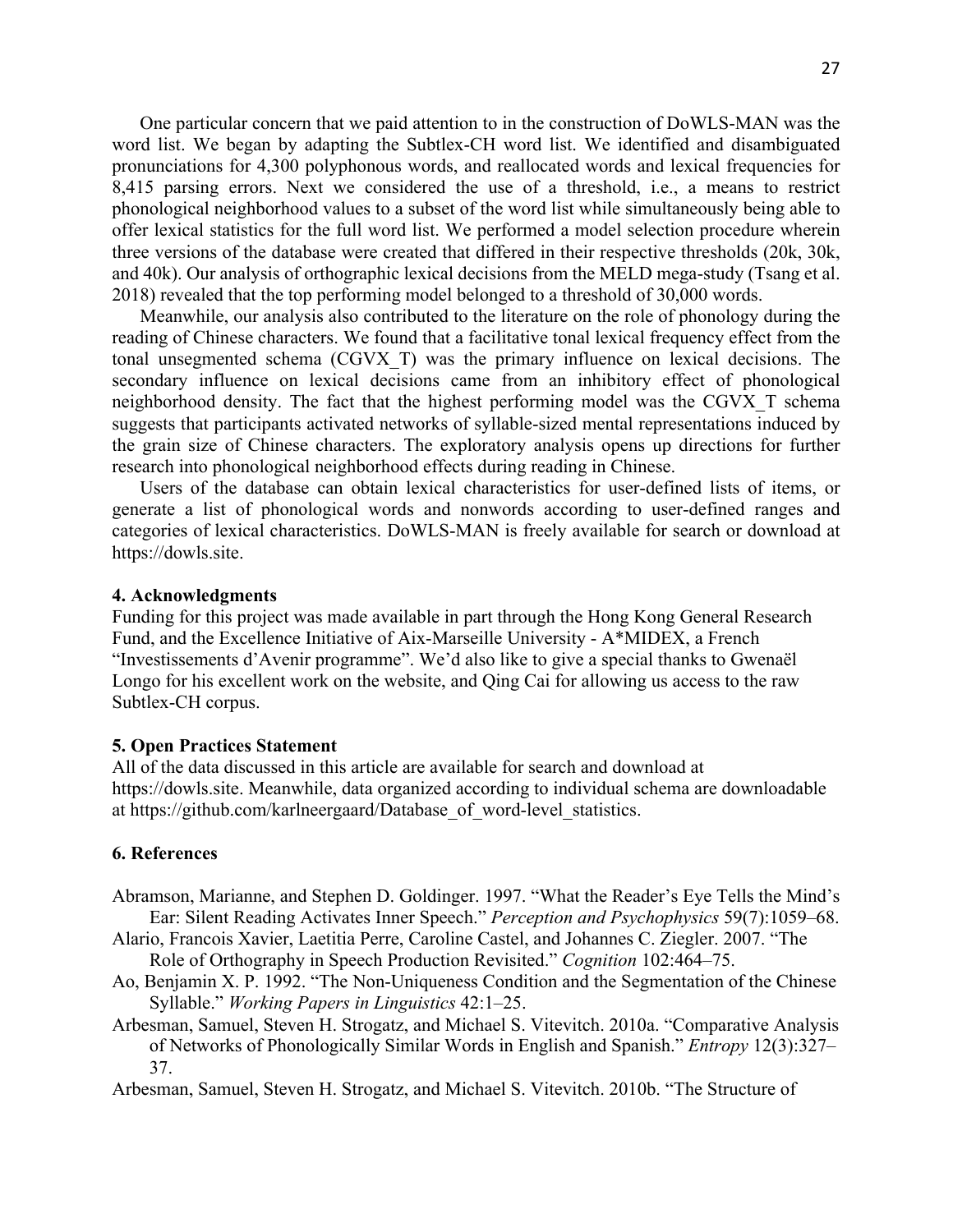Phonological Networks Across Multiple Languages." *International Journal of Bifurcation and Chaos* 20(3):679–85.

- Arutiunian, Vardan, and Anastasiya Lopukhina. 2020. "The Effects of Phonological Neighborhood Density in Childhood Word Production and Recognition in Russian Is Opposite to English." *Journal of Child Language* 1–19.
- Baayen, Rolf Harald, Petar Milin, and Michael Ramscar. 2016. "Frequency in Lexical Processing." *Aphasiology* 30(11):1174–1220.
- Baayen, Rolf Harald, R. Piepenbrock, and L. Gulikers. 1995. "The CELEX Lexical Data Base on CD-ROM." *Linguistic Data Consortium* (January 1995).
- Baayen, Rolf Harald, Shravan Vasishth, Reinhold Kliegl, and Douglas Bates. 2017. "The Cave of Shadows: Addressing the Human Factor with Generalized Additive Mixed Models." *Journal of Memory and Language* 94:206–34.
- Balota, David A., Melvin J. Yap, Michael J. Cortese, Keith Hutchison, Brett Kessler, Bjorn Loftis, James H. Neely, Douglas L. Nelson, Greg B. Simpson, and Rebecca Treiman. 2007. "The English Lexicon Project." *Behavior Research Methods* 39(3):445–59.
- Bao, Zhiming. 1990. "Fan-Qie Languages and Reduplication." *Linguistic Inquiry* 21.
- Bi, Hong-Yan, W. Hu, and X. C. Weng. 2006. "Orthographic Neighborhood Effects in the Pronunciation of Chinese Words." *Acta Psychologica Sinica* 38(6):7–11.
- Borleffs, Elisabeth, Ben A. M. Maassen, Heikki Lyytinen, and Frans Zwarts. 2019. "Cracking the Code: The Impact of Orthographic Transparency and Morphological-Syllabic Complexity on Reading and Developmental Dyslexia." *Frontiers in Psychology* 9(Article 2534):1–19.
- Brennan, Christine, Fan Cao, Nicole Pedroarena-Leal, Chris McNorgan, and James R. Booth. 2013. "Reading Acquisition Reorganizes the Phonological Awareness Network Only in Alphabetic Writing Systems." *Human Brain Mapping* 34(12):3354–68.
- Brown, Kevin S., Paul D. Allopenna, William R. Hunt, Rachael Steiner, Elliot Saltzman, Ken Mcrae, and James S. Magnuson. 2018. "Universal Features in Phonological Neighbor Networks." *Entropy* 20(526):e20070526.
- Brysbaert, Marc, and Boris New. 2009. "Moving beyond Kučera and Francis : A Critical Evaluation of Current Word Frequency Norms and the Introduction of a New and Improved Word Frequency Measure for American English." *Behavior Research Methods* 41(4):977– 90.
- Brysbaert, Marc, Michaël Stevens, Paweł Mandera, and Emmanuel Keuleers. 2016. "How Many Words Do We Know? Practical Estimates of Vocabulary Size Dependent on Word Definition, the Degree of Language Input and the Participant's Age." *Frontiers in Psychology* 7(Article 1116):1–11.
- Cai, Qing, and Marc Brysbaert. 2010. "SUBTLEX-CH: Chinese Word and Character Frequencies Based on Film Subtitles." *PLoS ONE* 5(6):e10729.
- Cai, Xiao, Yulong Yin, and Qingfang Zhang. 2020. "The Roles of Syllables and Phonemes during Phonological Encoding in Chinese Spoken Word Production: A Topographic ERP Study." *Neuropsychologia* 140(107382).
- Carlson, Matthew T., Morgan Sonderegger, and Max Bane. 2014. "How Children Explore the Phonological Network in Child-Directed Speech: A Survival Analysis of Children's First Word Productions." *Journal of Memory and Language* 75:159–80.
- Castro, Nichol, Kristin M. Pelczarski, and Michael S. Vitevitch. 2017. "Using Network Science Measures to Predict the Lexical Decision Performance of Adults Who Stutter." *Journal of*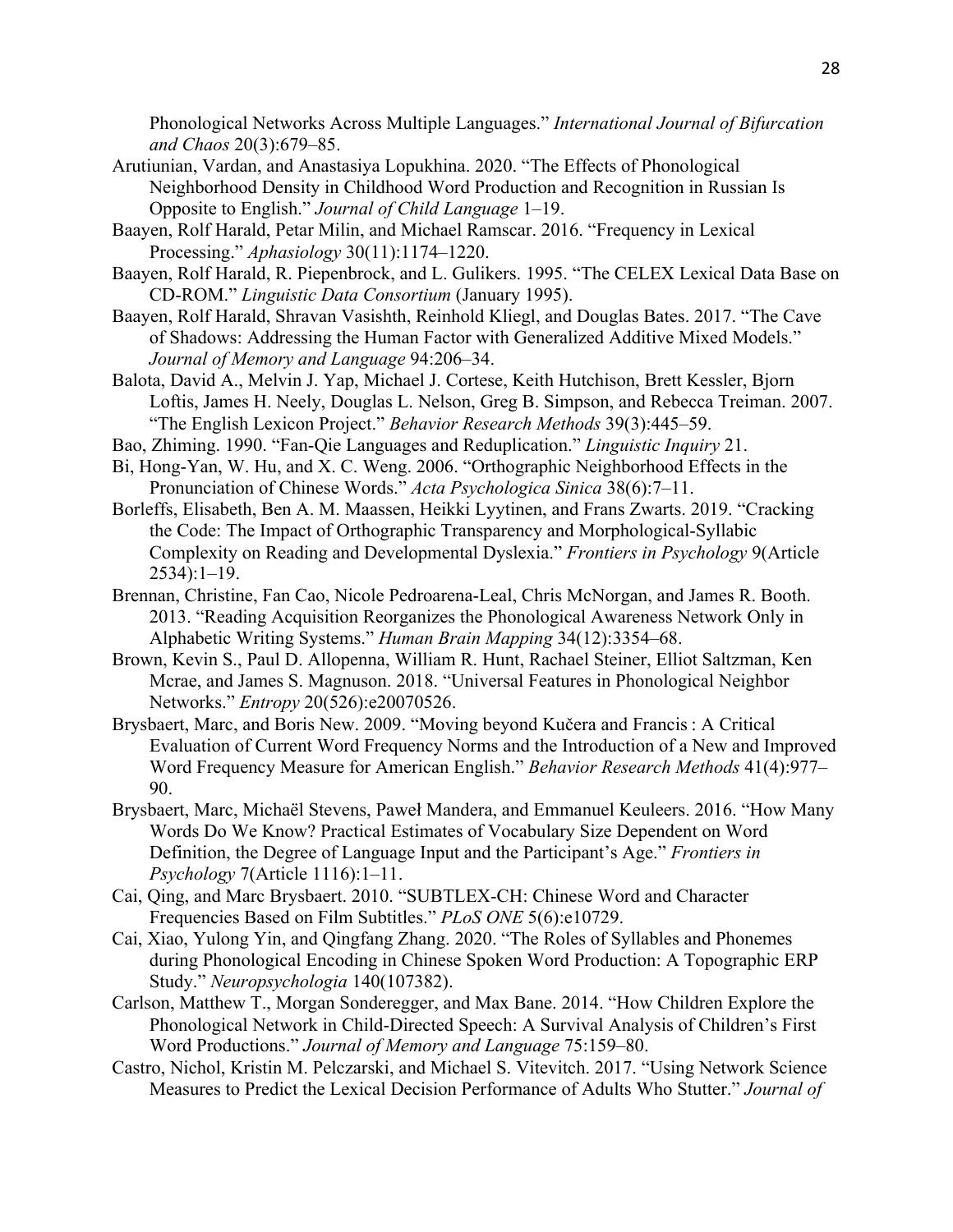*Speech Language and Hearing Research* 60(7):1–8.

- Chan, Kit Ying, and Michael S. Vitevitch. 2009. "The Influence of the Phonological Neighborhood Clustering Coefficient on Spoken Word Recognition." *Journal of Experimental Psychology: Human Perception and Performance* 35(6):1934–49.
- Chan, Kit Ying, and Michael S. Vitevitch. 2010. "Network Structure Influences Speech Production." *Cognitive Science* 34:685–97.
- Chang, Ya-ning, Chun-hsien Hsu, Jie-li Tsai, Chien-liang Chen, and Chia-ying Lee. 2015. "A Psycholinguistic Database for Traditional Chinese Character Naming." *Behavior Research Methods* 48(1):1–11.
- Chen, Hsuan Chih, and Hua Shu. 2001. "Lexical Activation during the Recognition of Chinese Characters: Evidence against Early Phonological Activation." *Psychonomic Bulletin and Review* 8(3):511–18.
- Chen, Jenn-Yeu, Train-Min Chen, and Gary S. Dell. 2002. "Word-Form Encoding in Mandarin Chinese as Assessed by the Implicit Priming Task." *Journal of Memory and Language* 46(January):751–81.
- Chen, Jenn-Yeu, Wei-Chun Lin, and Ludovic Ferrand. 2003. "Masked Priming of the Syllable in Mandarin Chinese Speech Production." *Chinese Journal of Psychology* 45(1):107–20.
- Chen, K. J., Chu-Ren Huang, L. P. Chang, and H. L. Hsu. 1996. "Sinica Corpus: Design Methodology for Balanced Corpora." Pp. 167–76 in *11th Pacific Asia Conference on Language, Information and Computation (PACLIC 11)*. Seoul, South Korea.
- Chen, Train-Min, and Jenn-Yeu Chen. 2013. "The Syllable as the Proximate Unit in Mandarin Chinese Word Production: An Intrinsic or Accidental Property of the Production System?" *Psychonomic Bulletin & Review* 20:154–62.
- Chen, Wei-Fan, Pei-Chun Chao, Ya-Ning Chang, Chun-Hsien Hsu, and Chia-Ying Lee. 2016. "Effects of Orthographic Consistency and Homophone Density on Chinese Spoken Word Recognition." *Brain and Language* 157–158:51–62.
- Cheng, Robert L. 1966. "Mandarin Phonological Structure." *Journal of Linguistics* 2(02):135– 58.
- Chinese Knowledge Information Processing Group. 1995. *Technical Report No. 95-02, the Content and Illustration of Sinica Corpus of Academia Sinica.*
- Csárdi, Gábor, and Tamás Nepusz. 2006. "The Igraph Software Package for Complex Network Research." *InterJournal Complex Systems* 1695:1–9.
- Dautriche, Isabelle, Kyle Mahowald, Edward Gibson, Anne Christophe, and Steven T. Piantadosi. 2017. "Words Cluster Phonetically beyond Phonotactic Regularities." *Cognition* 163:128–45.
- Davis, Colin J. 2005. "N-Watch: A Program for Deriving Neighborhood Size and Other Psycholinguistic Statistics." *Behavior Research Methods* 37:65–70.
- Davis, Colin J., and Manuel Perea. 2005. "BuscaPalabras : A Program for Deriving Orthographic and Phonological Neighborhood Statistics and Other Psycholinguistic Indices in Spanish." *Behavior Research Methods* 37(4):665–71.
- Dell, Gary S. 1986. "A Spreading-Activation Theory of Retrieval in Sentence Production." *Psychological Review* 93(3):283.
- Dell, Gary S., Kristopher D. Reed, David R. Adams, and Antje S. Meyer. 2000. "Speech Errors, Phonotactic Constraints, and Implicit Learning: A Study of the Role of Experience in Language Production." *Journal of Experimental Psychology. Learning, Memory, and Cognition* 26(6):1355–67.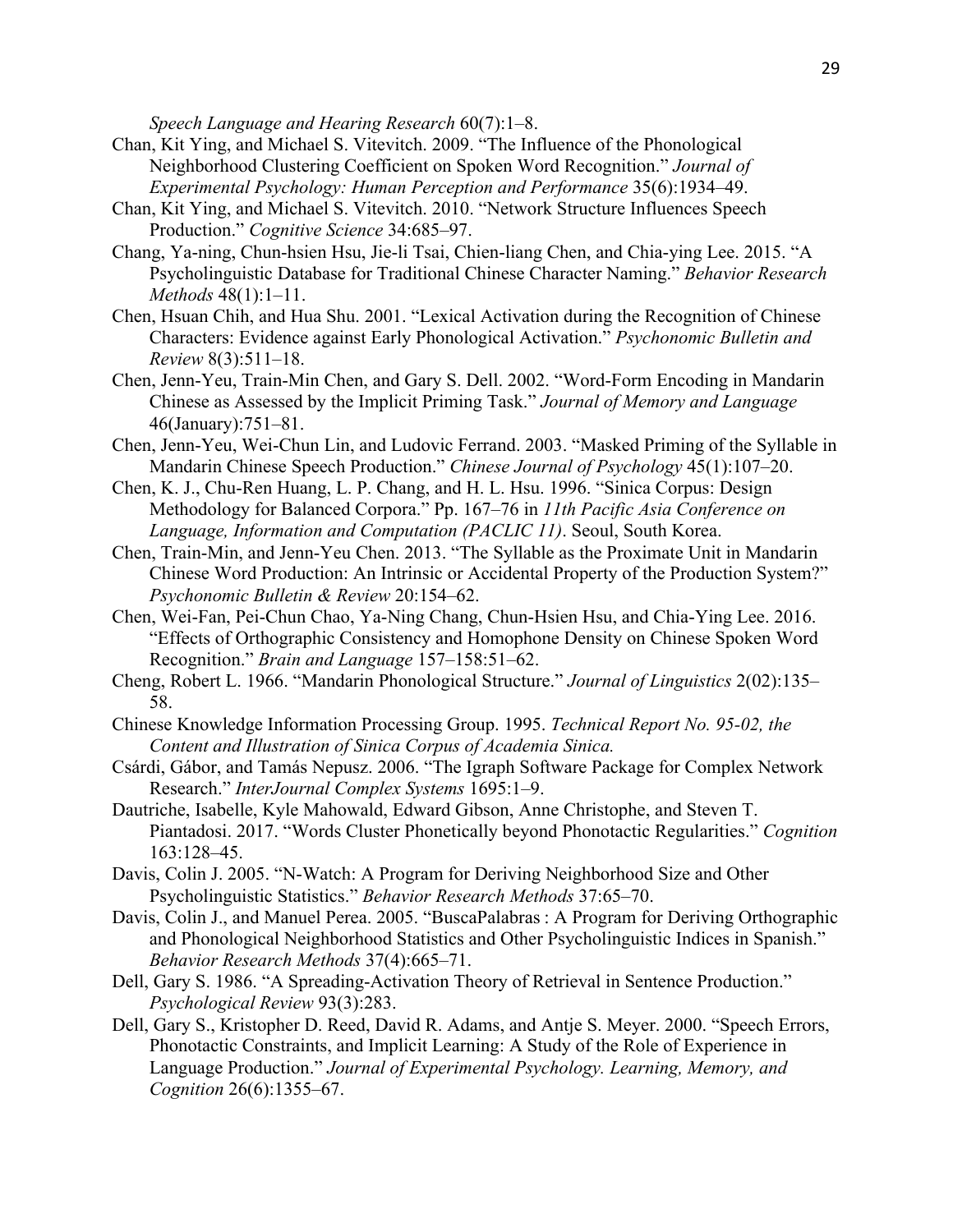- Ding, Yi, Ru-de Liu, Catherine A. Mcbride, Chung-hau Fan, Le Xu, and Jia Wang. 2018. "Pinyin and English Invented Spelling in Chinese-Speaking Students Who Speak English as a Second Language." *Journal of Psycholinguisic Research* 47(4).
- Duanmu, San. 2007. *The Phonology of Standard Chinese*. 2nd ed. Oxford: Oxford University Press.
- Duanmu, San. 2011. "Chinese Syllable Structure." Pp. 1–14 in *The Blackwell companion to phonology*. Wiley.
- Duchon, Andrew, Manuel Perea, Nuria Sebastián-Gallés, Antonia Martí, and Manuel Carreiras. 2013. "EsPal: One-Stop Shopping for Spanish Word Properties." *Behavior Research Methods* 45:1246–58.
- Dufour, Sophie, and Ronald Peereman. 2003. "Lexical Competition in Phonological Priming: Assessing the Role of Phonological Match and Mismatch Lengths between Primes and Targets." *Memory and Cognition* 31(8):1271–83.
- van Esch, Daan. 2012. "Leiden Weibo Corpus." Retrieved May 22, 2019 (http://lwc.daanvanesch.nl/).
- Feng, Chen, Yuan Yue, and Qingfang Zhang. 2019. "Syllables Are Retrieved before Segments in the Spoken Production of Mandarin Chinese: An ERP Study." *Scientific Reports* 9(11773):1–9.
- Frauenfelder, Ulrich H., Rolf Harald Baayen, and Frauke M. Hellwig. 1993. "Neighborhood Density and Frequency Across Languages and Modalities." *Journal of Memory and Language* 32(6):781–804.
- Goldstein, Rutherford, and Michael S. Vitevitch. 2014. "The Influence of Clustering Coefficient on Word-Learning: How Groups of Similar Sounding Words Facilitate Acquisition." *Frontiers in Psychology* 5(November):1307.
- Goldstein, Rutherford, and Michael S. Vitevitch. 2017. "The Influence of Closeness Centrality on Lexical Processing." *Frontiers in Psychology* 8(1683).
- Goulden, Robin, Paul Nation, and John Read. 1990. "How Large Can a Receptive Vocabulary Be?" *Applied Linguistics* 11(4):341–63.
- Grainger, Jonathan, Mathilde Muneaux, Fernand Farioli, and Johannes C. Ziegler. 2005. "Effects of Phonological and Orthographic Neighbourhood Density Interact in Visual Word Recognition." *Quarterly Journal of Experimental Psychology Section A: Human Experimental Psychology* 58(6):981–98.
- Guo, Taomei, Danling Peng, and Ying Liu. 2005. "The Role of Phonological Activation in the Visual Semantic Retrieval of Chinese Characters." *Cognition* 98(2).
- Hao, Meiling, Youyi Liu, Hua Shu, Ailing Xing, Ying Jiang, and Ping Li. 2015. "Developmental Changes in the Early Child Lexicon in Mandarin Chinese." *Journal of Child Language* 42(3):505–37.
- Hao, Meiling, Hua Shu, Ailing Xing, and Ping Li. 2008. "Early Vocabulary Inventory for Mandarin Chinese." *Behavior Research Methods* 40(3):728–33.
- Holliday, Jeffrey J., Rory Turnbull, and Julien Eychenne. 2017. "K-SPAN: A Lexical Database of Korean Surface Phonetic Forms and Phonological Neighborhood Density Statistics." *Behavior Research Methods* 49(5):1939–50.
- Hsu, Chun-hsien, Jie-li Tsai, Chia-ying Lee, and Ovid J. L. Tzeng. 2009. "Orthographic Combinability and Phonological Consistency Effects in Reading Chinese Phonograms : An Event-Related Potential Study." *Brain and Language* 108:56–66.
- Huang, Hsu-Wen, Chia-Ying Lee, Jie-Li Tsai, Chia-Lin Lee, Daisy L. Hung, and Ovid J. L.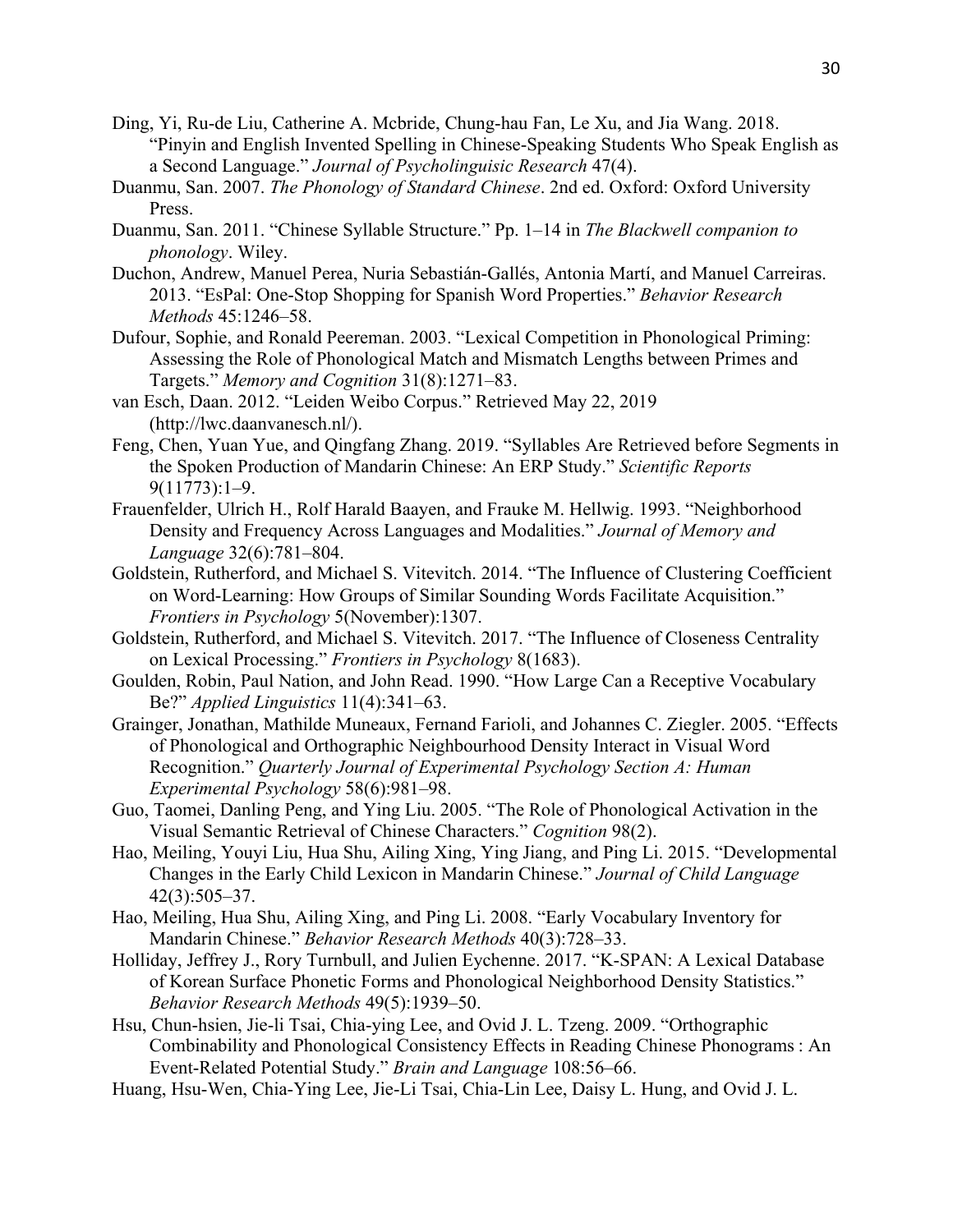Tzeng. 2006. "Orthographic Neighborhood Effects in Reading Chinese Two-Character Words." *Neuroreport* 17(10):1061–65.

- Iyengar, S. R. Sudarshan, C. E. Veni Madhavan, Katharina A. Zweig, and Abhiram Natarajan. 2012. "Understanding Human Navigation Using Network Analysis." *Topics in Cognitive Science* 4:121–34.
- Keuleers, Emmanuel, Marc Brysbaert, and Boris New. 2010. "SUBTLEX-NL: A New Measure for Dutch Word Frequency Based on Film Subtitles." *Behavior Research Methods* 42(3):643–50.
- Kučera, F., and W. Francis. 1967. "Computational Analysis of Present Day American English."
- Lee, Chia-ying, Hsu-Wen Huang, Wen-Jui Kuo, Jie-li Tsai, and Ovid J. L. Tzeng. 2009. "Cognitive and Neural Basis of the Consistency and Lexicality Effects in Reading Chinese." *Journal of Neurolinguistics* 23(1):10–27.
- Lee, Chia-Ying, Jie-li Tsai, Erica Chung-I. Su, Ovid J. L. Tzeng, and Daisy L. Hung. 2005. "Consistency, Regularity, and Frequency Effects in Naming Chinese Characters." *Language and Linguistics* 6(1):75–107.
- Lété, B., L. Sprenger-Charolles, and P. Colé. 2004. "Manulex: A Grade-Level Lexical Database from French Elementary-School Readers." *Behavior Research Methods* 36:156–66.
- Levelt, Willem J. M. 1989. *Speaking: From Intention to Articulation*. Cambridge, MA: MIT Press.
- Levelt, Willem J. M., Ardi Roelofs, and Antje S. Meyer. 1999. "A Theory of Lexical Access in Speech Production." *Behavioral and Brain Sciences* 22(1):1–38; discussion 38-75.
- Li, Bo. 2011. "Research on Chinese Word Segmentation and Proposals for Improvement." Roskilde University.
- Li, Chuchu, and Min Wang. 2017. "The Influence of Orthographic Experience on the Development of Phonological Preparation in Spoken Word Production." *Memory & Cognition* 45:956–73.
- Li, Chuchu, Min Wang, and Joshua A. Davis. 2015. "The Phonological Preparation Unit in Spoken Word Production in a Second Language." *Bilingualism: Language and Cognition* 20(2):351–66.
- Li, Meng-Feng, Xin-Yu Gao, Tai-Li Chou, and Jei-Tun Wu. 2017. "Neighborhood Frequency Effect in Chinese Word Recognition: Evidence from Naming and Lexical Decision." *Journal of Psycholinguistic Research* 46:227–45.
- Li, Meng-Feng, Wei-Chun Lin, Tai-Li Chou, Fu-Ling Yang, and Jei-Tun Wu. 2015. "The Role of Orthographic Neighborhood Size Effects in Chinese Word Recognition." *Journal of Psycholinguisic Research* 44:219–36.
- Li, Ping, Zhen Jin, and Li-Hai Tan. 2004. "Neural Representations of Nouns and Verbs in Chinese: An FMRI Study." *NeuroImage* 21:1533–41.
- Li, Qing-Lin, Hong-Yan Bi, Tong-Qi Wei, and Bao-Guo Chen. 2011. "Orthographic Neighborhood Size Effect in Chinese Character Naming: Orthographic and Phonological Activations." *Acta Psychologica* 136(1):35–41.
- Li, Qing-Lin, Hong-Yan Bi, and J. X. Zhang. 2010. "Neural Correlates of the Orthographic Neighborhood Size Effect in Chinese." *European Journal of Neuroscience* 32(5):1–7.
- Li, Xiaoqing, Chengqing Zong, and Keh-yih Su. 2015. "A Unified Model for Solving the OOV Problem of Chinese Word Segmentation." *ACM Transactions on Asian Low-Resource Language Information Processing* 14(3):12:1--12:29.
- Li, Yu, Linjun Zhang, Zhichao Xia, Jie Yang, Hua Shu, and Ping Li. 2017. "The Relationship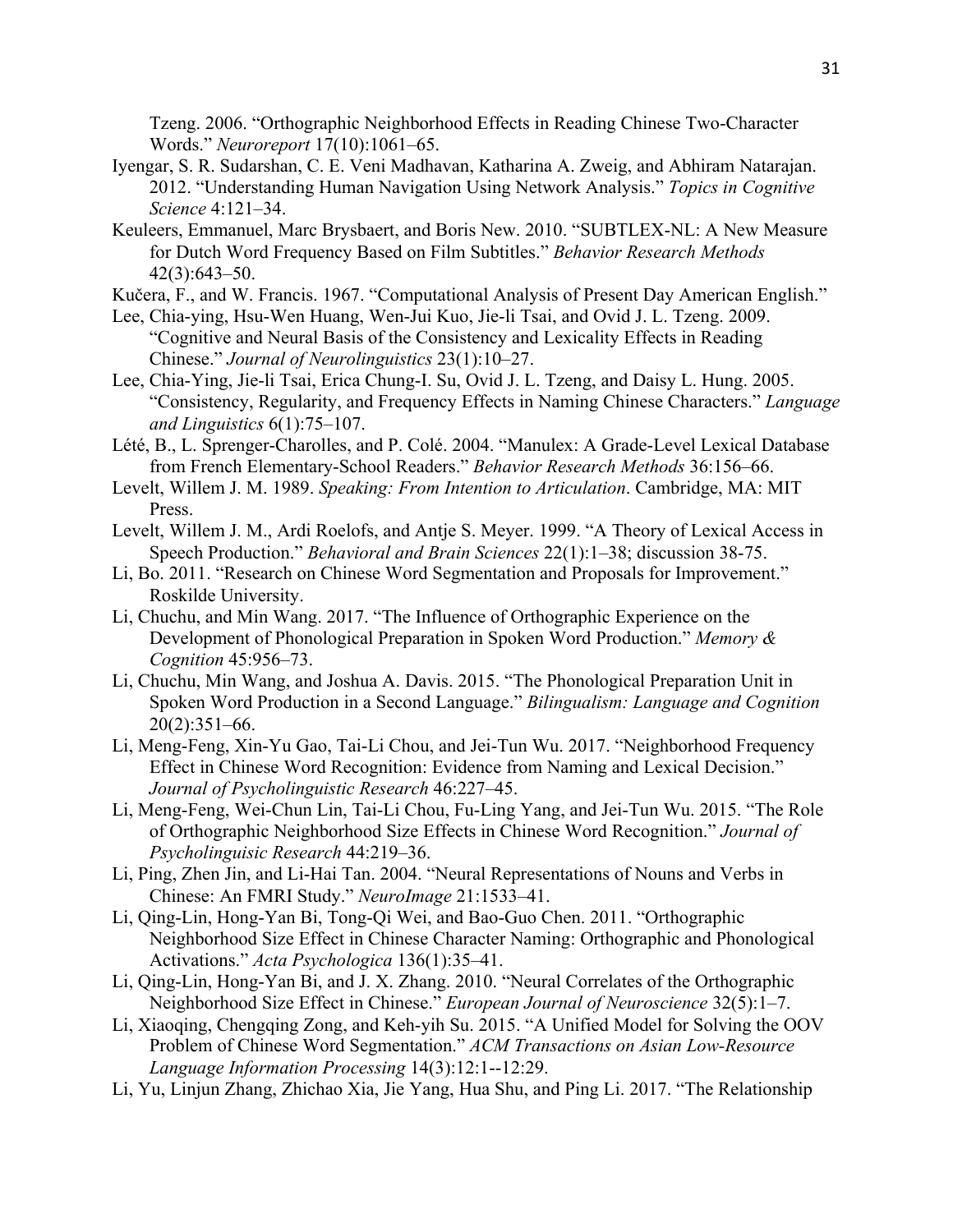between Intrinsic Couplings of the Visual Word Form Area with Spoken Language Network and Reading Ability in Children and Adults." *Frontiers in Human Neuroscience* 11(June).

- Lin, Yen Hwei. 1989. "Autosegmental Treatment of Segmental Processes in Chinese Phonology." University of Texas at Austin.
- Lin, Yen Hwei. 2007. *The Sounds of Chinese with Audio CD*. Cambridge University Press.
- Liu, Baolin, Zhixing Jin, Zhao Qing, and Zhongning Wang. 2011. "The Processing of Phonological, Orthographical, and Lexical Information of Chinese Characters in Sentence Contexts: An ERP Study." *Brain Research* 1372:81–91.
- Liu, Youyi, Hua Shu, and Ping Li. 2007. "Word Naming and Psycholinguistic Norms: Chinese." *Behavior Research Methods* 39(2):192–98.
- Luce, Paul A., and David B. Pisoni. 1998. "Recognizing Spoken Words: The Neighborhood Activation Model." *Ear and Hearing* 19(1):1–36.
- Ma, Bosen, Xiaoyun Wang, and Degao Li. 2016. "The Processing of Visual and Phonological Configurations of Chinese One- and Two-Character Words in a Priming Task of Semantic Categorization." *Frontiers in Psychology* 6(Article 1918):1–14.
- Ma, Jianqiang, Chunyu Kit, and Dale Gerdemann. 2012. "Semi-Automatic Annotation of Chinese Word Structure and Linguistics." *Proceedings of the 2nd CIPS-SIGHAN Joint Conference on Chinese Language Processing (CIPS-SIGHAN 2012)* 0:9–17.
- Malins, Jeffrey G., Danqi Gao, Ran Tao, James R. Booth, Hua Shu, Marc F. Joanisse, Li Liu, and Amy S. Desroches. 2014. "Developmental Differences in the Influence of Phonological Similarity on Spoken Word Processing in Mandarin Chinese." *Brain and Language* 138:38– 50.
- Malins, Jeffrey G., and Marc F. Joanisse. 2010. "The Roles of Tonal and Segmental Information in Mandarin Spoken Word Recognition: An Eyetracking Study." *Journal of Memory and Language* 62(4):407–20.
- Malins, Jeffrey G., and Marc F. Joanisse. 2012. "Setting the Tone: An ERP Investigation of the Influences of Phonological Similarity on Spoken Word Recognition in Mandarin Chinese." *Neuropsychologia* 50(8):2032–43.
- Mandera, Paweł, Emmanuel Keuleers, Zofia Wodniecka, and Marc Brysbaert. 2015. "Subtlex-PL: Subtitle-Based Word Frequency Estimates for Polish." *Behavior Research Methods* 47(2):471–83.
- Marian, Viorica, James Bartolotti, Sarah Chabal, and Anthony Shook. 2012. "Clearpond: Cross-Linguistic Easy-Access Resource for Phonological and Orthographic Neighborhood Densities." *PLoS ONE* 7(8).
- McClelland, James L., and Jeffrey L. Elman. 1986. "The TRACE Model of Speech Perception." *Cognitive Psychology* 18(1):1–86.
- McEnery, Tony, and Richard Xiao. 2003. *The Lancaster Corpus of Mandarin Chinese ( LCMC ) By*.
- Meyer, Antje S., and H. Schriefers. 1991. "Phonological Facilitation in Picture-Word Interference Experiments: Effects of Stimulus Onset Asynchrony and Types of Interfering Stimuli." *Journal of Experimental Psychology: Learning, Memory, and Cognition* 17(6):1146–60.
- Myers, James, and Jane Tsay. 2005. "The Processing of Phonological Acceptability Judgments." *Proceedings of Symposium on 90-92 NSC Projects* 26–45.
- Neergaard, Karl David. 2018. "Phonological Segmentation Neighborhoods." The Hong Kong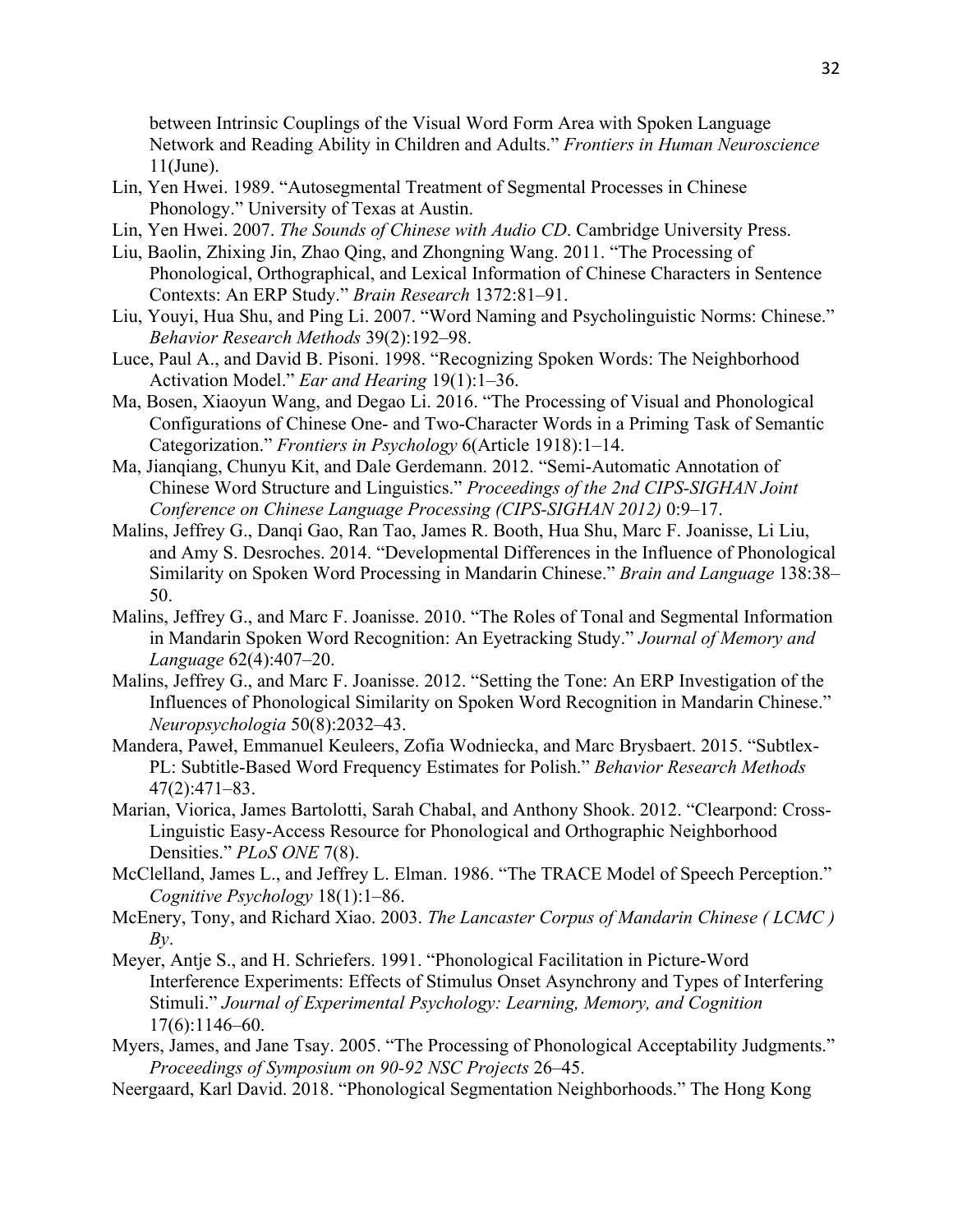Polytechnic University.

- Neergaard, Karl David, James Britton, and Chu-Ren Huang. 2019. "Neighborhood in Decay: Working Memory Modulates Effect of Phonological Similarity on Lexical Access." Pp. 2447–53 in *Proceedings of the 41st Annual Conference of the Cognitive Science Society*, edited by A. K. Goel, C. M. Seifert, and C. Freksa. Montreal: Cognitive Science Society.
- Neergaard, Karl David, and Chu-Ren Huang. 2016. "Graph Theoretic Approach to Mandarin Syllable Segmentation." in *Proceedings of The 15th International Symposium on Chinese Languages and Linguistics (IsCLL-15)*. Taipei, Taiwan.
- Neergaard, Karl David, and Chu-Ren Huang. 2019. "Constructing the Mandarin Phonological Network: Novel Syllable Inventory Used to Identify Schematic Segmentation." *Complexity* (Article ID 6979830):1–21.
- Neergaard, Karl David, and Chu-Ren Huang. 2021. "Mandarin Chinese Syllable Structure and Phonological Similarity: Perception and Production Studies." in *Cambridge Handbook of Chinese Linguistics*, edited by Y. H. Lin and C.-R. Huang. Cambridge University Press.
- Neergaard, Karl David, Jin Luo, and Chu-Ren Huang. 2019. "Phonological Network Fluency Identifies Phonological Restructuring through Mental Search." *Scientific Reports* 9(15984):1–12.
- Neergaard, Karl David, Hongzhi Xu, and Chu-Ren Huang. 2016. "Database of Mandarin Neighborhood Statistics." Pp. 4032–4036 in *Proceedings of the 10th International Conference on Language Resources and Evaluation, LREC 2016*. Portorož, Slovenia.
- New, Boris, Christophe Pallier, Marc Brysbaert, and Ludovic Ferrand. 2004. "Lexique 2 : A New French Lexical Database." *Behavior Research Methods* 36(3):516–24.
- Norris, Dennis. 1994. "Shortlist a Connectionist Model of Continuous Speech Recognition." *Cognition* 52(3):189–234.
- O'Séaghdha, Pádraig G., Jenn-Yeu Chen, and Train-min Chen. 2010. "Proximate Units in Word Production: Phonological Encoding Begins with Syllables in Mandarin Chinese but with Segments in English." *Cognition* 115(2):282–302.
- Peng, Shu-Chen, Hui-Ping Lu, Nelson Lu, Yung-Song Lin, Mickael L. D. Deroche, and Monita Chatterjeee. 2017. "Processing of Acoustic Cues in Lexical-Tone Identification by Pediatric Cochlear-Implant Recipients." *Journal of Speech, Language, and Hearing Research* 60:1223–35.
- Perfetti, Charles A., and Sulan Zhang. 1995. "Very Early Phonological Activation in Chinese Reading." *Journal of Experimental Psychology: Learning, Memory, and Cognition* 21(1):24–33.
- Qi, Zhenghan, Michelle Han, Keri Garel, Ee San Chen, and John D. E. Gabrieli. 2015. "White-Matter Structure in the Right Hemisphere Predicts Mandarin Chinese Learning Success." *Journal of Neurolinguistics* 33:14–28.
- Qu, Qingqing, Markus F. Damian, and Nina Kazanina. 2012. "Sound-Sized Segments Are Significant for Mandarin Speakers." *Proceedings of the National Academy of Sciences of the United States of America* 109(35):14265–70.
- Schiller, Niels Olaf. 2000. "Single Word Production in English: The Role of Subsyllabic Units During Phonological Encoding." *Journal of Experimental Psychology: Learning, Memory, and Cognition* 26(2):512–28.
- Schiller, Niels Olaf. 2004. "The Onset Effect in Word Naming." *Journal of Memory and Language* 50:477–90.
- Sereno, Joan A., and Hyunjung Lee. 2015. "The Contribution of Segmental and Tonal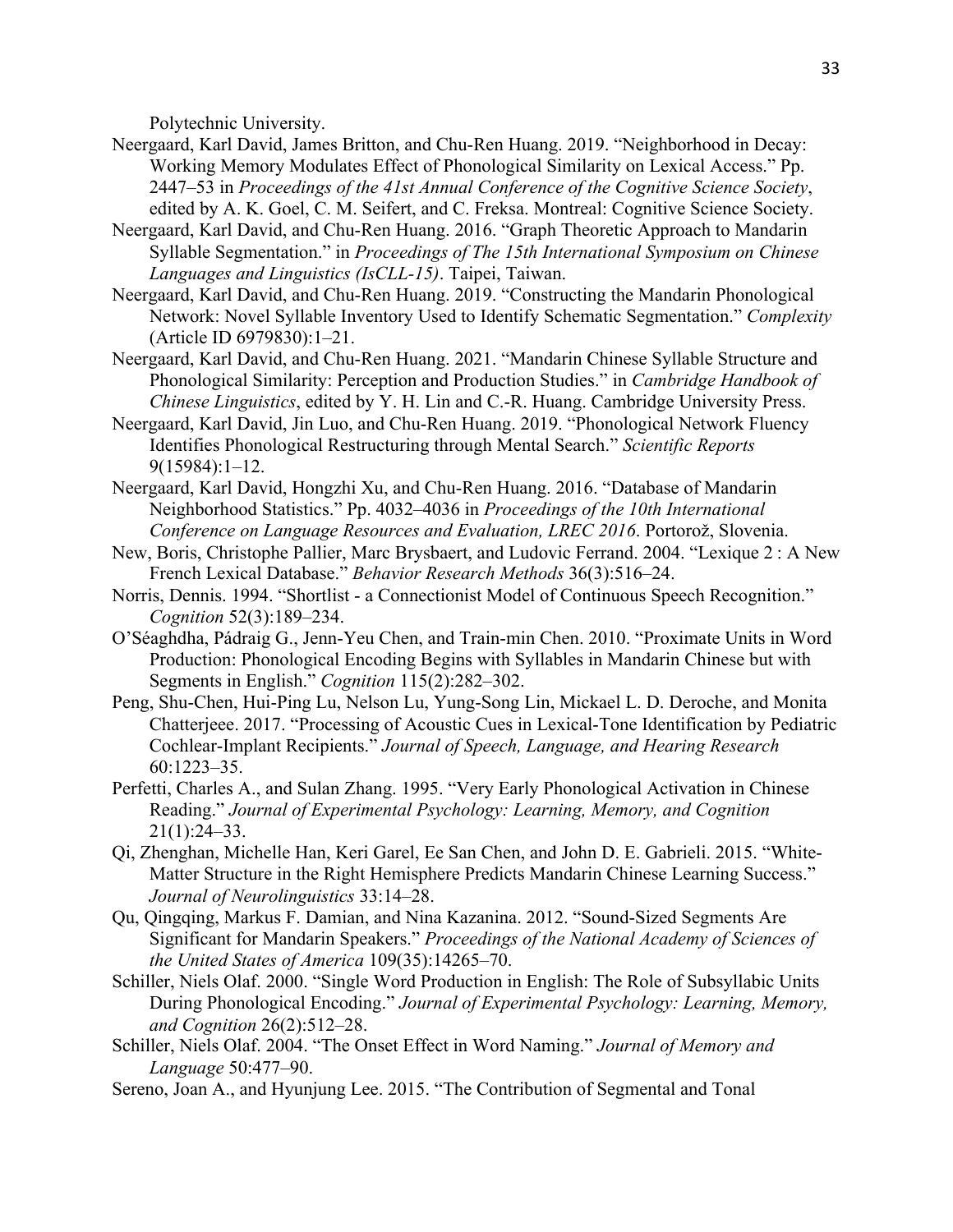Information in Mandarin Spoken Word Processing." *Language and Speech* 58(2):131–51. Shattuck-Hufnagel, Stephanie. 1979. "Speech Errors as Evidence for a Serial-Ordering

- Mechanism in Sentence Production." Pp. 295–342 in *Sentence processing: Psycholinguistic studies presented to Merrill Garrett*, edited by W. E. Cooper and E. C. T. Walker. Hillsdale, NJ: Erlbaum.
- Shoemark, Philippa, Sharon Goldwater, James Kirby, and Rik Sarkar. 2016. "Towards Robust Cross-Linguistic Comparisons of Phonological Networks Towards Robust Cross-Linguistic Comparisons of Phonological Networks." Pp. 110–20 in *the 14th Annual SIGMORPHON Workshop on Computational Research in Phonetics, Phonology, and Morphology*. Berlin, Germany.
- Shuai, Lan, and Jeffrey G. Malins. 2016. "Encoding Lexical Tones in JTRACE : A Simulation of Monosyllabic Spoken Word Recognition in Mandarin Chinese." *Behavior Research Methods*.
- Siew, Cynthia S. Q. 2013. "Community Structure in the Phonological Network." *Frontiers in Psychology* 4:553.
- Siew, Cynthia S. Q., and Michael S. Vitevitch. 2015. "Spoken Word Recognition and Serial Recall of Words from Componenets in the Phonological Network." *Journal of Experimental Psychology: Learning, Memory and Cognition, and Cognition*.
- Siew, Cynthia S. Q., and Michael S. Vitevitch. 2019. "The Phonographic Language Network: Using Network Science to Investigate the Phonological and Orthographic Similarity Structure of Language." *Journal of Experimental Psychology: General* 148(3):475–500.
- Siew, Cynthia S. Q., Dirk U. Wulff, Nicole M. Beckage, and Yoed N. Kenett. 2019. "Cognitive Network Science : A Review of Research on Cognition through the Lens of Network Representations , Processes , and Dynamics." *Complexity* (Article 2108423):1–24.
- Spinks, John A., Ying Liu, Charles A. Perfetti, and Li Hai Tan. 2000. "Reading Chinese Characters for Meaning: The Role of Phonological Information." *Cognition* 76(1):1–11.
- Stella, Massimo. 2018. "Cohort and Rhyme Priming Emerge from the Multiplex Network Structure of the Mental Lexicon." *Complexity* (6438702):1–14.
- Stella, Massimo, Nicole M. Beckage, and Markus Brede. 2017. "Multiplex Lexical Networks Reveal Patterns in Early Word Acquisition in Children." *Scientific Reports* 7(46730):1–10.
- Stella, Massimo, Nicole M. Beckage, Markus Brede, and Manlio De Domenico. 2018. "Multiplex Model of Mental Lexicon Reveals Explosive Learning in Humans." *Scientific Reports* 8(2259).
- Stella, Massimo, and Markus Brede. 2015. "Patterns in the English Language: Phonological Networks, Percolation and Assembly Models." *Journal of Statistical Mechanics: Theory and Experiment* 5.
- Storkel, Holly L., Jonna Armbruster, and Tiffany P. Hogan. 2006. "Differentiating Phonotactic Probability and Neighborhood Density in Adult Word Learning." *Journal of Speech, Language, and Hearing Research* 49(December):1175–92.
- Storkel, Holly L., and Jill R. Hoover. 2010. "An Online Calculator to Compute Phonotactic Probability and Neighborhood Density on the Basis of Child Corpora of Spoken American English." *Behavior Research Methods* 42(2):497–506.
- Strand, Julia F. 2013. "Phi-Square Lexical Competition Database (Phi-Lex): An Online Tool for Quantifying Auditory and Visual Lexical Competition." *Behavior Research Methods* 46(1):148–58.
- Sun, Chaofen. 2006. *Chinese: A Linguistic Introduction*. Cambridge University Press.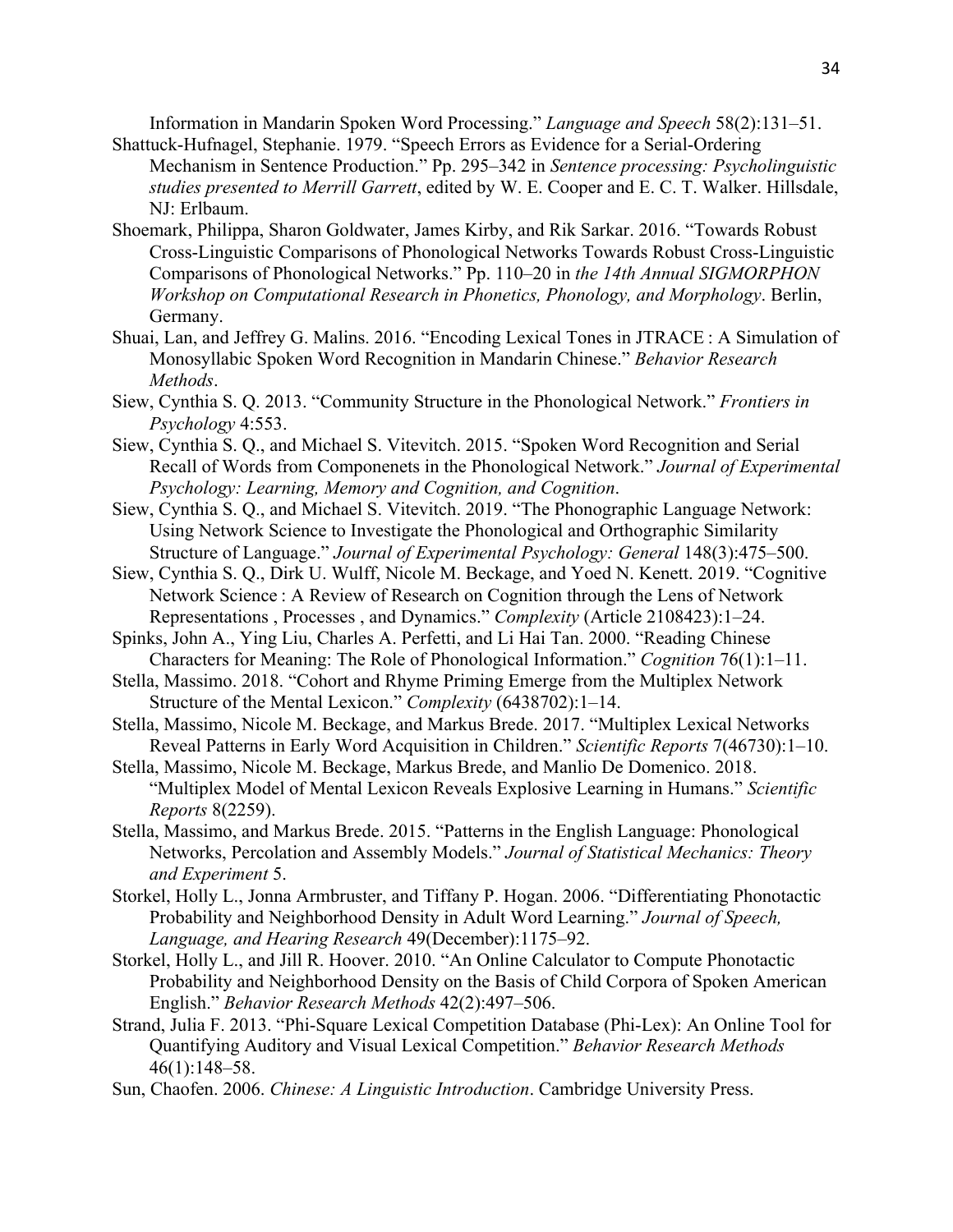- Sun, Ching Chu, Peter Hendrix, Jianqiang Ma, and Rolf Harald Baayen. 2018. "Chinese Lexical Database ( CLD ): A Large-Scale Lexical Database for Simplified Mandarin Chinese." *Behavior Research Methods* 50(6):2606–29.
- Sun, H. L., J. P. Huang, D. J. Sun, D. J. Li, and H. B. Xing. 1997. "Introduction to Language Corpus System of Modern Chinese Study." in *Paper collection for the Fifth World Chinese Teaching Symposium*, edited by M. Y. Hu. Beijing: Peking University Publisher.
- Sze, Wei Ping, Susan J. Rickard Liow, and Melvin J. Yap. 2014. "The Chinese Lexicon Project: A Repository of Lexical Decision Behavioral Responses for 2,500 Chinese Characters." *Behavior Research Methods* 46:263–73.
- Tan, Li-Hai, and Charles A. Perfetti. 1999. "Phonological Activation in Visual Identification of Chinese Two-Character Words." *Journal of Experimental Psychology: Learning, Memory, and Cognition* 25(2):382–93.
- Tan, Li-Hai, Min Xu, Chun Qi Chang, and Wai-Ting Siok. 2013. "China's Language Input System in the Digital Age Affects Children's Reading Development." *Proceedings of the National Academy of Sciences of the United States of America* 110(3):1119–23.
- Treffers-Daller, Jeanine, and James Milton. 2013. "Vocabulary Size Revisited: The Link between Vocabulary Size and Academic Achievement." *Applied Linguistics Review* 4(1):151–72.
- Tsai, Jie-Li, Chia-Ying Lee, Ying-Chun Lin, Ovid J. L. Tzeng, and Daisy L. Hung. 2006. "Neighborhood Size Effects of Chinese Words in Lexical Decision and Reading." *Language and Linguistics* 7(3):659–75.
- Tsai, Pei-Tzu. 2007. "The Effects of Phonological Neighborhoods on Spoken Word Recognition in Mandarin Chinese." Universty of Maryland, College Park.
- Tsang, Yiu-Kei, Jian Huang, Ming Lui, Mingfeng Xue, Yin-Wah Fiona Chan, Suiping Wang, and Hsuan-Chih Chen. 2018. "MELD-SCH: A Megastudy of Lexical Decision in Simplified Chinese." *Behavior Research Methods* 50:1763–77.
- Turnbull, Rory, and Sharon Peperkamp. 2016. "What Governs a Language's Lexicon? Determining the Organizing Principles of Phonological Neighbourhood Networks." Pp. 83– 94 in *Proceedings of the 5th International Workshop on Complex Networks and their Applications (COMPLEX NETWORKS 2016)*, edited by H. Cherifi, S. Gaito, W. Quattrociocchi, and A. Sala. Springer, Cham.
- Verdonschot, Rinus Gerardus, Mariko Nakayama, Qingfang Zhang, Katsuo Tamaoka, and Niels Olaf Schiller. 2013. "The Proximate Phonological Unit of Chinese-English Bilinguals: Proficiency Matters." *PLoS ONE* 8(4).
- Vitevitch, Michael S. 2002. "The Influence of Phonological Similarity Neighborhoods on Speech Production." *Journal of Experimental Psychology: Learning, Memory, and Cognition* 28(4):735–47.
- Vitevitch, Michael S. 2008. "What Can Graph Theory Tell Us about Word Learning and Lexical Retrieval?" *Journal of Speech, Language, and Hearing Research* 51:408–22.
- Vitevitch, Michael S., and Paul A. Luce. 2016. "Phonological Neighborhood Effects in Spoken Word Perception and Production." *Annual Review of Linguistics* 8(2):75–94.
- Vitevitch, Michael S., and Eva Rodríguez. 2004. "Neighborhood Density Effects in Spoken Word Recognition in Spanish." *Journal of Multilingual Communication Disorders* 3(1):64– 73.
- Vitevitch, Michael S., and Mitchell S. Sommers. 2003. "The Facilitative Influence of Phonological Similarity and Neighborhood Frequency in Speech Production in Younger and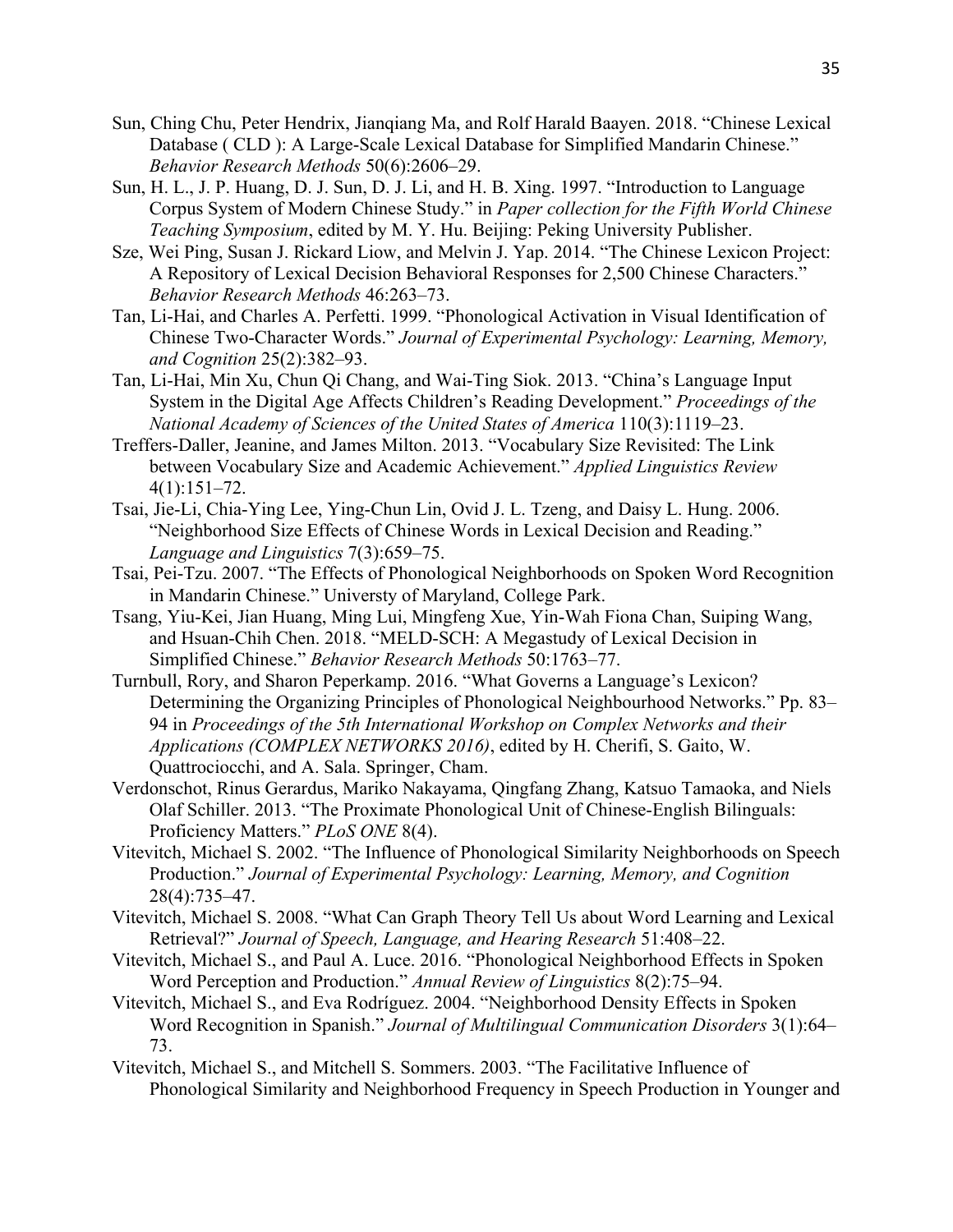Older Adults." *Memory & Cognition* 31(4):491–504.

- Vitevitch, Michael S., and Melissa K. Stamer. 2006. "The Curious Case of Competition in Spanish Speech Production." *Language and Cognitive Processes* 21(6):760–70.
- Vitevitch, Michael S., and Melissa K. Stamer. 2009. *The Influence of Neighborhood Density (and Neighborhood Frequency) in Spanish Speech Production: A Follow-up Report*.
- Vitevitch, Michael S., Melissa K. Stamer, and Douglas Kieweg. 2012. "Short Research Note: The Beginning Spanish Lexicon: A Web-Based Interface to Calculate Phonological Similarity among Spanish Words in Adults Learning Spanish as a Foreign Language." *Second Language Research* 28(1):103–12.
- Wan, I. Ping. 2006. "A Psycholinguistic Study of Postnuclear Glides and Coda Nasals in Mandarin." *Journal of Language and Linguistics* 5(2):158–76.
- Wang, Jie, Andus Wing-kuen Wong, Suiping Wang, and Hsuan-chih Chen. 2017. "Primary Phonological Planning Units in Spoken Word Production Are Language-Specific: Evidence from an ERP Study." *Scientific Reports* 7(5815):1–8.
- Wang, Quanhong, and Jiewei Zhang. 2011. "N400 Solution Effect of Chinese Character Fragments: An Orthographic Neighborhood Size Effect." *Brain Research Bulletin* 86(3– 4):179–88.
- Wang, Wenna, Xiaojian Li, Ning Ning, and John X. Zhang. 2012. "The Nature of the Homophone Density Effect: An ERP Study with Chinese Spoken Monosyllable Homophones." *Neuroscience Letters* 516(1):67–71.
- Wang, Yun, and Jeanine Treffers-Daller. 2017. "Explaining Listening Comprehension among L2 Learners of English: The Contribution of General Language Proficiency, Vocabulary Knowledge and Metacognitive Awareness." *System* 65:139–50.
- Wen, W. 1980. "Cong Yingwen de Tongxingci Lai Kan Hanyu Pinyin Wenzi de Tongyinci [A Study of Chinese Homophones from the View of English Homographs]." *Yuwen Xiandaihua [Modernizing Our Language]* 2:120–24.
- Wiener, Seth, and Rory Turnbull. 2016. "Constraints of Tones, Vowels and Consonants on Lexical Selection in Mandarin Chinese." *Language and Speech* 59(1):59–82.
- Wong, Andus Wing-Kuen, Y. Wu, and H. C. Chen. 2014. "Limited Role of Phonology in Reading Chinese Two-Character Compounds: Evidence from an ERP Study." *Neuroscience* 256:342–51.
- Wu, Fei, and Michael Kenstowicz. 2015. "Duration Reflexes of Syllable Structure in Mandarin." *Lingua* 164:87–99.
- Wu, Jei-Tun, and Hsin-Chin Chen. 2003. "Chinese Orthographic Priming in Lexical Decision and Naming." *Chinese Journal of Psychology* 45(1):75–95.
- Wu, Jei-Tun, Fu-Ling Yang, and Wei-Chun Jin. 2013. "Beyond Phonology Matters in Character Recognition." *Chinese Journal of Psychology* 55(3):289–318.
- Xia, Quansheng, Lan Wang, and Gang Peng. 2016. "Nouns and Verbs in Chinese Are Processed Differently: Evidence from an ERP Study on Monosyllabic and Disyllabic Word Processing." *Journal of Neurolinguistics* 40:66–78.
- Xu, Shirong. 1980. *Putonghua Yuyin Zhishi [Phonology of Standard Chinese]*. Beijing: Wenzi Gaige Chubans.
- Xu, Yaoda, Alexander Pollatsek, and Mary C. Potter. 1999. "The Activation of Phonology During Silent Chinese Word Reading." *Journal of Experimental Psychology: Learning Memory and Cognition* 25(4):838–57.
- Yang, Fu-Ling, and Jei-Tun Wu. 2014. "Orthographic Inhibition between Characters with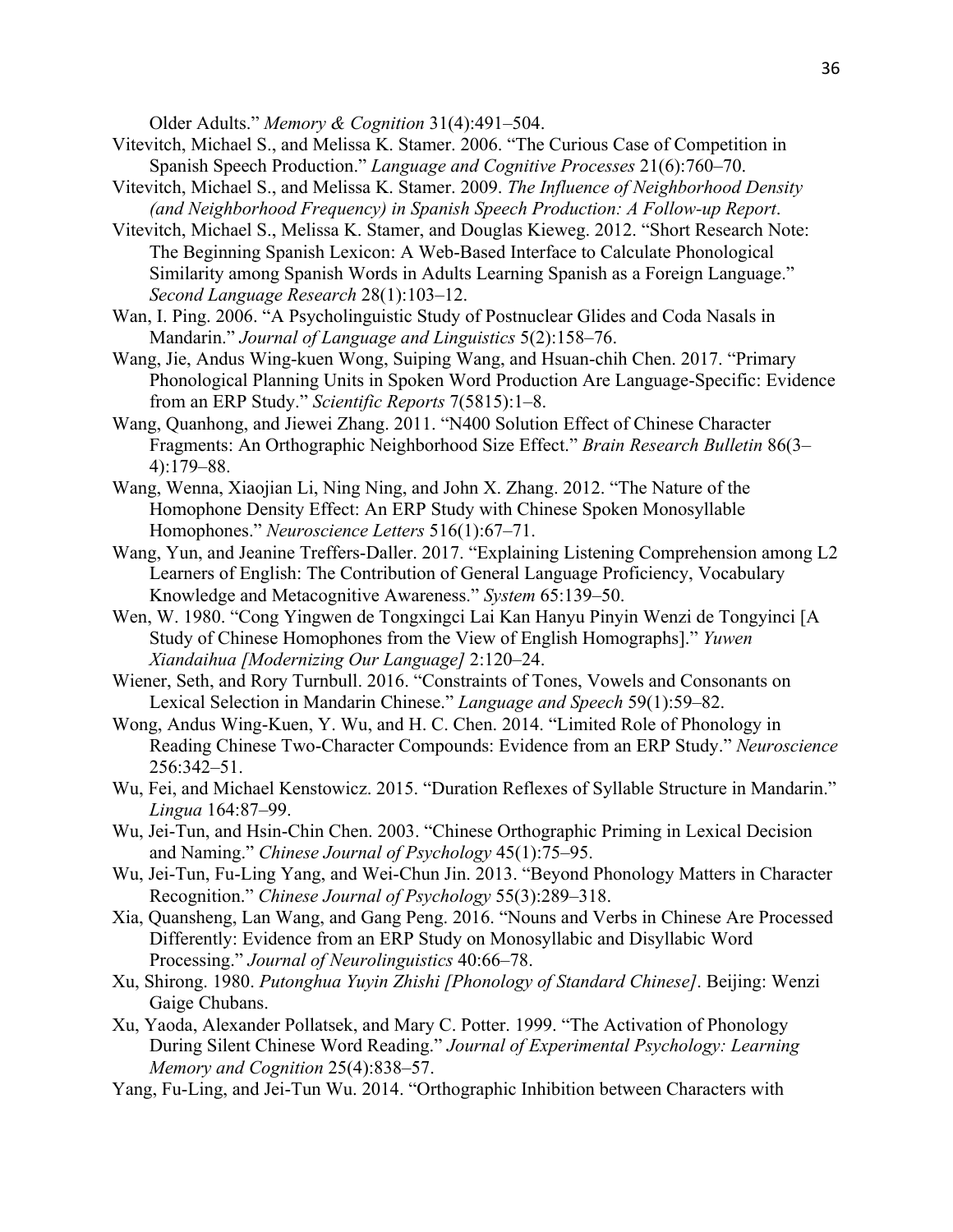Identical Semantic Radicals in Primed Character Decision Tasks." *Chinese Journal of Psychology* 56(1):49–63.

- Yao, Yao, and Bhamini Sharma. 2017. "What Is in the Neighborhood of a Tonal Syllable? Evidence from Auditory Lexical Decision in Mandarin Chinese." Pp. 1–14 in *Proceedings of the Linguistic Society of America*. Vol. 2. Austin, Texas.
- Yates, Mark. 2005. "Phonological Neighbors Speed Visual Word Processing: Evidence from Multiple Tasks." *Journal of Experimental Psychology: Learning Memory and Cognition* 31(6):1385–97.
- Yeh, Li-li, Bill Wells, Joy Stackhouse, and Marcin Szczerbinski. 2015. "The Development of Phonological Representations in Mandarin-Speaking Children: Evidence from a Longitudinal Study of Phonological Awareness." *Clinical Linguistics & Phonetics* 29(4):266–75.
- You, Wenping, Qingfang Zhang, and Rinus Gerardus Verdonschot. 2012. "Masked Syllable Priming Effects in Word and Picture Naming in Chinese." *PLoS ONE* 7(10).
- Yu, Mengxia, Ce Mo, You Li, and Lei Mo. 2015. "Distinct Representations of Syllables and Phonemes in Chinese Production: Evidence from FMRI Adaptation." *Neuropsychologia* 77:253–59.
- Yu, Mengxia, Ce Mo, and Lei Mo. 2014. "The Role of Phoneme in Mandarin Chinese Production: Evidence from ERPs." *PLoS ONE* 9(9):e106486.
- Zhang, Qin, John X. Zhang, and Lingyue Kong. 2009. "An ERP Study on the Time Course of Phonological and Semantic Activation in Chinese Word Recognition." *International Journal of Psychophysiology* 73(3):235–45.
- Zhang, Qingfang, and Markus F. Damian. 2019. "Syllables Constitute Proximate Units for Mandarin Speakers: Electrophysiological Evidence from a Masked Priming Task." *Psychophysiology* 1–15.
- Zhang, Yang, Jan Niehues, and Alex Waibel. 2016. "Integrating Encyclopedic Knowledge into Neural Language Models." in *Proceedings of the 13th International Workshop on Spoken Language Translation (IWSLT)*. Seattle, The United States of America.
- Zhao, Ping, and Xiaoli Ji. 2018. "Validation of the Mandarin Version of the Vocabulary Size Test." *RELC Journal* 49(3):308–21.
- Zhao, Xiaowei, and Ping Li. 2009. "An Online Database of Phonological Representations for Mandarin Chinese." *Behavior Research Methods* 41(2):575–83.
- Zhou, Wei, Veronica P. Y. Kwok, Mengmeng Su, Jin Luo, and Li Hai Tan. 2020. "Children's Neurodevelopment of Reading Is Affected by China's Language Input System in the Information Era." *Npj Science of Learning* 5(1):1–9.
- Zhou, Xiaolin, and William Marslen-Wilson. 2000. "The Relative Time Course of Semantic and Phonological Activation in Reading Chinese." *Journal of Experimental Psychology: Learning Memory and Cognition* 26(5):1245–65.
- Zhou, Xiaolin, and William D. Marslen-Wilson. 1999. "Phonology, Orthography, and Semantic Activation in Reading Chinese." *Journal of Memory and Language* 41(4):579–606.
- Zhou, Youguang. 1978. "To What Degree Are the 'Phonetics' of Present Day Chinese Characters Still Phonetic?" *Zhongguo Yuwen* 3:172–77.
- Zhou, Youguang. 2003. *The Historical Evolution of Chinese Languages and Scripts. Pathways to Advanced Skills Series, Volume 8.* Columbus, Ohio: Ohio State University National East Asian Languages Resource Center.
- Ziegler, Johannes C., Mathilde Muneaux, and Jonathan Grainger. 2003. "Neighborhood Effects